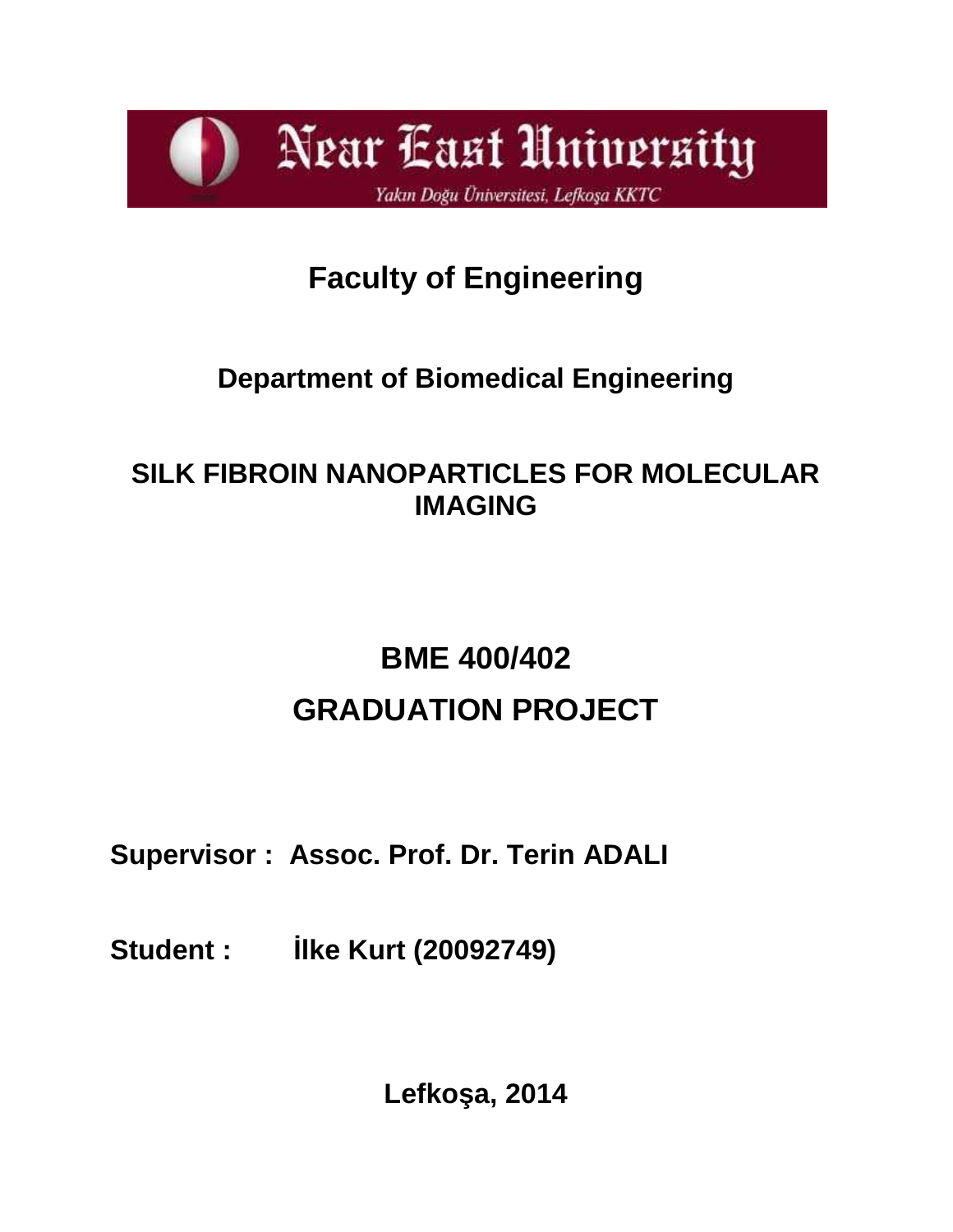#### **ACKNOWLADGEMENT**

This study of carried out at the Department of Biomedical Engineering,Near East University during the 2013-2014 academic year.

First of all, I would like to thank to my supervisor Assoc.Prof.Dr. Terin ADALI for helping and believing me all this time.The words not enough to tell my gratitude to you.

Also special thanks go to Dr.Kaya SÜER, Dr.Mustafa Murat UNCU, Dr.Rasime KALKAN and Meryem GÜVEN R for their valuable comments and help.

I would like to special thank to my parents, Mithat and Ürfet KURT, my sister Burcu for supporting me and believed me all this time. They are always proud with me. I hope I will always make the life better for them.

Finally, thanks to all my friends and colleagues (Öztürk Hakan ZENC R, Sevim ONGUNER, Ruhsan ONBA I, Fatih Veysel NURÇ N, Ahmetcan YALÇIN, Harun ÖZTÜRK) for their friendship, support and for taking my mind out of the work from time to time.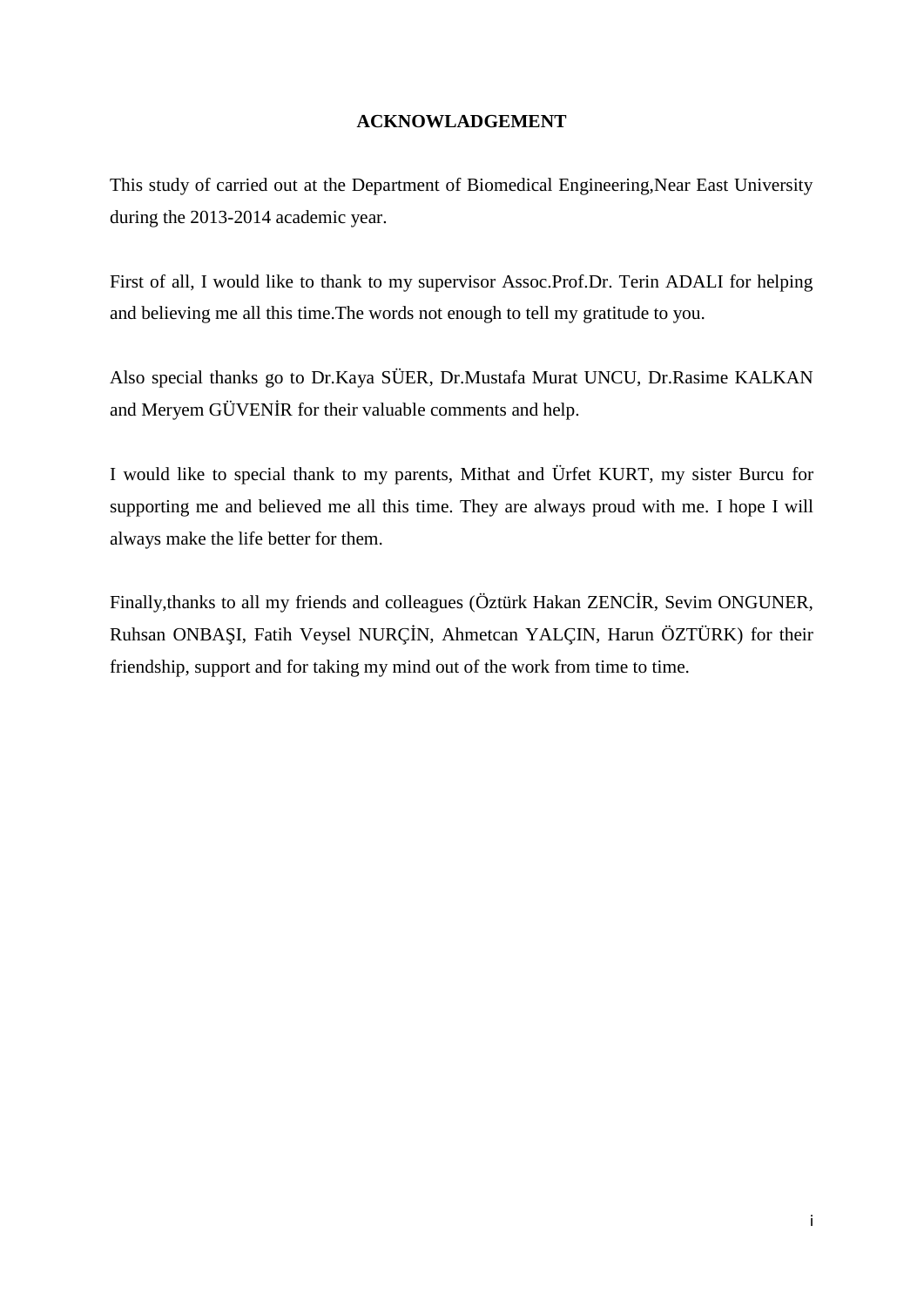## TABLE OF CONTENT

| Acknowledgement                                 | $\mathbf{i}$            |
|-------------------------------------------------|-------------------------|
| Table of content                                | $\overline{\mathbf{u}}$ |
| List of Figures                                 | iv                      |
| List of Tables                                  | vi                      |
| <b>List of Abbreviations</b>                    | vii                     |
| 1. INTRODUCTION                                 | $\mathbf{1}$            |
| 1.1.Silkworm Silk                               | $\overline{2}$          |
| 1.2.Silk Fibroin                                | $\overline{4}$          |
| 1.3. Properties of SF                           | 5                       |
| 1.3.1. Mechanical Properties                    | 5                       |
| 1.3.2. Solubility                               | 6                       |
| 1.3.3. Swelling                                 | 6                       |
| 1.3.4. Degradation                              | 6                       |
| 1.4 Applications of SF- based materials         | 6                       |
| 1.5. Silk Fibroin Nanoparticles                 | 7                       |
| 1.5.1 Characterization of Nanoparticles         | 8                       |
| 1.5.1.1 Particle Size                           | 8                       |
| 1.5.1.2. Particle Stability                     | 8                       |
| 1.5.1.3. Particle Structure                     | 8                       |
| 1.5.2. Methods of Fabrication                   | 10                      |
| 1.5.2.1. Emulsification                         | 10                      |
| 1.5.2.3 Coacervation                            | 11                      |
| 1.5.2.4 Electrospray Drying                     | 11                      |
| 1.6 MRI Imaging Technique                       | 12                      |
| 1.6.1 Magnetic Properties                       | 12                      |
| 1.6.2 Nanoparticles as Contrast Agents          | 13                      |
| 2. EXPERIMENTAL                                 | 15                      |
| 2.1. Materials                                  | 15                      |
| 2.2. Methods                                    | 15                      |
| 2.2.1. Preparation of Sodium Carbonate Solution | 15                      |
| 2.2.2 Preparation of TPP solution               | 15                      |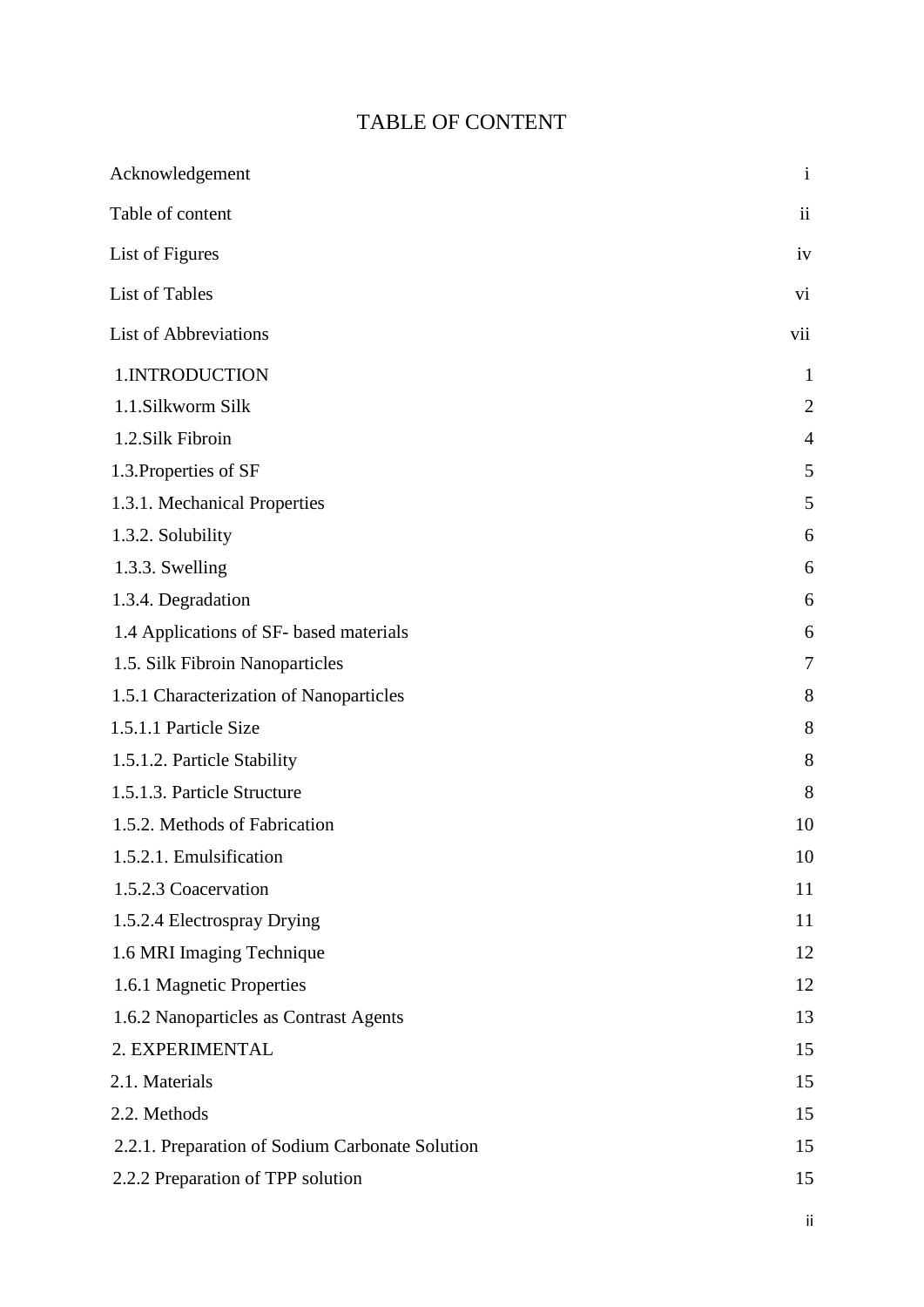| 2.2.3. Preparation of PBS                                            | 15 |
|----------------------------------------------------------------------|----|
| 2.2.4. Preparation of Acetic Acid Solution                           | 16 |
| 2.2.5. Purification of Silk Fibroin                                  | 16 |
| $2.2.5.1.$ Degumming                                                 | 16 |
| 2.2.5.2. Dissolution of Degummed Silk Fibers                         | 17 |
| 2.2.5.3. Dialysis                                                    | 18 |
| 2.2.6. Preparation of Silk Fibroin Nanoparticles                     | 18 |
| 2.2.7. Preparation of Silk Fibroin- Iron (III) oxide Biofilms        | 19 |
| <b>3. RESULTS AND DISCUSSION</b>                                     | 20 |
| 3.1. Creating Silk Fibroin and Silk Fibroin-Iron Nanoparticles       | 20 |
| 3.2. Creating Silk Fibroin and Silk Fibroin-Iron Biofilms            | 29 |
| 3.2.1. Swelling Test for SF based biofilms in PBS solution at pH7.4  | 29 |
| 3.2.2. Swelling Test for SF based biofilms in ABS solution at pH 1.2 | 32 |
| 3.3. Antimicrobial Activity                                          | 36 |
| 4. CONCLUSION                                                        | 38 |
| 5.REFERENCES                                                         | 40 |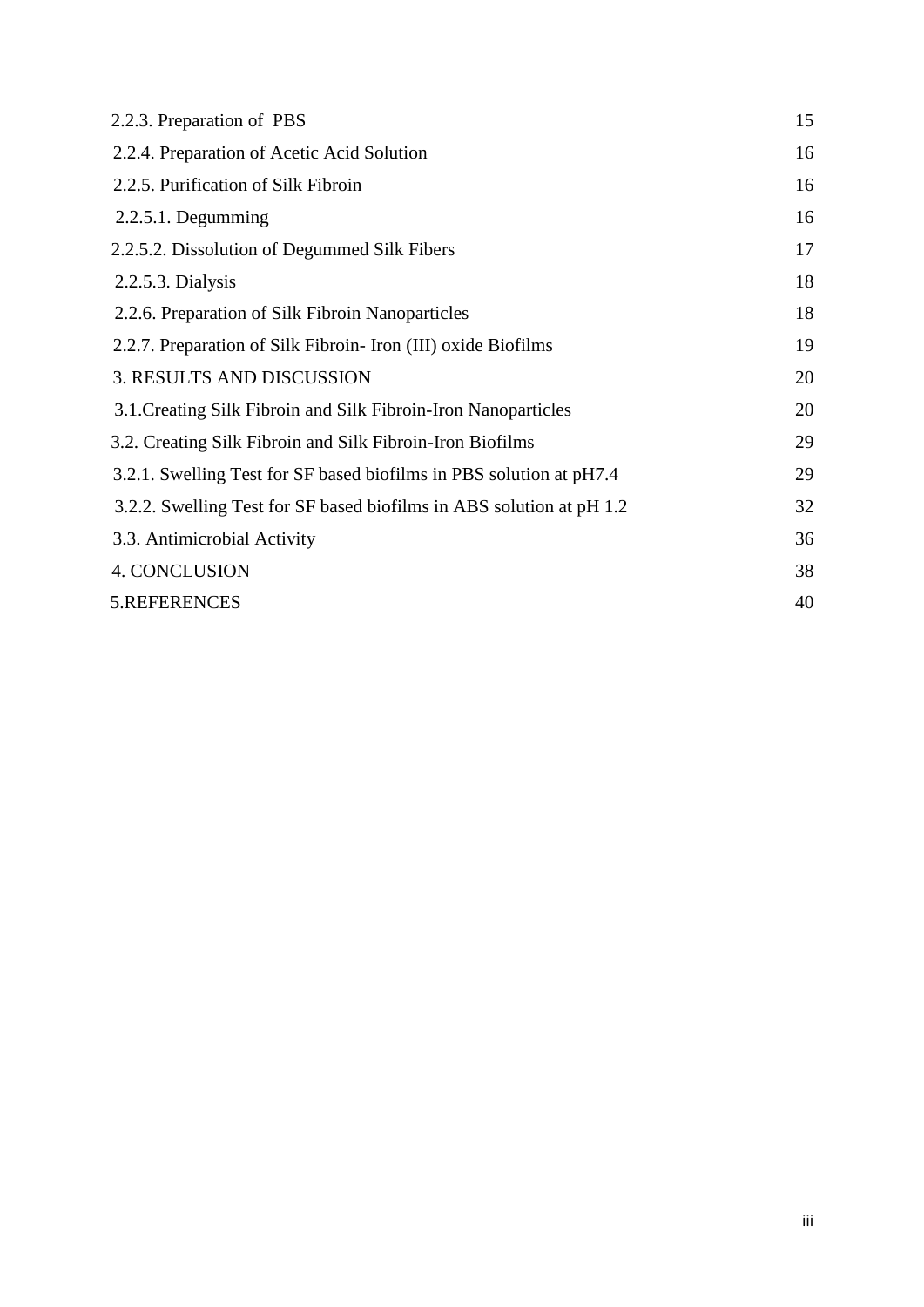## LIST OF FIGURES

| <b>Figure-1.1</b> : Hierarchy of the morphology of a Bombyx mori cocoon                        | $\mathbf{1}$   |
|------------------------------------------------------------------------------------------------|----------------|
| Figure-1.2: The silkworm cocoon                                                                | $\mathbf{1}$   |
| <b>Figure-1.3:</b> Structure of the raw silk fiber                                             | $\overline{2}$ |
| Figure-1.4: Primary structure of fibroin                                                       | $\overline{4}$ |
| <b>Figure-1.5:</b> $\beta$ -sheet structure of SF                                              | $\overline{4}$ |
| Figure-1.6: $\alpha$ -helical structure of SF formed by intramolecular hydrogen bonds          | 5              |
| Figure-1.7 Silk-based biomaterials processed from silk solution                                | $\overline{7}$ |
| Figure-1.8: Scheme of an iron-oxide nanoparticle                                               | 9              |
| <b>Figure-1.9:</b> Schematic preparation of SF nanoparticles and their biomedical applications | 11             |
| Figure-1.10: Hydrogen protons before and during the magnetic field                             | 12             |
| <b>Figure-2.1:</b> Degumming process                                                           | 17             |
| Figure- 2.2: Degummed Silk Fibers                                                              | 17             |
| Figure- 2.3: Silk fibers dissolving in the electrolyte solution                                | 17             |
| Figure-2.4: Dialysis System                                                                    | 18             |
| Figure-2.5: Preparation of Silk Fibroin Nanoparticles                                          | 19             |
| <b>Figure-3.1.:</b> Normal SF drops after 5 minutes                                            | 21             |
| Figure-3.2: Normal SF spheres after 15 minutes                                                 | 21             |
| Figure-3.3: Normal SF spheres after 30 mins                                                    | 22             |
| Figure-3.4: Normal SF spheres after 60 mins                                                    | 22             |
| Figure-3.5.: Normal SF spheres after 24 hours                                                  | 22             |
| <b>Figure-3.6:</b> Fe <sup>+3</sup> added SF particles after 5 minutes                         | 25             |
| <b>Figure-3.7:</b> $Fe^{+3}$ added SF particles after 15 minutes                               | 25             |
| <b>Figure-3.8:</b> $\text{Fe}^{+2}$ added SF particles after 30 minutes                        | 25             |
| <b>Figure-3.9:</b> Fe <sup>+3</sup> added SF particles after 60 minutes                        | 26             |
| <b>Figure-3.10:</b> $Fe^{+3}$ added SF particles after 24 hours                                | 26             |
| Figure-3.11: Swelling ratios of SF biofilms in PBS at pH 7.4                                   | 31             |

iv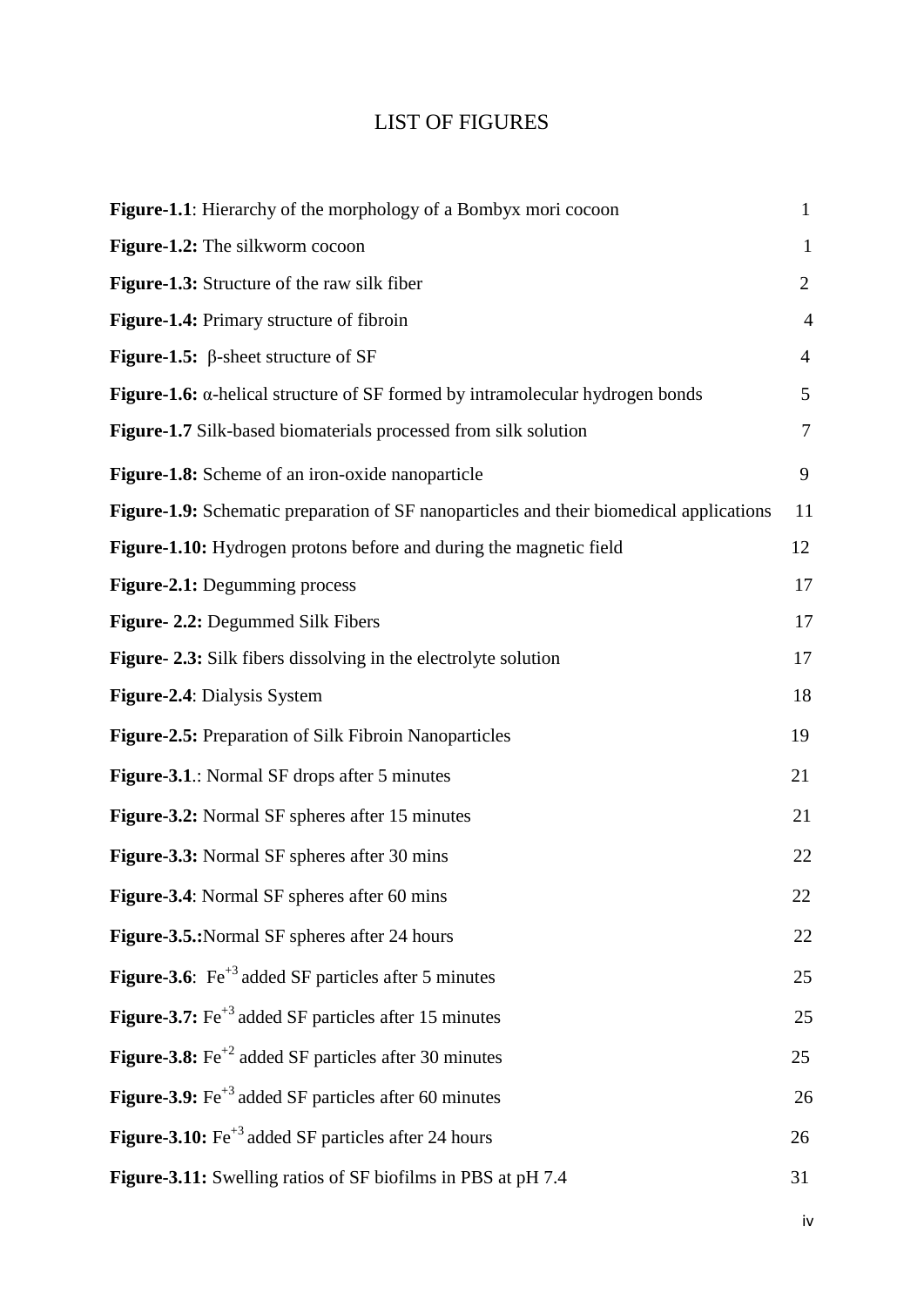| <b>Figure-3.12:</b> Swelling ratios of SF and Fe biofilms in PBS at pH 7.  | 32 |
|----------------------------------------------------------------------------|----|
| <b>Figure-3.13:</b> Swelling ratios of SF biofilms in ABS at pH 1.2        | 34 |
| <b>Figure-3.14:</b> Swelling ratios of SF and Fe biofilms in ABS at pH 1.2 | 35 |
| <b>Figure-3.15:</b> Positive-negative control of bacterial test            | 36 |
| <b>Figure-3.16:</b> SF biofilms                                            | 37 |
| <b>Figure-3.17:</b> SF particles                                           | 37 |
| Figure-3.18: Liquid SF $40\mu$ l                                           | 37 |
| Figure-3.19: Liquid SF $80\mu$ l                                           | 37 |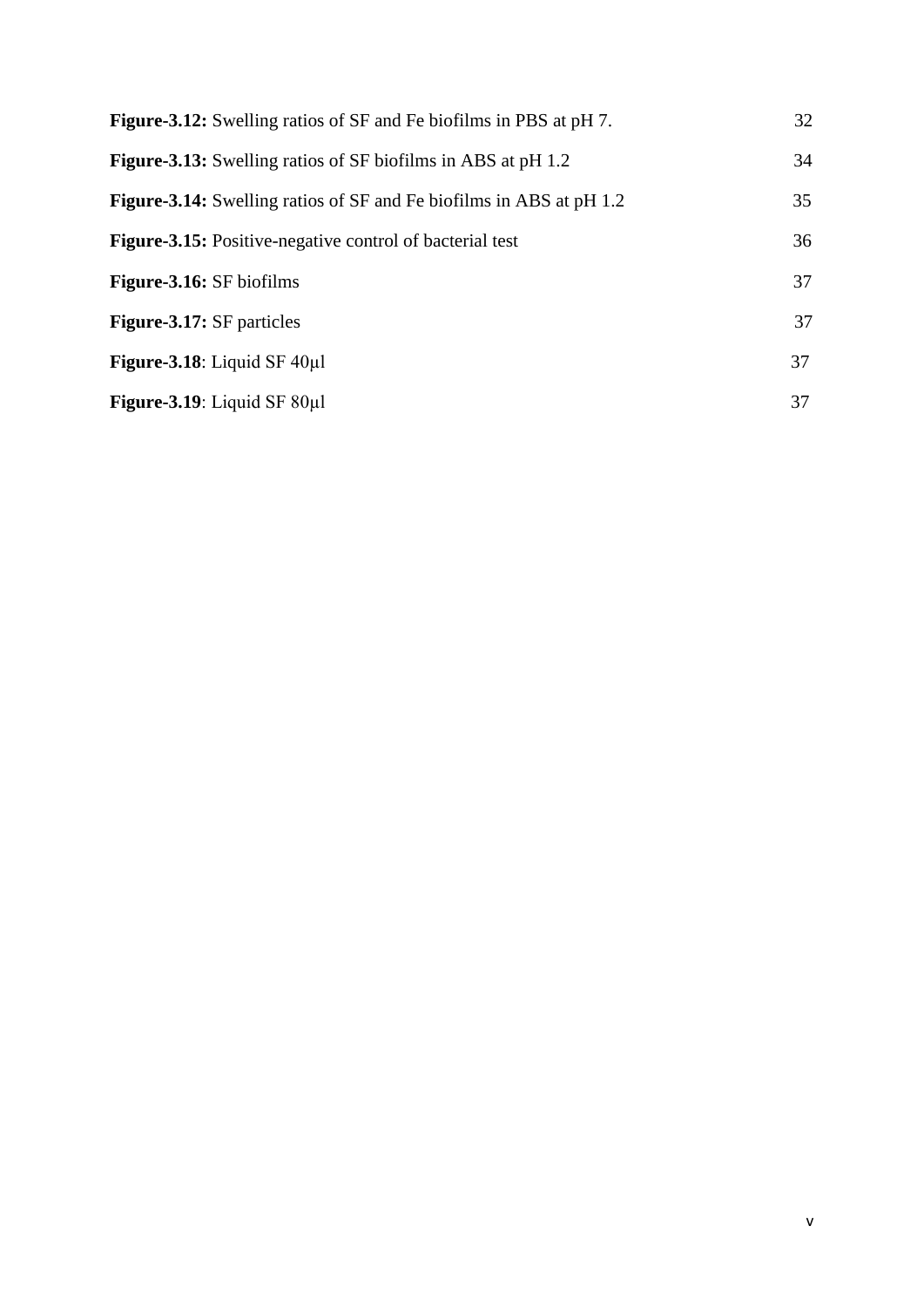## LIST OF TABLES

| Table-1: Amino acid compositions in silk fiber extracted from silk (Bombyx mori)    | 3  |
|-------------------------------------------------------------------------------------|----|
| Table -2: Silk Protein nanoparticles, preparation and application                   | 9  |
| Tablo-3: Schematic representation of nanoparticle preparation                       | 10 |
| Table-4: Comparison of synthesis methods of magnetic nanoparticles                  | 14 |
| Table-5: Phosphate Buffer Saline Contents                                           | 16 |
| Table-6: List of samples                                                            | 20 |
| Table-7: SF particles after 5 minutes                                               | 23 |
| Table-8: SF particles after 15 minutes                                              | 23 |
| Table-9: SF particles after 30 minutes                                              | 23 |
| Table-10: SF particles area after 60 minutes                                        | 24 |
| Table-11: SF particles area after 24 hours                                          | 24 |
| <b>Table-12:</b> SF and $\text{Fe}^{+2}$ particles area after 5 minutes             | 26 |
| <b>Table-13</b> SF and $\text{Fe}^{+2}$ particles after 15 minutes                  | 27 |
| <b>Table-14:</b> SF and $\text{Fe}^{+2}$ particles after 30 minutes                 | 27 |
| <b>Table-15:</b> SF and $\text{Fe}^{+2}$ particles after 60 minutes                 | 27 |
| <b>Table-16:</b> SF and $\text{Fe}^{+2}$ particles after 24 hours                   | 28 |
| Table-17: Properties of SF, SF and Fe biofilms which were used in PBS swelling test | 29 |
| Table-18: The weight results of Sf, SF and Fe biofilms in PBS at pH 7.4             | 30 |
| Table-19: The swelling ratios of SF, SF and Fe biofilms in PBS at pH 7.4            | 31 |
| Table-20: Properties of SF, SF and Fe biofilms which were used in ABS swelling test | 32 |
| Table-21: The weight results of SF, SF and Fe biofilms in ABS at pH 1.2             | 33 |
| Table-22: The swelling ratios of SF, SF and Fe biofilms in PBS at pH 1.2            | 34 |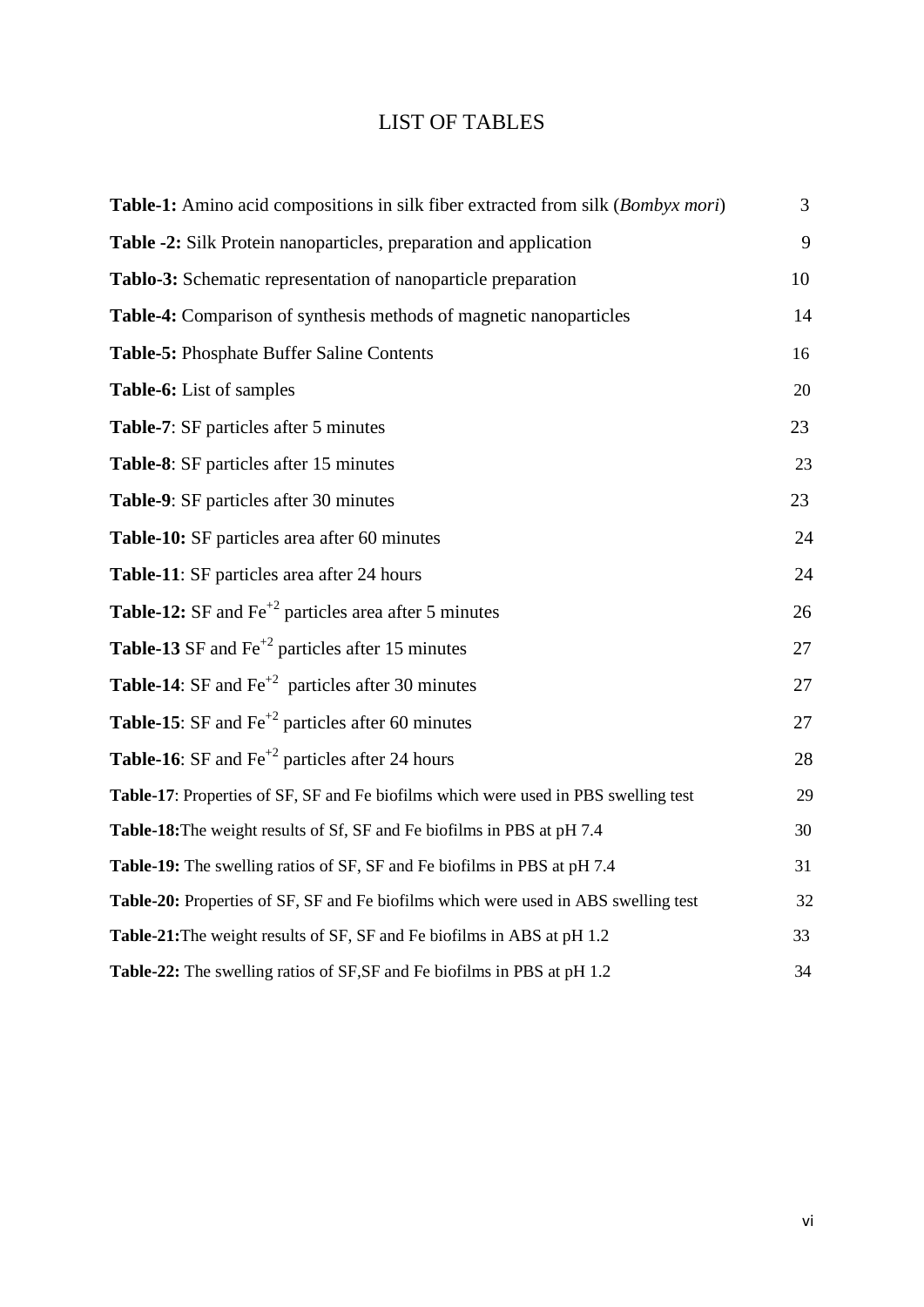## LIST OF ABBREVIATIONS

| <b>SF</b>                       | Silk Fibroin                               |
|---------------------------------|--------------------------------------------|
| Ser                             | Serine                                     |
| Gly                             | Glycine                                    |
| Ala                             | Alanine                                    |
| <b>PEG</b>                      | Polyethylene glycol                        |
| <b>MRI</b>                      | <b>Magnetic Resonans Imaging</b>           |
| <b>SPION</b>                    | Superparamagnetic iron oxide napoparticles |
| <b>MNP</b>                      | <b>Magnetic Nanoparticles</b>              |
| <b>PBS</b>                      | Phospahate Buffer Saline                   |
| <b>ABS</b>                      | Acetic acid Buffer Saline                  |
| KCl                             | Potassium Chloride                         |
| HCl                             | Hydrochloric Acid                          |
| Fe                              | Iron                                       |
| <b>NaCl</b>                     | Sodium Chloride                            |
| <b>NaOH</b>                     | Sodium Hydroxide                           |
| <b>TPP</b>                      | Sodium triphosphate pentabasic             |
| Glys                            | Glyserine                                  |
| CaCl <sub>2</sub>               | Calcium Chloride                           |
| Na <sub>2</sub> CO <sub>3</sub> | Sodium Carbonate                           |
| CH <sub>3</sub> OH              | Methanol                                   |
| $N_2HPO_4.2H_2O$                | di-Sodium hydrogen phosphate dehydrate     |
| $KH_2PO_4$                      | Potassium dihydrogen phospate              |
| $C_2H_5OH$                      | Ethanol                                    |
| CH <sub>3</sub> COOH            | Acetic Acid                                |
| Fe <sub>2</sub> O <sub>3</sub>  | Magnemite-Iron (II) oxide                  |
| Fe <sub>3</sub> O <sub>4</sub>  | Magnetite-Iron(III) oxide                  |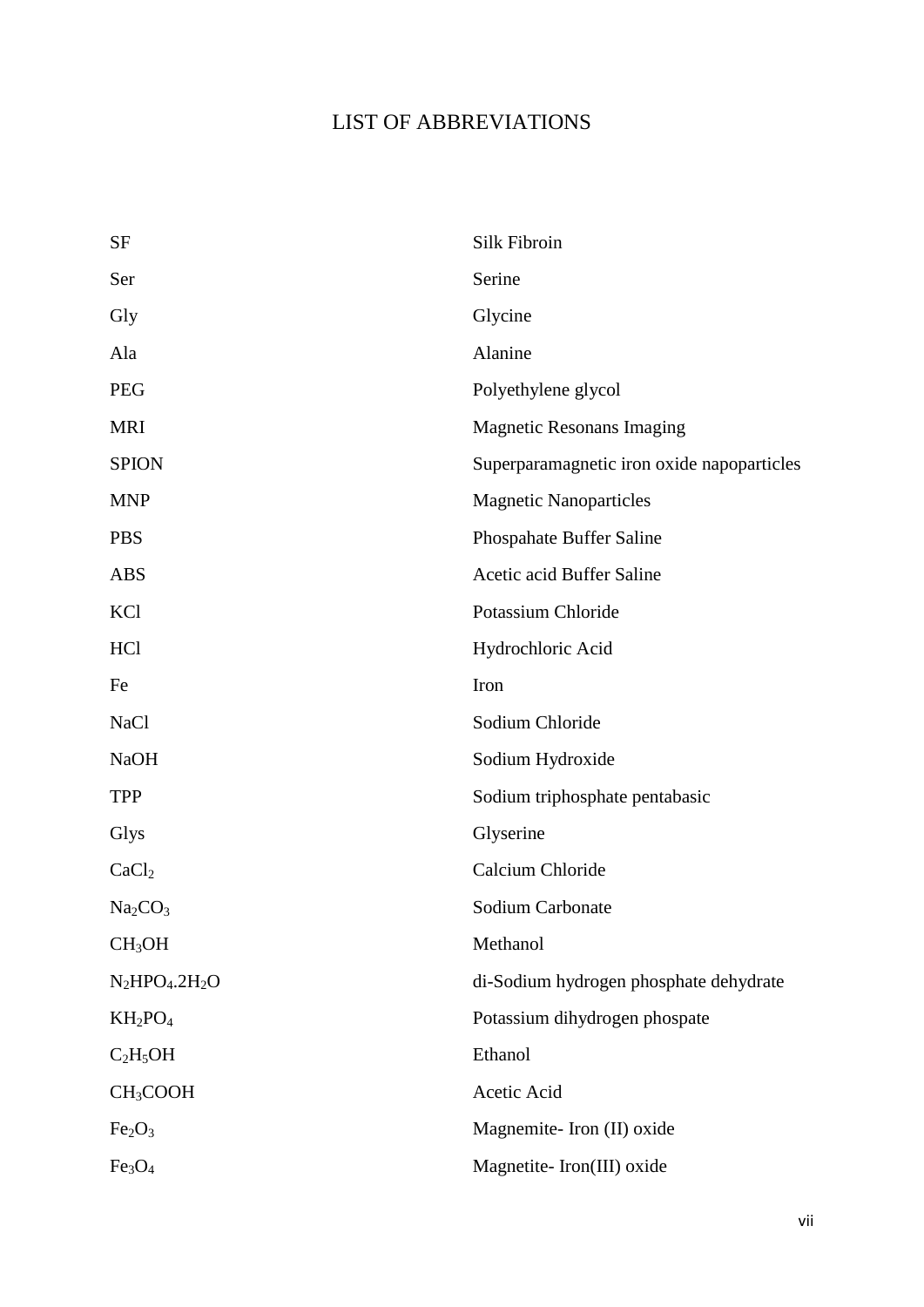## **1. INTRODUCTION**

Silks are fibrous protein polymer that spun by some arthropods such as silkworms, spiders, mites, scorpions and bees during their metamorphosis [1]. Silk is usually produced within specialized glands after biosynthesis by epithelial cells and secreted from these glands where the proteins are stored prior to spinning into fiber [3].

Silk proteins are preferable in biomedical applications due to their high strength (up to 4.8 GPa), light weight (1.3  $g/cm<sup>3</sup>$ ) toughness and elasticity (up to 35%) [2] and being block copolimer- linked proteins, highly biocompatible, biodegradable and they can be thermally stable up to 250  $\mathrm{^{0}}$  C. They have also less inflammatory risk and good water vapour permeability. Beside these features it is also it is also economically advantageous to use silk fibroin for biomedical applications.



**Figure-1.1**:Hierarchy of the morphology of a Bombyx mori cocoon.(Scale bar from left to right: 1cm, 200 µm, 20 µm, 10µm)

The most used silks are cocoon silk fibroin from the silkworm Bomboyx mori and silk from a spider Nephila davipes. Silk worm silks are mainly fibroin protein where as the major protein of spider silk is spidroin [4]. The silk based biomaterials are commonly prepared from silk worm silk because it is difficult to get spider silks in the nature.





**Figure-1.2:** The silkworm cocoon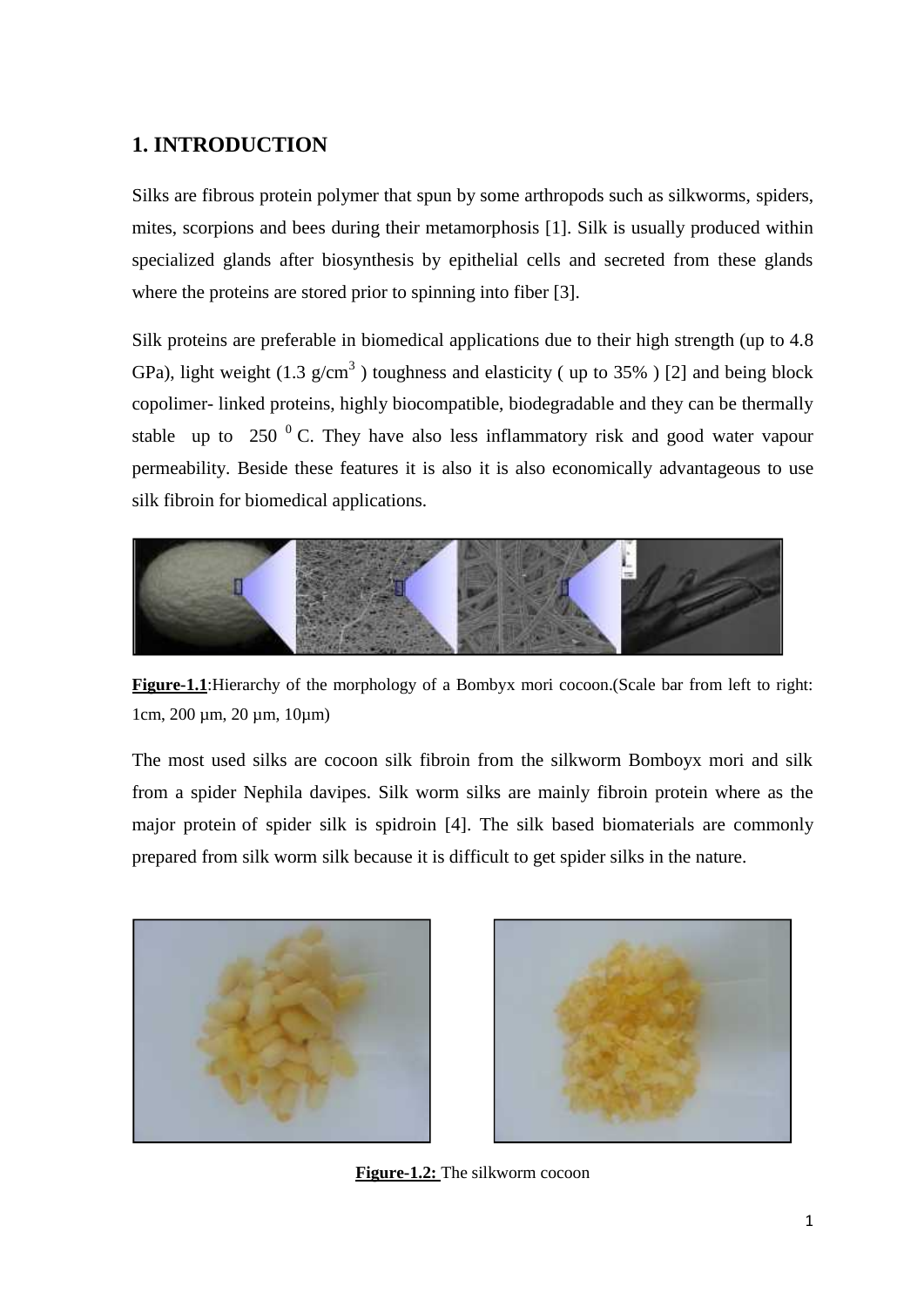#### 1.1 Silkworm Silk

The silkworm silk is a naturally polymer that has been used in textile production and clinical sutures for centuries [3].

Silkworms live a very short time (about 45-60 days) and liquid silk solution was secreted from large glands in the silkworm. A single silk filament reveals triangular in shape as shown in Figure 3.



**Figure-1.3:** Structure of the raw silk fiber [5].

Silk filament is strong has low density and a property of being highly moisture absorbent. Each silk fiber consists of at least two main proteins which are structural protein fibroin and water- soluble glue-like sericin that bind the fibroin fibers together [5].

Silk fibroin (SF) is a natural fibrous protein with semi-crystalline structure which provides stiffness and strength. SF filament consists of heavy (~350 kDa) and light chain (~25 kDa) polypeptides connected by disulfide link [9].

Sericin is an amorphous protein polymer which acts as an adhesive binder to maintain structural integrity of the fibers and the cocoon [1]. It is a complex mixture of 5-6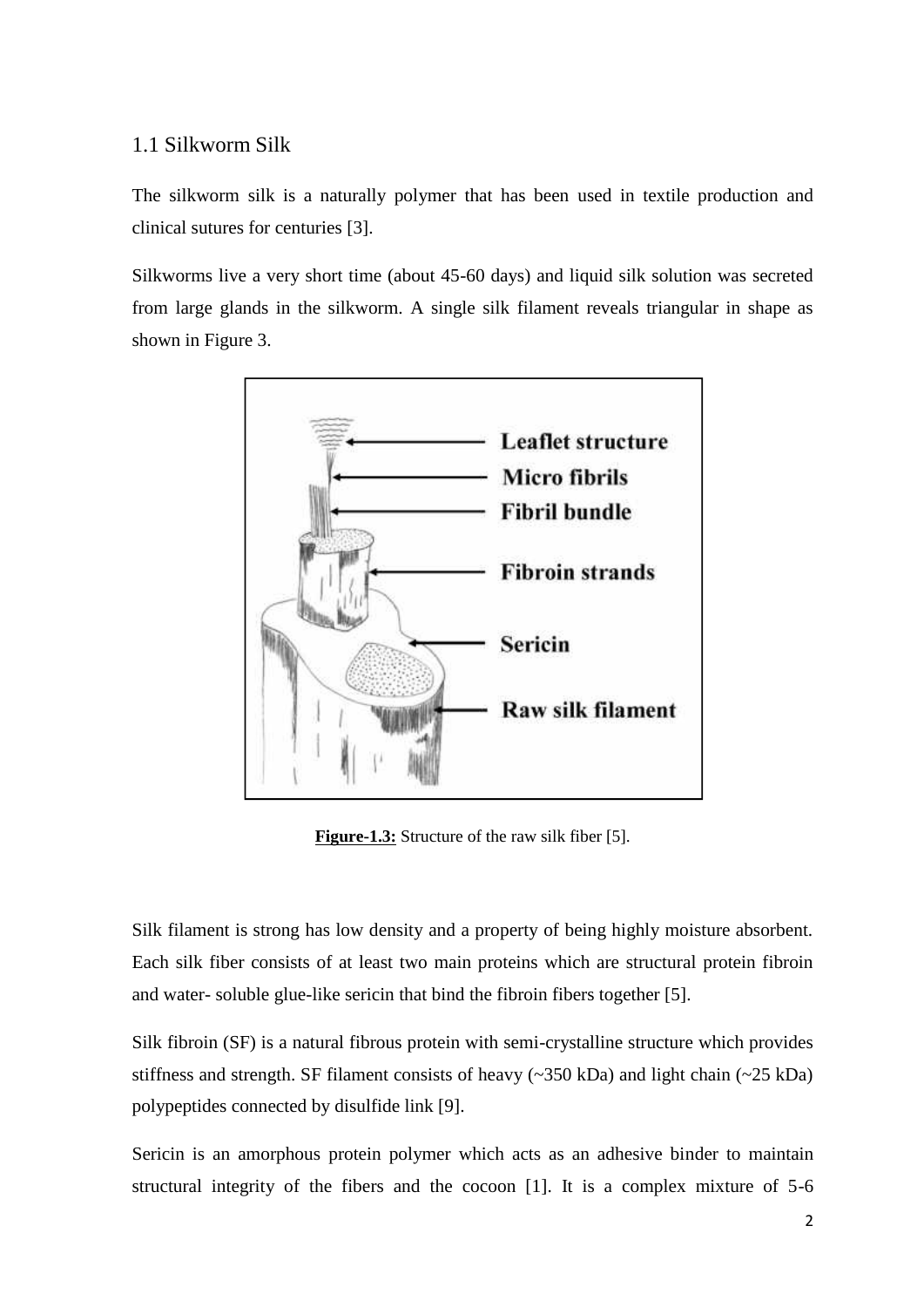polypeptides differing in size 40-400 kDa [7]. Silkworm silk must be degummed in order to remove immunogenic sericin coating for biomedical applications.

Silk may contains of bulky amino acids such as glutamic acid, aspartic acid, proline and valine [10]. These amino acids are responsible for the formation of the amorphous part of the silk, which affects the physical properties of the silk with the crystalline region [11].

| Amino acid    | Fibroin        | Sericin |  |
|---------------|----------------|---------|--|
| Glycine       | 429            | 135     |  |
| Naninc        | 30.0           | b.d     |  |
| Serine        | 12.2           | 34      |  |
| Tyrosine      | 4.8            | 3.6     |  |
| Aspartic acid | 1.9            | 11.6    |  |
| Arginine      | 0 <sub>5</sub> | 31      |  |
| Histidine     | 0.2            | 1.4     |  |
| Glutamic acid | 1.4            | 6.2     |  |
| Lysine        | 0.4            | 3.5     |  |
| Valine        | 2.5            | 2.9     |  |
| Ге капе       | 06             | 07      |  |
| looleucing    | 0.6            | 0.1     |  |
| Phenylalanine | 0.7            | 0.4     |  |
| Proirre       | 0.5            | 0.6     |  |
| Threonine     | 0.9            | 8.8     |  |
| Methionine    | 0 <sub>1</sub> | 01      |  |
| Cystein       | Trace          | 0.1     |  |
| Tryptophan    | ۳              | ١đ,     |  |

**Table-1:** Amino acid compositions in silk fiber extracted from mulberry silk (*Bombyx mori*) (g/100 g of fiber) [5].

Silk fiber composes of 75-83% fibroin, 17-25 % sericin, 1.5 % waxes and 1-2 % others such as hydrocarbon by weight [12].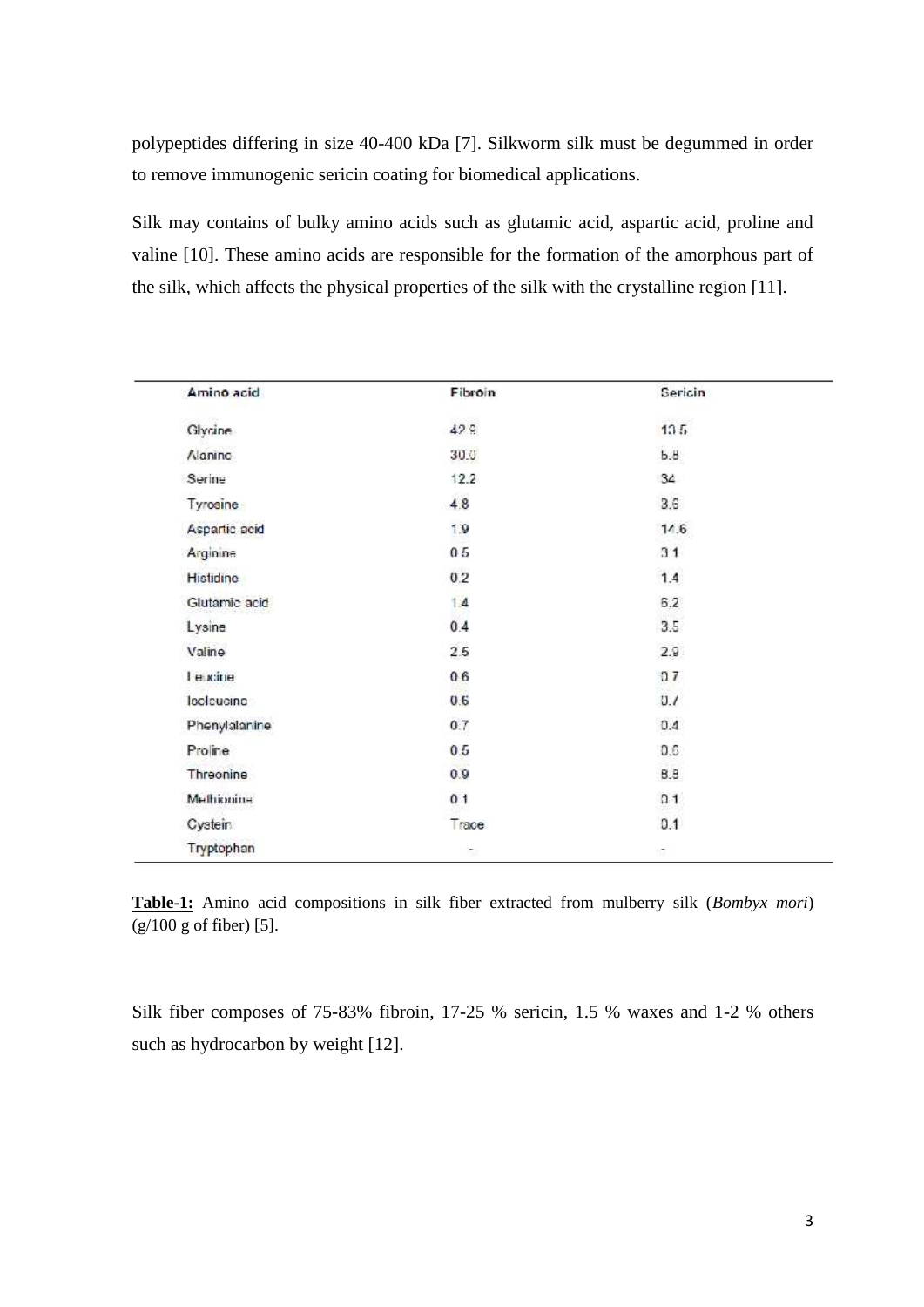#### 1.2. Silk Fibroin

Silk fibroin is a fibrous protein polymer obtained from the cocoons of domesticated silkworms, such as *Bombyx mori.* Silk fibroin (SF) is amphiphilic because it is characterized as hydrophobic crystalline region and hydrophilic amorphous region [13].

SF filaments consists of heavy chain polypeptides, approximately 325 kDa, and light chain polypeptides, approximately 25 kDa by a single disulfide bond [8]. The heavy chain of SF is comprised of crystalline and amorphous regions. The crystalline region consists of repetitive sequence that form of short side-chain amino acids such as glycine, serine and alanine and the amorphous region consists of larger side-chain bulky amino acids as well as charged amino acids [2].



**Figure-1.4:** Primary structure of fibroin [23].

The hydrophobic blocks tend to form anti-parallel -sheet secondary structures or crystals through hydrogen bonding and hydrophobic interactions, forming the basis for the tensile strength of silk fibroin. These crystalline regions combine with the amorphous regions to give elasticity and toughness of silk fibroin.



**Figure-1.5:** -sheet structure of SF [24].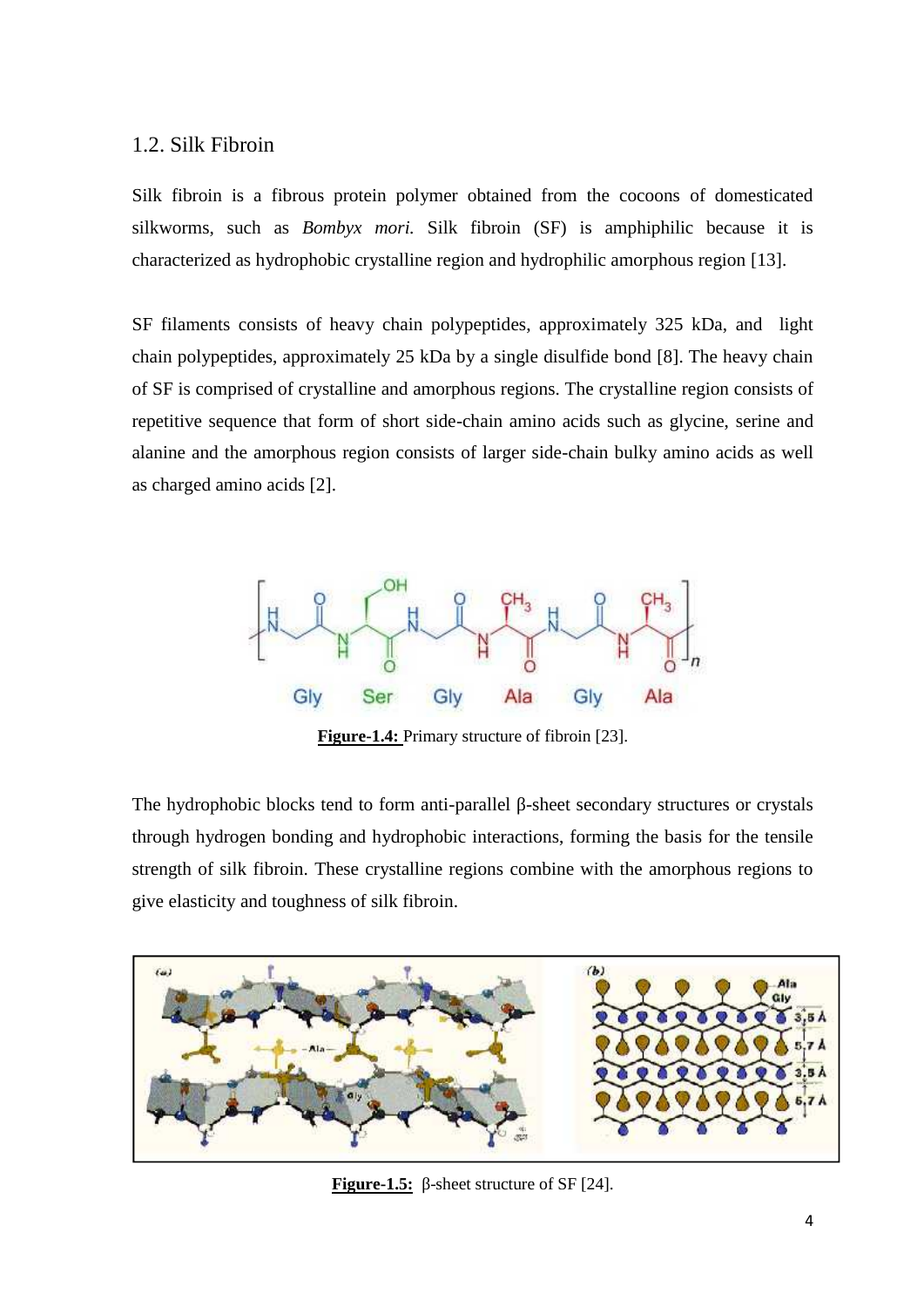

**Figure-1.6:** -helical structure of SF formed by intramolecular hydrogen bonds [25].

Due to its amino acid sequence, SF provides opportunities for chemical modification. Polysaccharides are important group that used for modification of silk fibroin properties. Alginate helps to improve the mechanical properties, compressive modulus as well as water absorption of the silk fibroin [15]. Cellulose is used due to it is cheap, biodegradable and moisture absorbent. Silk fibroin blended with cellulose has increased of its mechanical strength since the cellulose enhanced the formation of hydrogen bonds resulted to increase of -sheet structures [16]. Chitosan used for improving the flexibility or hydrophilic of the silk fibroin while the silk fibroin enhanced the mechanical properties and water insoluble of the chitosan [17]. Mixing with the hyaluronic acid, the compressive modulus of silk fibroin is increased [18].

#### 1.3. Properties of SF

#### 1.3.1 Mechanical Properties

Silk is very sophisticated biomaterial with its significant crystallinity, high elasticity, strength and toughness and resistance to failure in compression. The arrangement of sheet crystal, the interphase between the crystals, the semi-crystalline region and the shear alignment of the molecular chains are the mechanical properties of silk. The -sheet region provides the tensile strength, the semi-crystalline region responsible for the elasticity [6]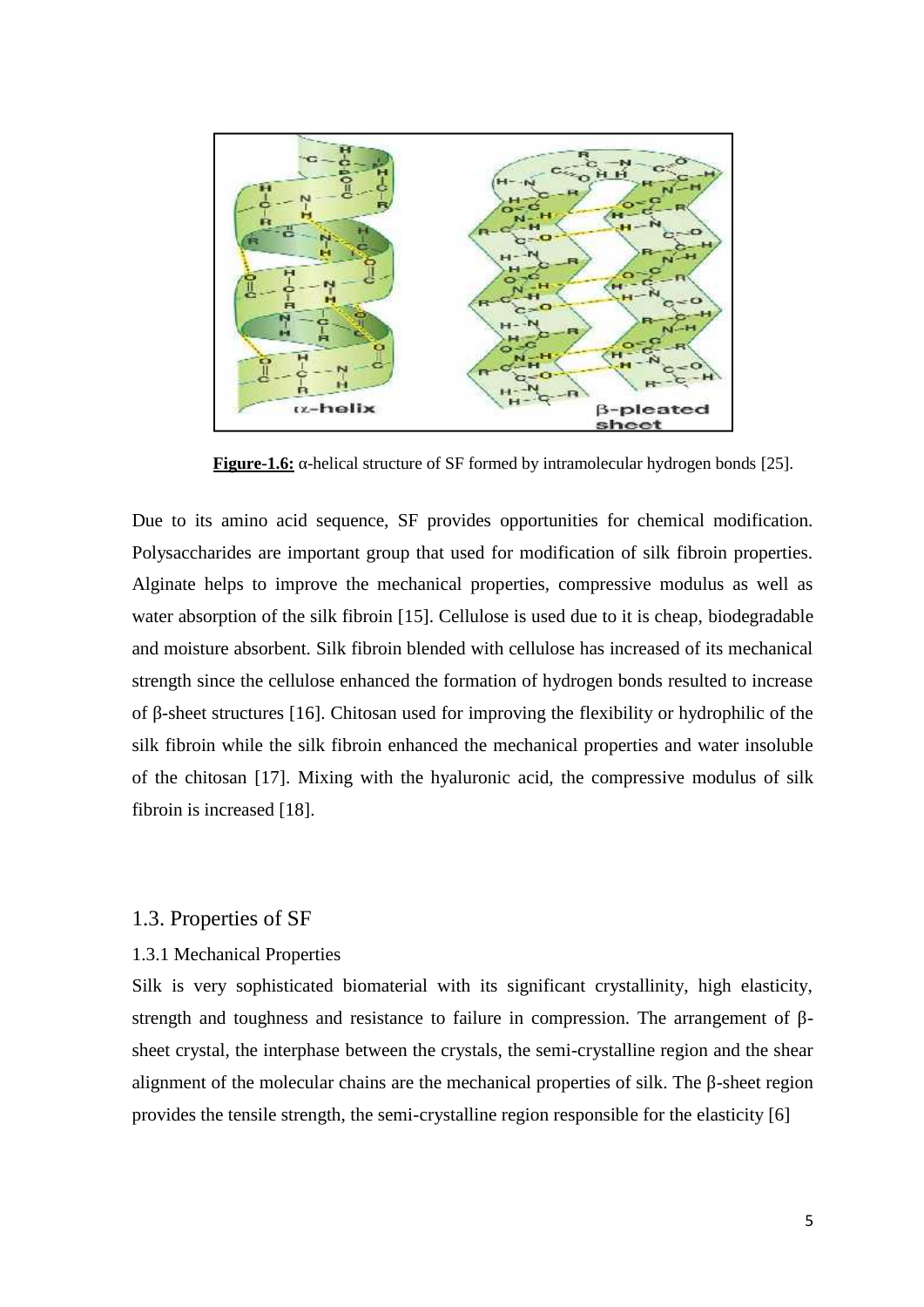#### 1.3.2. Solubility

Crystalline SF is insoluble in solvents such as water. To dissolve SF highly concentrated salt solutions like lithium bromide, calcium chloride should be applied .These electrolyte solutions disturb the hydrogen bonds that stabilize -sheets. [5-6]

#### 1.3.3. Swelling

The degree of swelling depends on the ionization of the network, its degree of crosslinking and its hydrophilic / hydrophobic balance. Changes in polymer compositions can influence the degree of swelling. [2, 6]

#### 1.3.4. Degradation

Silk will lose its tensile strength within a year. The rate of degradation depends on the tissue implantation site. Silk is considered biodegradable because it is resistant to bacterial and enzymatic degradation [3,6]

#### 1.4 Applications of SF- based materials

Silk is preferable for their strength, low immunogenicity and biocompatibility with other biomaterials used for specific applications in both structural and biological functions.

Hydrogels of SF demonstrated to promote wound healing [4]. Electrospun silk fibers, microspheres, or films or foams were used to support cell adhesion and proliferation of many cells. Silk films are the applications for biocompatible coatings for biomedical implants [14].

Coating biomedical implants with silk films shows potential their surfaces with anticoagulant properties, or inhibit/promote cell adhesion [7].Silk has been also used as anticoagulants for control release application [6].Microspheres coated with silk fibroin have been applied for enzymes, drug and active molecule encapsulations and membrane permeation controlled [14]

Silk powder can be used for surface coating or treatment of fiber, fillers in films, ink, wound care and enzyme immobilization [5].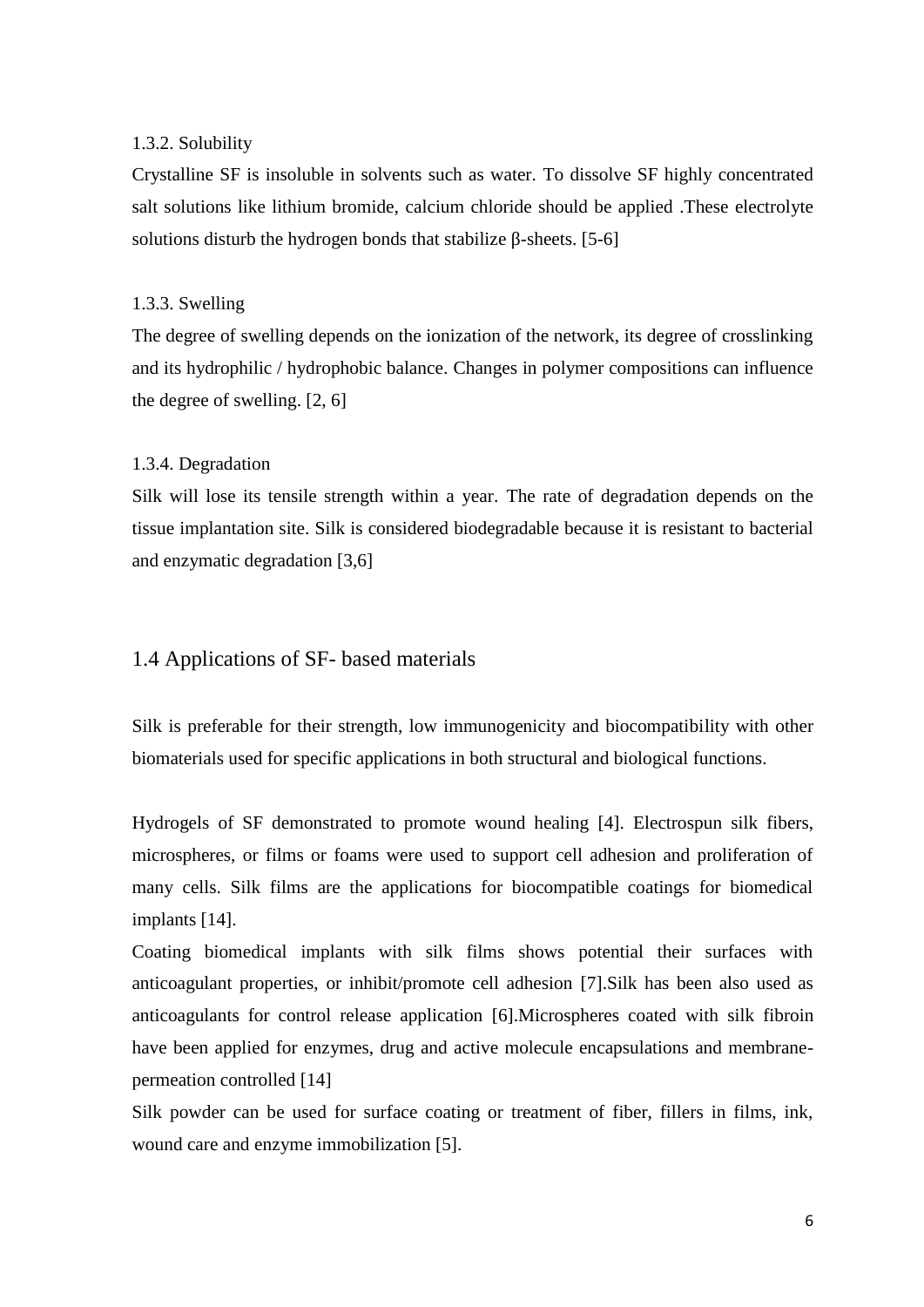

**Figure-1.7** Silk-based biomaterials processed from silk solution (A),silk foam (B), silk scaffolds and C), scanning electron microscope image of porous structure of scaffold (D),silk tube(E), microsphere coated with silk layers (F), silk hydrogel (G), silk electrospun fibers (H), atomic fluorescence microscopy image of single electrospun fi bers of silk (I), silk-based microspheres (J), surface of silk films  $(K)$ , and silk film  $(L)$  [13].

#### 1.5. Silk Fibroin Nanoparticles

Nanoparticles may provide advanced biomedical research tools based on polymeric or inorganic formulations or a combination of both. They have the potential to be used in many different biological and medical applications as in diagnostic tests assays for early detection of diseases, to serve as tools for non-invasive imaging and drug development, and to be used as targeted drug delivery systems to minimize secondary systemic negative effects.

Nanoparticles can be prepared from a variety of materials such as protein, polysaccharides and synthetic polymers [20].The choice of materials depends on several factors including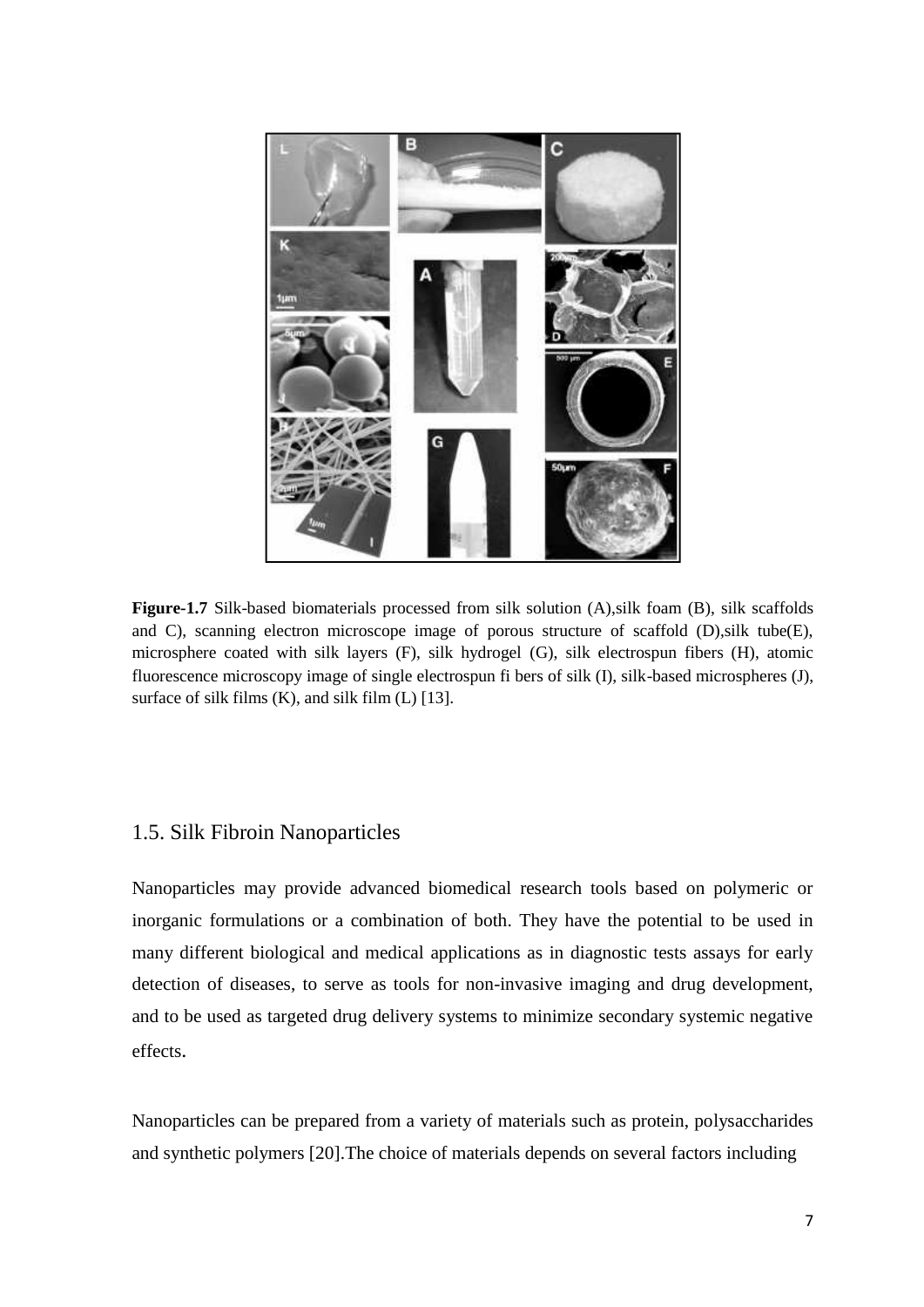- (i) size and morphology of the nanoparticles;
- (ii) surface charge and permeability of the nanoparticle;
- (iii) degree of biodegradability, biocompatibility and cytotoxicity

#### 1.5.1 Characterization of Nanoparticles

#### 1.5.1.1 Particle Size

The particle sizes are between 1 and 100 nanometers. The nano size of the particles enables conjugation with many molecular markers that can interact at molecular and cellular levels [19].The particle size affects the drug release also. Smaller particles supply larger area [20].That is means that most amount of drug can be loaded to the surface of the particles cause fast drug release. As a drawback, smaller particles tend to aggregate during storage and transportation of nanoparticle dispersion.

#### 1.5.1.2. Particle Stability

Particle stability is an important factor and refers to the potential of measuring the surface charge. Surface charges prevent the agglomeration of nanoparticles polymer dispersions because of strong electrostatic repulsion that increase the stability of the nanoparticles [20].

#### 1.5.1.3. Particle Structure

Nanoparticles are small particles with containing a core and monolayer.For drug delivery applications the multiple polymer layers used to surround the core. In imaging applications that use a basic structure contains an inorganic core and organic monolayer [19].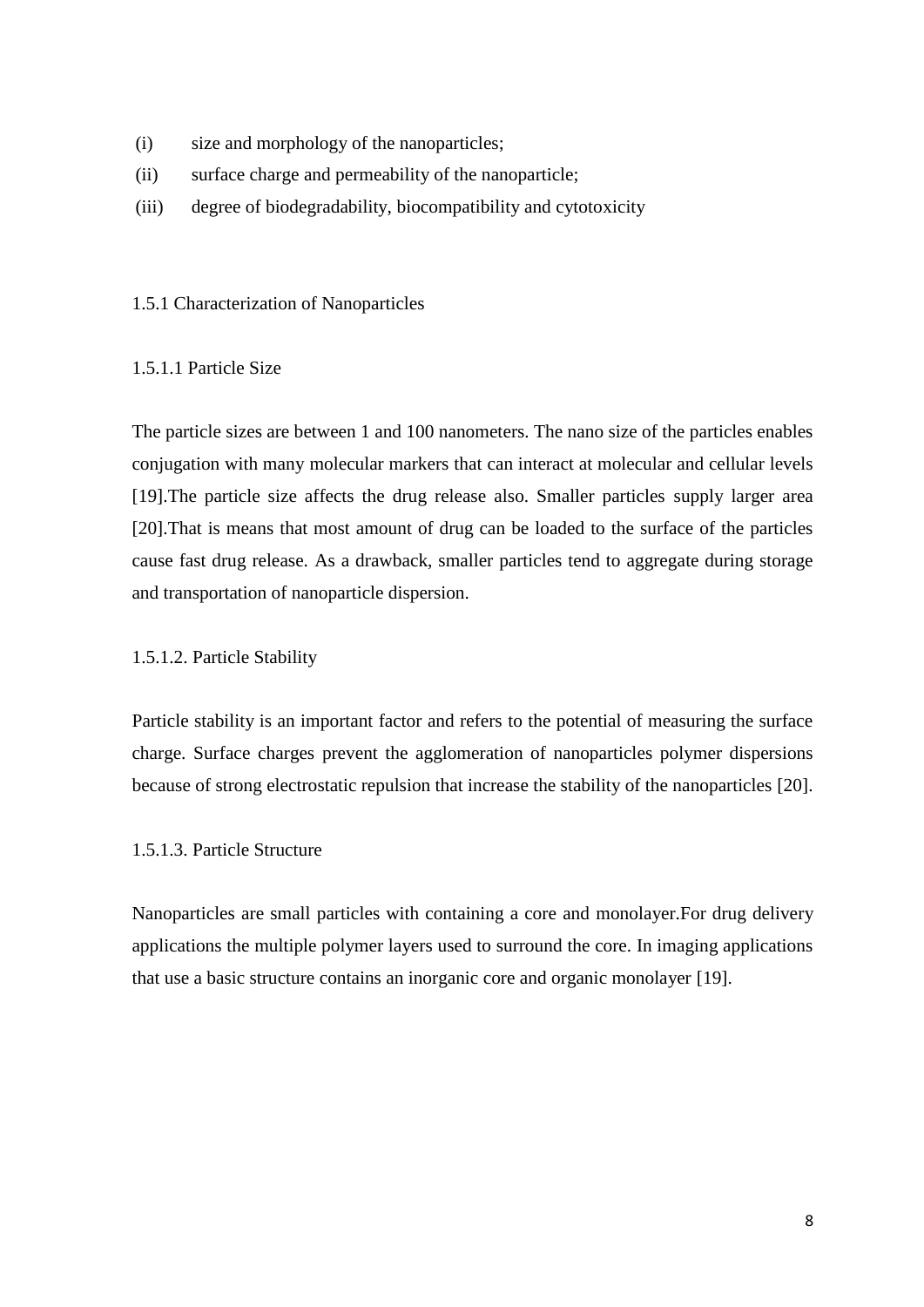



| Protein      | Method of fabrication                                                                                    | Particle size (mm) | Remarks                                                                                    |
|--------------|----------------------------------------------------------------------------------------------------------|--------------------|--------------------------------------------------------------------------------------------|
| Silk libroin | Precipitation using<br>water miscible<br>protonic and polar<br>aprotonic organic                         | $35 - 125$         | Globular insoluble particles<br>well dispersed and stable in<br>aqueous solution.          |
|              | solvents<br>Precipitation using<br>water miscible<br>protonic and polar<br>aprotonic organic<br>solvents | 50 120             | Matrix for immobilization of<br>L-asparaginasc                                             |
|              | Microemulsion                                                                                            | 167                | Color dye doped silk<br>fibroin nanoparticles                                              |
|              | Conjugated<br>covalently with<br>insulin using<br>crosslinking reagent<br>glutaraldebyde                 | 40 120             | Insulin silk fibroin<br>nanoparticles bioconjugates                                        |
|              | capillary microdot<br>technique                                                                          | $-100$             | Sustained and long-term.<br>therapeutic delivery of<br>curcumin to breast<br>cancer cells  |
|              | Desolvation                                                                                              | $150 - 170$        | Cellular uptake and control<br>release studies.                                            |
| Silk seriein | Conjugation of<br>scricin with activated<br>PFG.                                                         | 200-400            | Overcomes its problem of<br>mstability in water and<br>insolubility in organic<br>solvents |
|              | Sericin PEG self<br>assembled through<br>hydrophobic<br>interactions                                     | 204                | Self assembled<br>nanostructures for<br>immobilization and drug<br>delivery                |
|              | Seriein-poly<br>methacrylate core-<br>shell nanoparticles by<br>graft copolymerizing<br>technique        | $100 - 150$        | Potential biomedical<br>application as delivery<br>systems                                 |
|              | Self assembled silk<br>sericin/poloxamer<br>nanoparticles                                                | 100 110            | Nanocarriers of hydrophobic<br>and hydrophilic drugs for<br>tareeted delivery              |
|              | Self-assembled silk<br>sericin nanostructures.                                                           |                    | Fractal self-assembly of silk<br>protein sericin                                           |

**Table -2:** Silk Protein nanoparticles, preparation and application [20].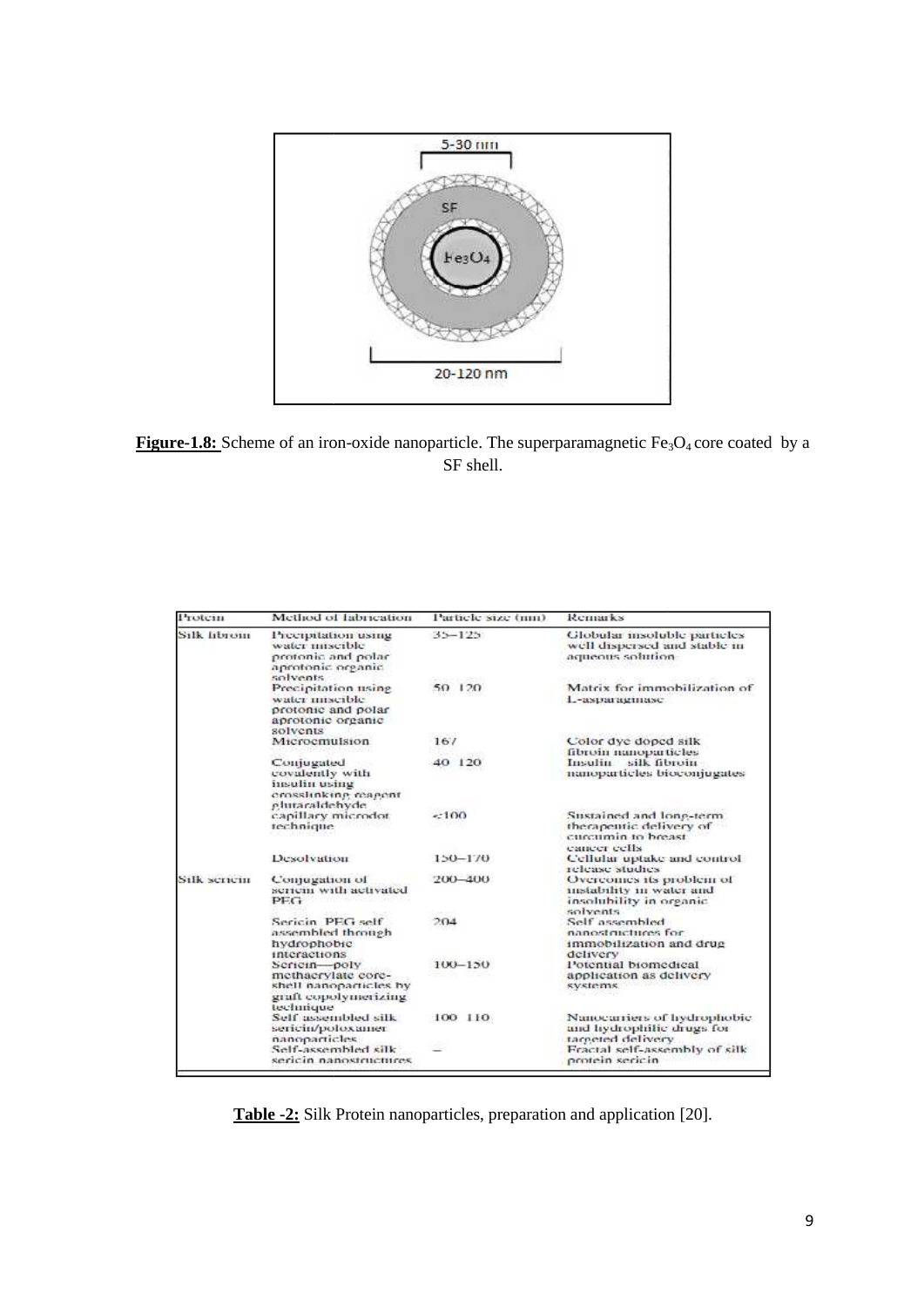#### 1.5.2. Methods of Fabrication

#### 1.5.2.1. Emulsification

Emulsification occurs on mixing an organic phase and an aqueous phase. This method can be described as the dissolution of hydrophobic substances in an organic solvent which is further emulsified with an aqueous solution at very high shear. After emulsification, the organic solvent removed by evaporation [20].

#### 1.5.2.2 Desolvation

This method involves slow addition of a desolvation factor, such as natural salts or alcohol, to the protein solution. The desolvation factor changes the tertiary structure of protein.At a specific level of desolvation, protein clup will be formed which on crosslinking with a chemical substance results the nanoparticles [19-20]



**Tablo-3:** Schematic representation of nanoparticle preparation. (a) emulsification method, (b) desolvation method [20].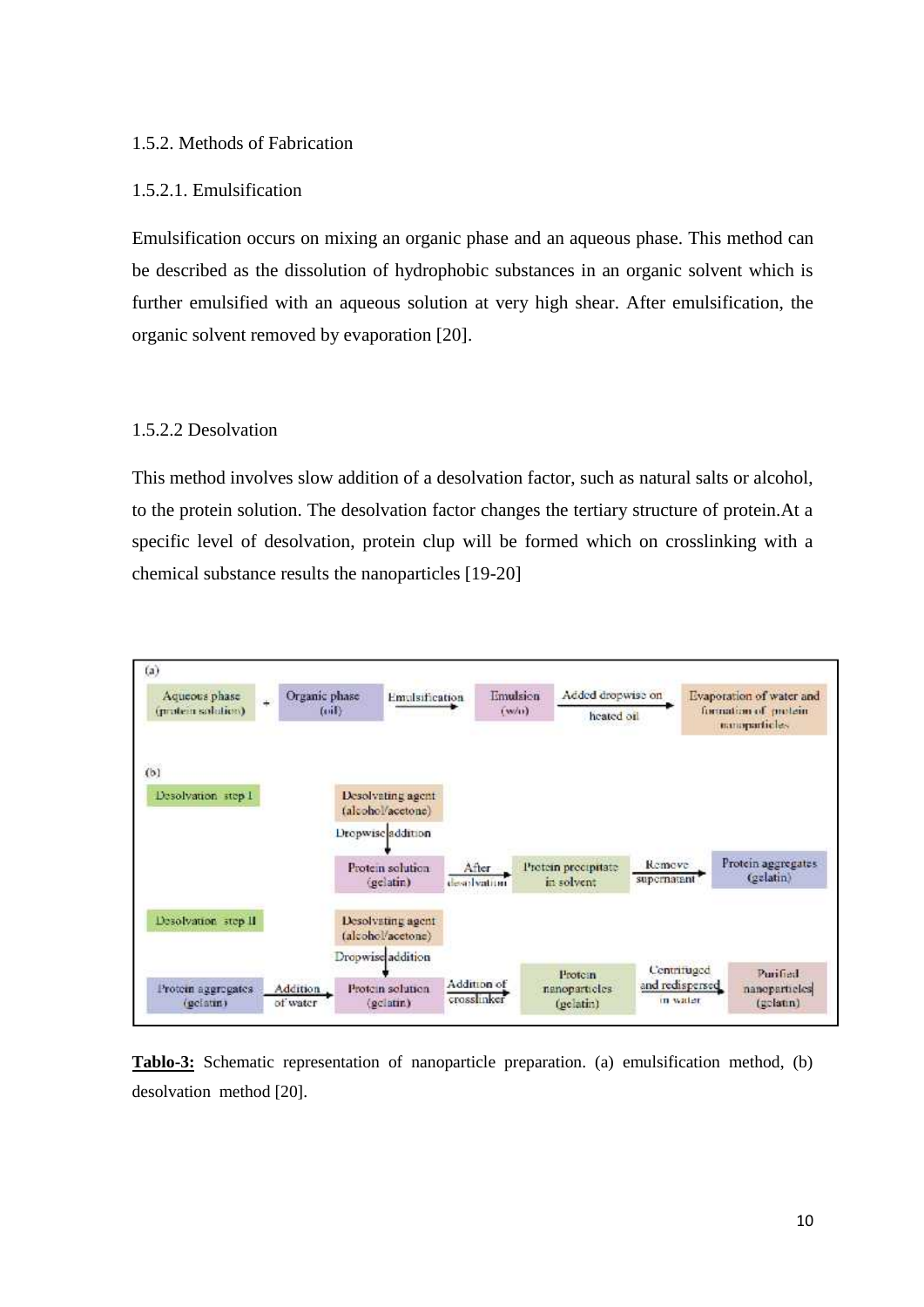#### 1.5.2.3 Coacervation

The coacervation method is similar to desolvation method,includes mixing of the aqueous protein solution with organic solvent like acetone or ethanol.The difference of coacervation and desolvation method depends on some parameters such as initial protein concentration, temperature, pH, cross linker concentration, the molar ratio of protein/organic solvent and organic solvent adding rate [19-20].

#### 1.5.2.4 Electrospray Drying

The electrospraying method produces relatively monodisperse and biologically active protein particles. This method involves preparation of protein solution by dissolving the dry powder in an electrosprayable solution. Dispersion of the solution followed by solvent evaporation leaves dry residues collected on suitable deposition substrates. Higher production rate of the nanoparticles also increases their size. The biological activity of the electrosprayed protein-based nanoparticles is not affected by the process conditions [19- 20]



**Figure-1.9:** Schematic preparation of SF nanoparticles and their biomedical applications [22].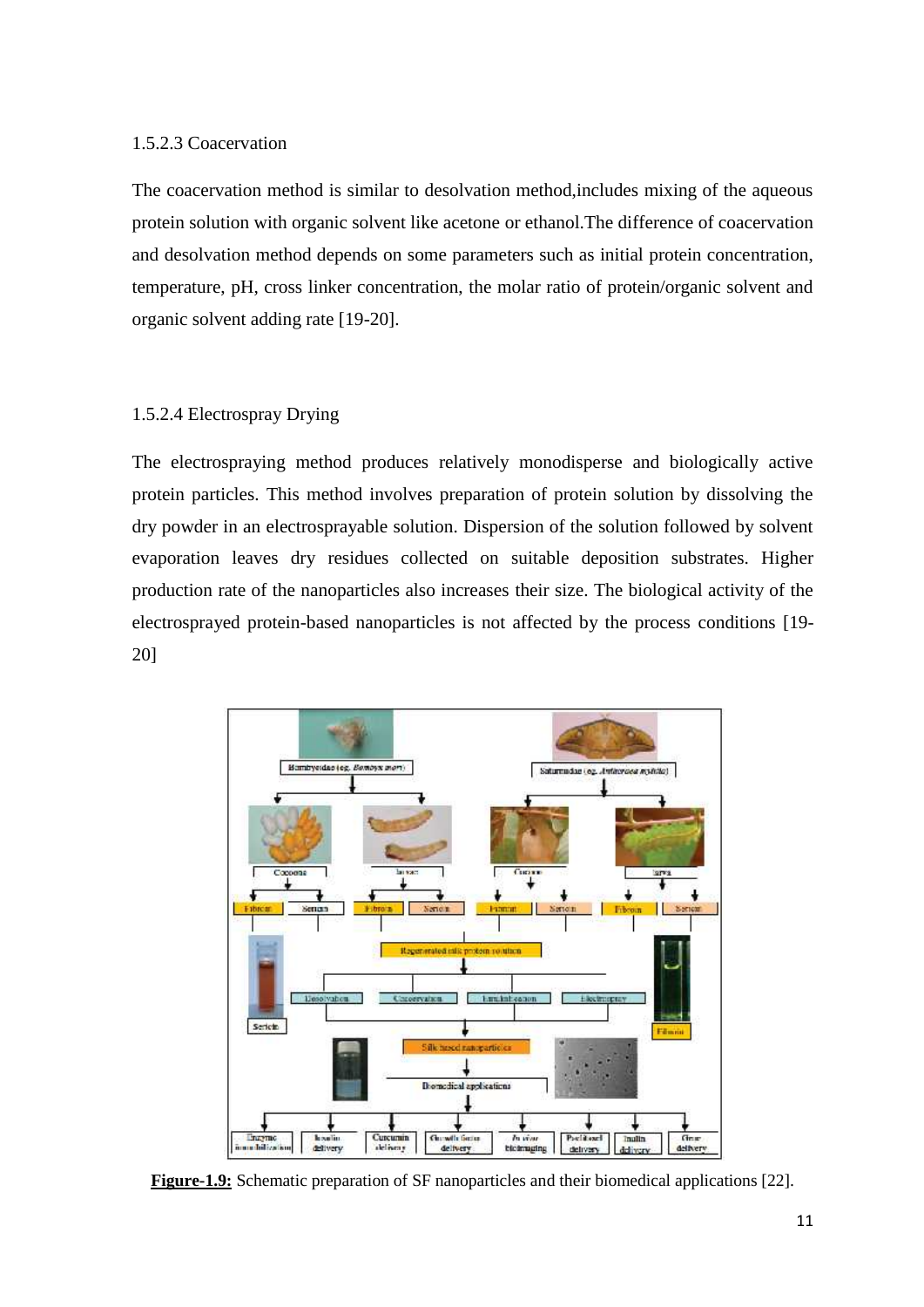#### 1.6 MRI Imaging Techniques

MRI is a useful problem-solving diagnostic tool in the clinical field because it has higher spatial resolution and contrast in soft tissue than other imaging modalities. MRI is based on the magnetism property of protons that align themselves in a very large magnetic field. These protons originate from water molecules present in our body tissue. A radiofrequency MRI is a useful problem-solving diagnostic tool in the clinical field because it has higher<br>spatial resolution and contrast in soft tissue than other imaging modalities. MRI is based on<br>the magnetism property of protons th a proton. When the electromagnetic field is turned off, the proton flips back to the original state, generating a radiofrequency signal. This process is called "relaxation." The receiver coils measure this relaxation, which is turned into an image by a computer algorithm [21].



**Figure-1.10:** Hydrogen protons before and during the magnetic field [26].

MRI contrast agents are used to modify the relaxation rates at time T1 or T2. T1 contrast agents, such as gadolinium, enhance the positive signal on T1-weighted images, while T2 agents, such as Superparamagnetic Iron Oxide Nanoparticle (SPION)-based contrast agents, decrease the signal intensity on T2-weighted images.

#### 1.6.1 Magnetic Properties

In the paramagnetic state, the individual atomic magnetic moments are randomly oriented, and the substance has a zero net magnetic moment if there is no magnetic field. These materials have a relative magnetic permeability greater than one and are attracted to magnetic fields. The magnetic moment drops to zero when the applied field is removed.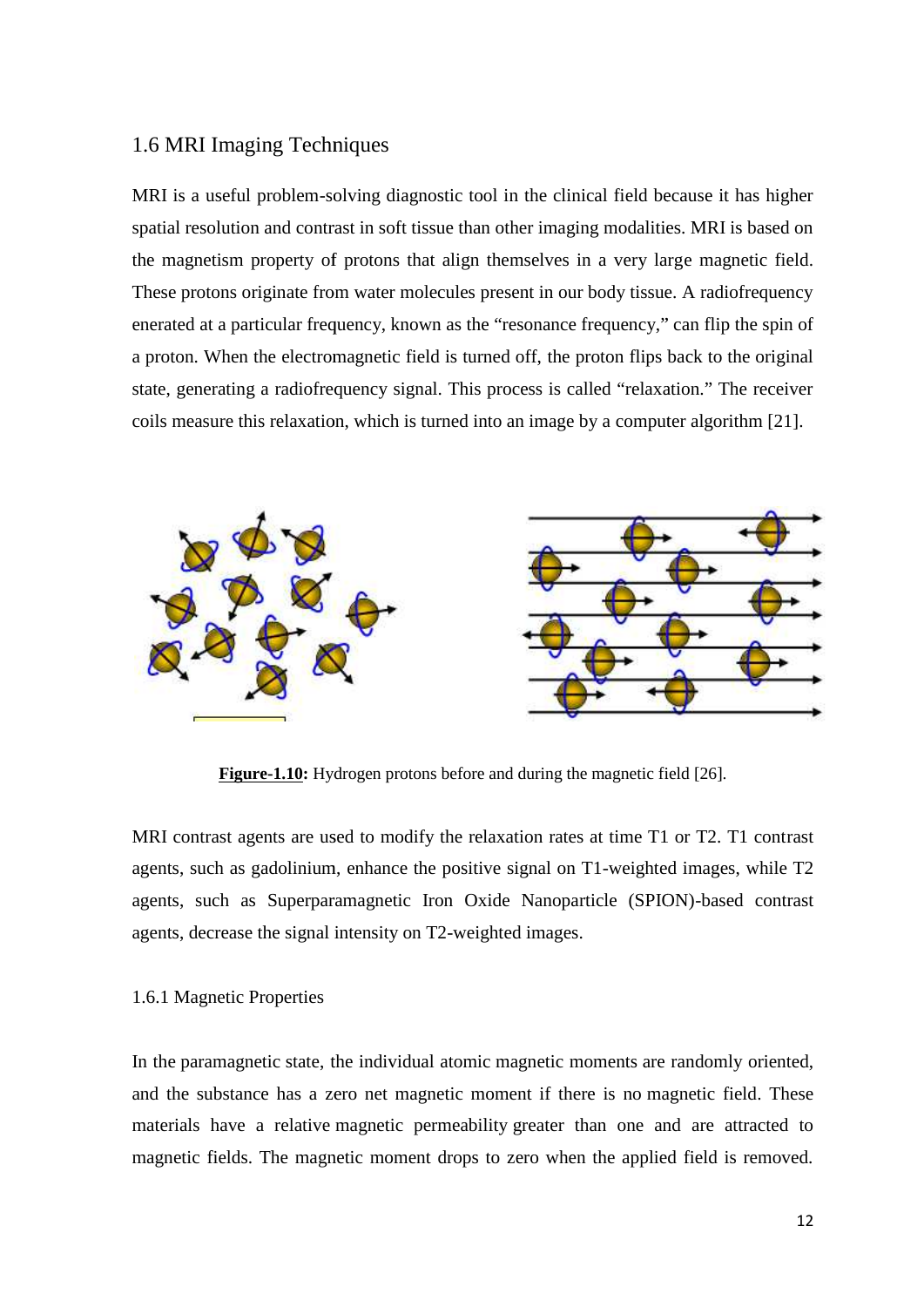But in a ferromagnetic material, all the atomic moments are aligned even without an external field. A ferrimagnetic material is similar to a ferromagnet but has two different types of atoms with opposing magnetic moments. The material has a magnetic moment because the opposing moments have different strengths. If they have the same magnitude, the crystal isantiferromagnetic and possesses no net magnetic moment [22].

Superparamagnetism is refers to the single domain nature of the nanoparticle, which has a net magnetic dipole. In a magnetic field, the magnetic domains of nanoparticles re-orient themselves in a manner similar to paramagnetic materials, but the magnetic moment of nanoparticles will be much higher than that of paramagnetic substances. In the absence of a magnetic field, the dipole randomly orients with zero magnetic moment. Due to this property, SPION have less chance of aggregation. The function of SPION in MRI contrast enhancement is attributed to their ability to change the nuclear spin relaxation of water protons and cause the region of interest to darken [21].

#### 1.6.2 Nanoparticles as Contrast Agents

A contrast agent is a substance used to enhance the contrast of structures or fluids within the body in medical imaging.

Magnetic nanoparticles (MNP) are composed of ferromagnetic elements such as iron, cobalt, nickel, or their oxides and alloys. MNPs made of iron oxide (magnetite  $Fe<sub>3</sub>O<sub>4</sub>$ or magnemite  $Fe<sub>2</sub>O<sub>3</sub>$  and gadolinium used as contrast agents in MRI for biological applications due to their ability to dissociate into iron and oxygen inside the body, which can safely be eliminated and utilized in metabolic and oxygen transport systems [17].

SPION are used as an MRI contrast agent because the T2 relaxivity of a SPION-based agent is much higher than that of gadolinium agents. The physiochemical properties of SPION, such as charge, size, and surface chemistry, can influence biodistribution, stability, and metabolism. By giving proper surface coating that are biocompatible and biodegradable, SPION can avoid immune response and serum protein adsorption. Surface charge is a major factor in determining the colloidal nature of nanoparticles, and it can change size of nanoparticles by aggregation. Hence neutral surfaces are more biocompatible than charged surfaces [21].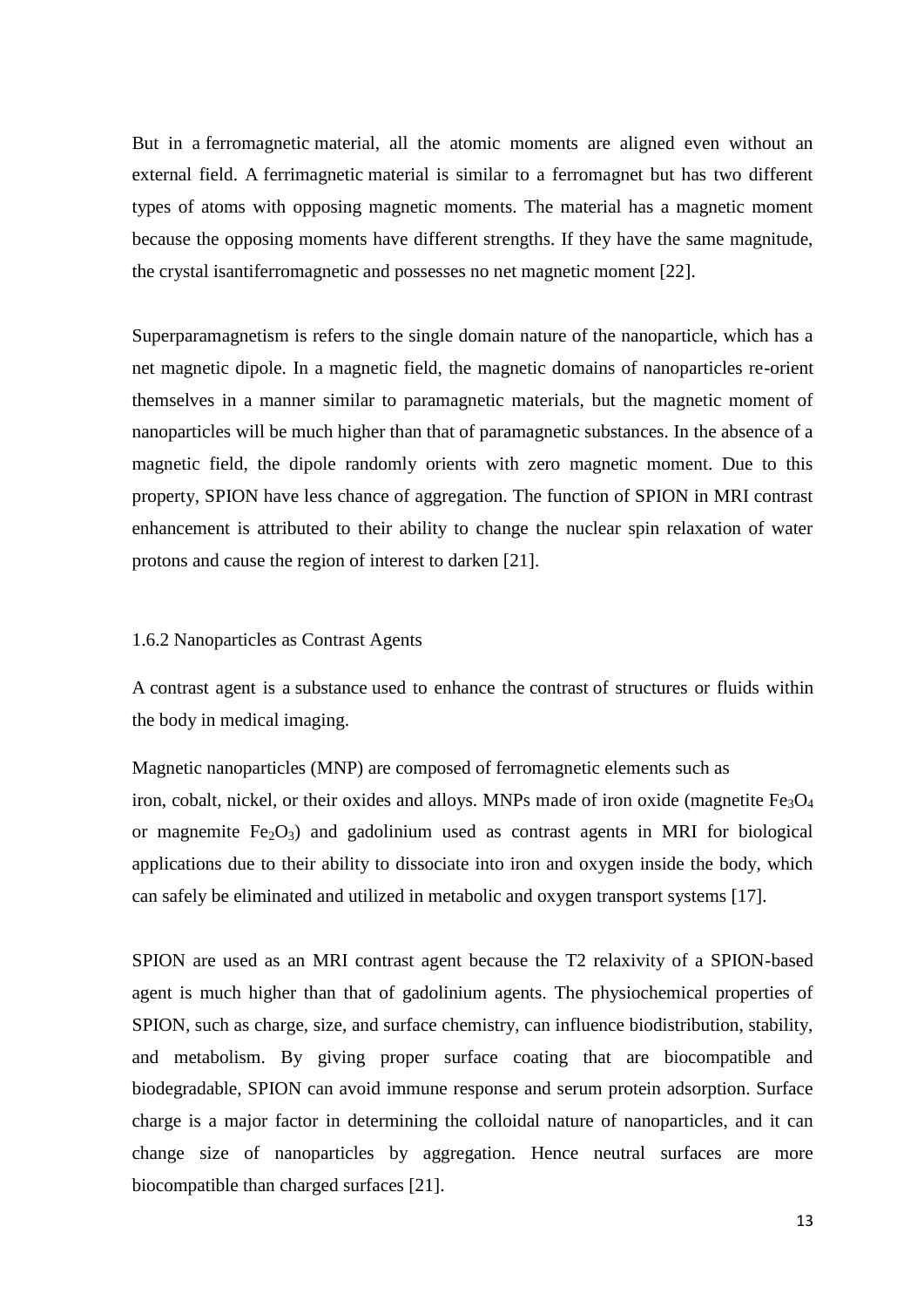A typical SPION is composed of magnetite  $(Fe<sub>3</sub>O<sub>4</sub>)$  or maghemite  $(Fe<sub>2</sub>O<sub>3</sub>)$ , with appropriate coatings to maintain aqueous stability. The SPION are synthesized by a wide range of methods,including co-precipitation, thermal decomposition, and microemulsion. Thermal decomposition for the synthesis of SPION is generally more popular as the nanoparticles obtained this way possess high crystallinity, high magnetization, and distribution. As the nanoparticles are hydrophobic, which is required to provide appropriate coating for biomedical application. The co-precipitation method is the most commonly accepted method for synthesizing SPION. It involves the addition of a concentrated base to divalent or trivalent ferrous salt solutions. The microemulsion technique has the advantage of controlling the size of nanoparticles by acting as a nanoreactor. This technique involves the formation of SPION either by water-in-oil or oil-inwater emulsion. range of methods, including co-precipitation, thermal decomposition, and microemulsion.<br>Thermal decomposition for the synthesis of SPION is generally more popular as the<br>nanoparticles obtained this way possess high crystal n aqueous stability. The SPION are synthe-<br>precipitation, thermal decomposition, and<br>e synthesis of SPION is generally more<br>ay possess high crystallinity, high mag<br>ticles are hydrophobic, which is requi<br>ical application. T

| Method           | Parameters           | Reaction<br>temperature $(^{\circ}C)$ | Reaction<br>time  | Solvent | Size<br>(nm) | Yield |
|------------------|----------------------|---------------------------------------|-------------------|---------|--------------|-------|
| Thermal          | Nitrogen atmosphere, |                                       |                   |         |              |       |
| decomposition    | reflux condition     | $100 - 320$                           | Slow <sup>-</sup> | Water   | $1.5 - 8.$   | Iligh |
| Co-precipitation | Ambient condition    | 20 90                                 | Fast              | Organic | 2, 15        | High  |
| Microenaulsion   | Ambient condition    | 20 50                                 | Fast              | Organic | 2, 12        | Low   |

**Table-4:** Comparison of synthesis methods of magnetic nanoparticles [22].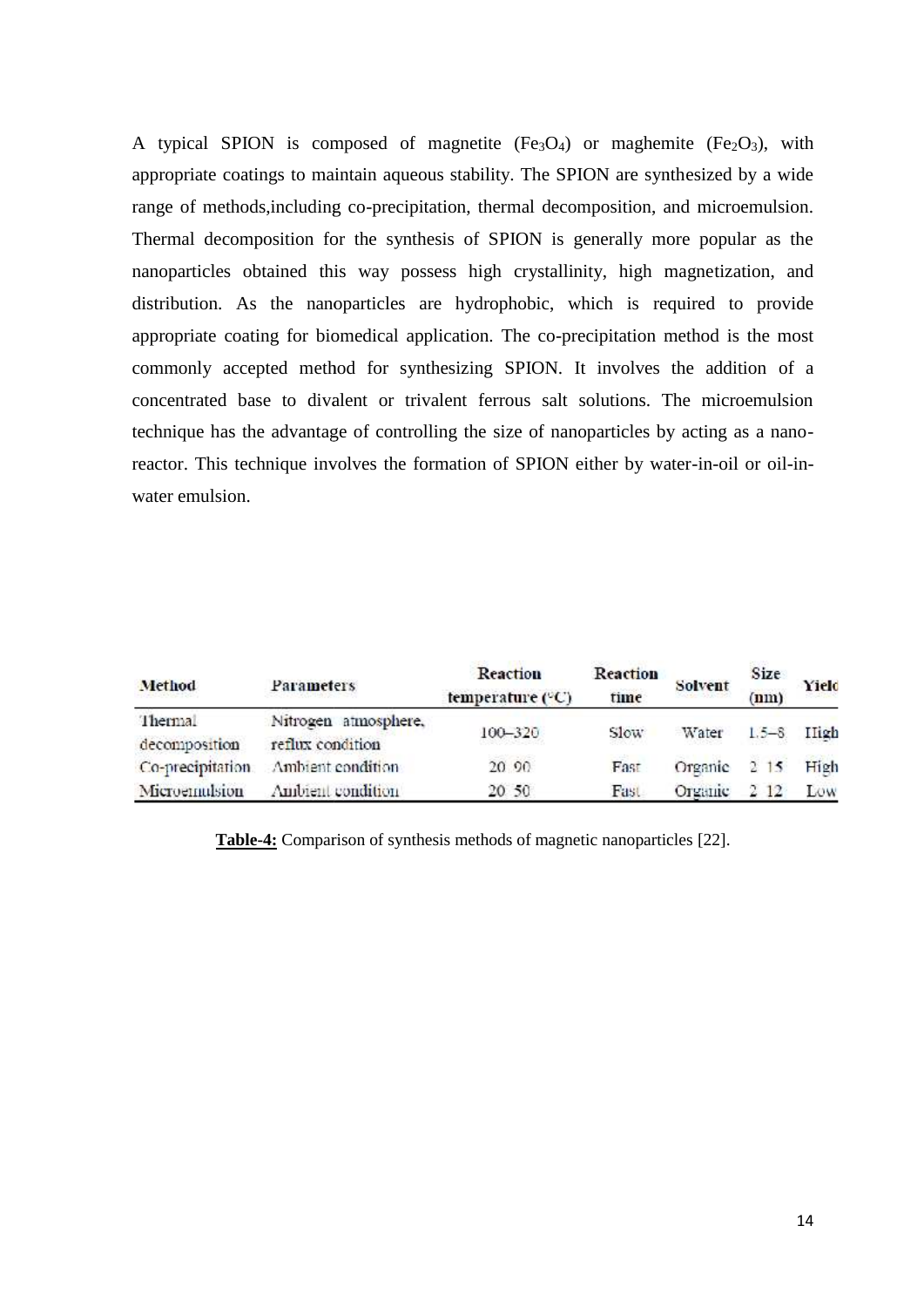#### **2. EXPERIMENTAL**

#### 2.1. Materials

Bombyx mori silkworm cocoons were supplied by North Cyprus villages. Sodium carbonate (Na<sub>2</sub>CO<sub>3</sub>), Calcium chloride (CaCl<sub>2</sub>), Iron (III) oxide, Methanol (CH<sub>3</sub>OH), Sodium chloride (NaCl), Potassium chloride (KCl), Hydrochloric acid (HCl), Sodium hydroxide (NaOH), di-Sodium hydrogen phospahate dehydrate (Na<sub>2</sub>HPO<sub>4</sub>.2H<sub>2</sub>O), Potassium dihydrogen phosphate  $(KH_2PO_4)$ , Ethanol  $(C_2H_5OH)$  and Acetic acid (CH3COOH) were purchased from E.Merck D-6100 Darmstadt.Sodium triphosphate pentabasic (TPP) was purchased from Sigma-Aldrich (St.Louis, MO, USA). Glyserine was purchased from pharmacy. Ultrapure water-obtained from Near East University Medicine Faculty-was used in all step to get silk fibroin.

#### 2.2. Methods

2.2.1. Preparation of Sodium Carbonate Solution

2.12 g of Na<sub>2</sub>CO<sub>3</sub> is stirred with 200 ml of pure water to get 0.1 M Na<sub>2</sub>CO<sub>3</sub> solution to be used in degumming process.

#### 2.2.2 Preparation of TPP solution

To get 0.1 M TPP solution, 7.36 g TPP is stirred with 200 ml of pure water. It is used in nanoparticle preparation process to make physical cross-linking.

#### 2.2.3. Preparation of PBS

Although there are different ways to prepare PBS, we used the following constituents: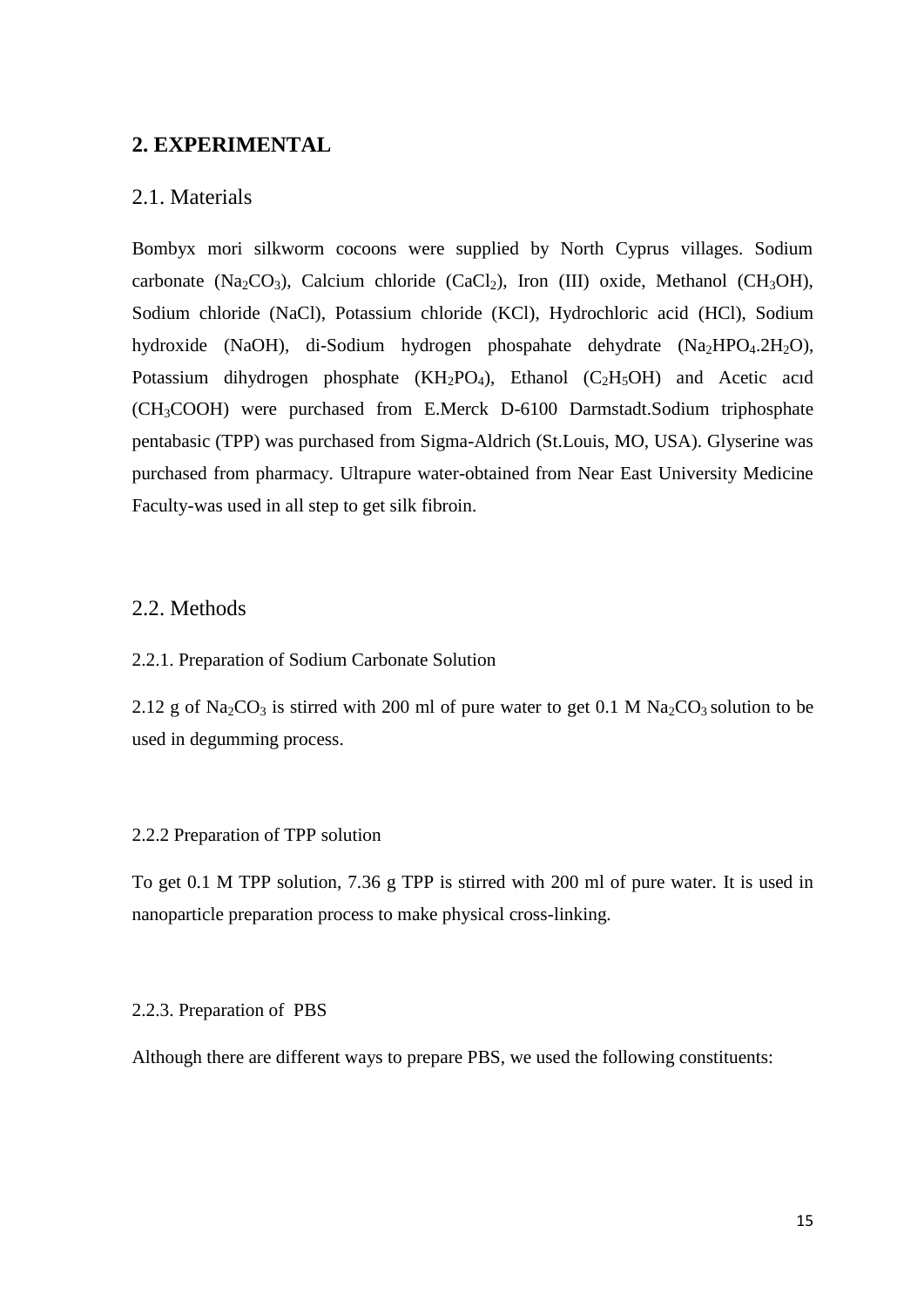| Salt                     | Concentration | Concentration |
|--------------------------|---------------|---------------|
| $\overline{\phantom{a}}$ | (mmol/L)      | (g/L)         |
| <b>NaCl</b>              | 137           | 8.01          |
| KCl                      | 2.7           | 0.2           |
| $Na2HPO4$ .2 $H2O$       | 10            | 1.78          |
| $KH_2PO_4$               | 2.0           | 0.27          |
| pH                       | 7.4           | 7.4           |

**Table-5:** Phosphate Buffer Saline Contents

After preparing the PBS solution the pH is adjusted to 7.4 by adding either HCl or NaOH depending on the pH value when it was above or below 7.4.

#### 2.2.4. Preparation of Acetic Acid Solution

For 0.5 M acetic acid solution, 5.72 ml pure glacial acetic acid was diluted by pure water to 200 ml. After that the pH is adjusted to1.2 by HCl or NaOH in order to pH value was above or below 1.2.

#### 2.2.5. Purification of Silk Fibroin

#### 2.2.5.1. Degumming

Degumming is the process of removal and separation of the gum-like sericin protein from the silkworm silk. In this process, firstly the Bombyx mori cocoons were cut into small pieces and measured 0.9998 -1.0003 g and boiled for 3 hour in a aqueous solution of 0.1 M Na<sub>2</sub>CO<sub>3</sub>, at 70 <sup>o</sup>C on a magnetic stirrer at the speed of 1 rpm. Then the degummed silks are washed and rinsed thoroughly with pure water to get rid of the gum-like sericin protein. This procedure is continued three times and then they were dried at room temperature to obtain silk fibers.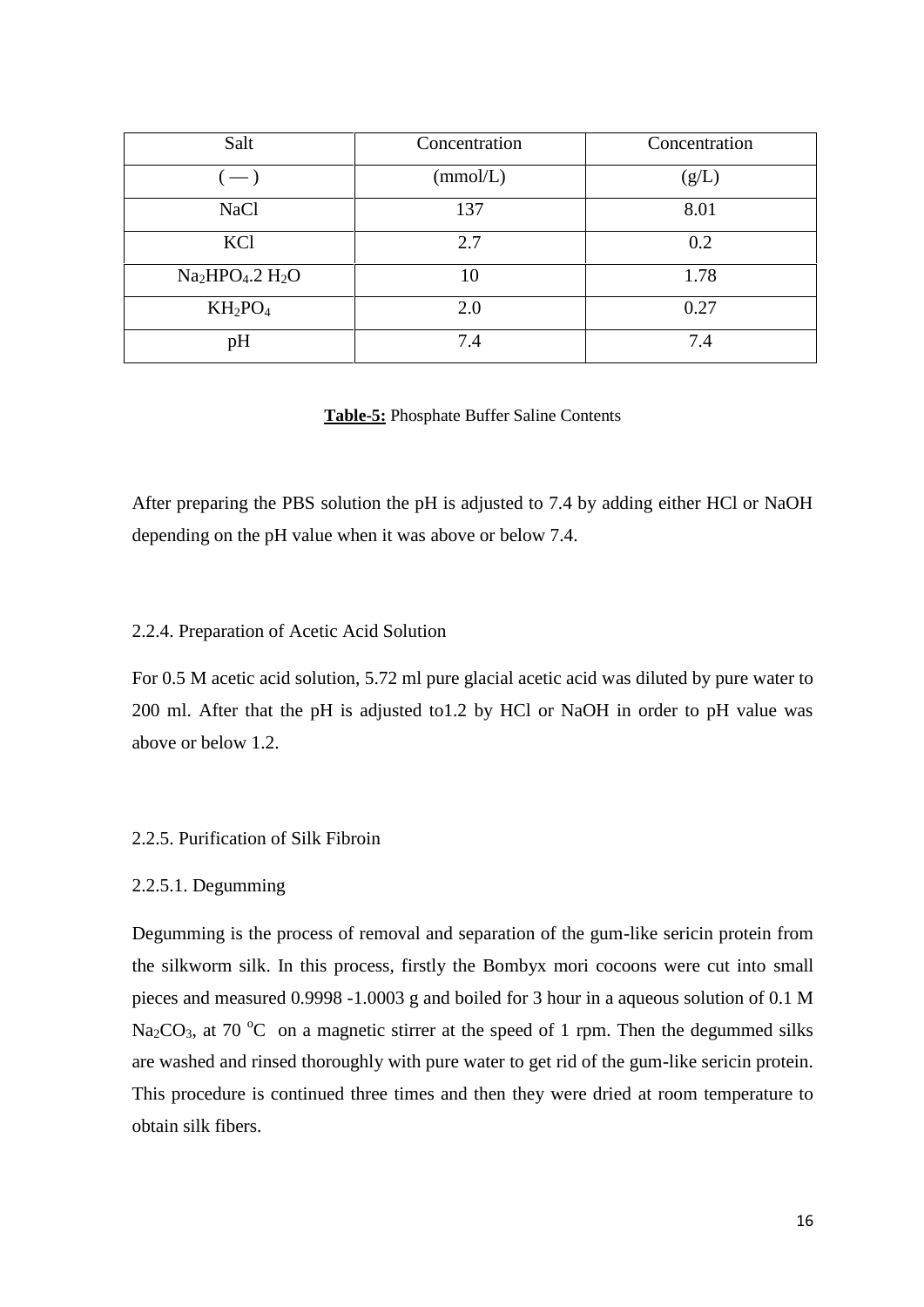



**Figure-2.1:** Degumming process **Figure- 2.2:** Degummed Silk Fibers

#### 2.2.5.2. Dissolution of Degummed Silk Fibers

Dissolution is the process of dissolving the silk fibers to have an aqueous form of silk fibroin, the main principle is breaking down the long polypeptide chains into shorter chain lengths to get the aqueous solution. This process is mixing the solution of  $CaCl<sub>2</sub>$ ,  $C<sub>2</sub>H<sub>5</sub>OH$ ,  $H<sub>2</sub>O$  (1:2:8 mole ratio) and degummed silk fibers, at 75 $^{\circ}$ C with continuous stirring until total dissolution.



**Figure- 2.3:** Silk fibers dissolving in the electrolyte solution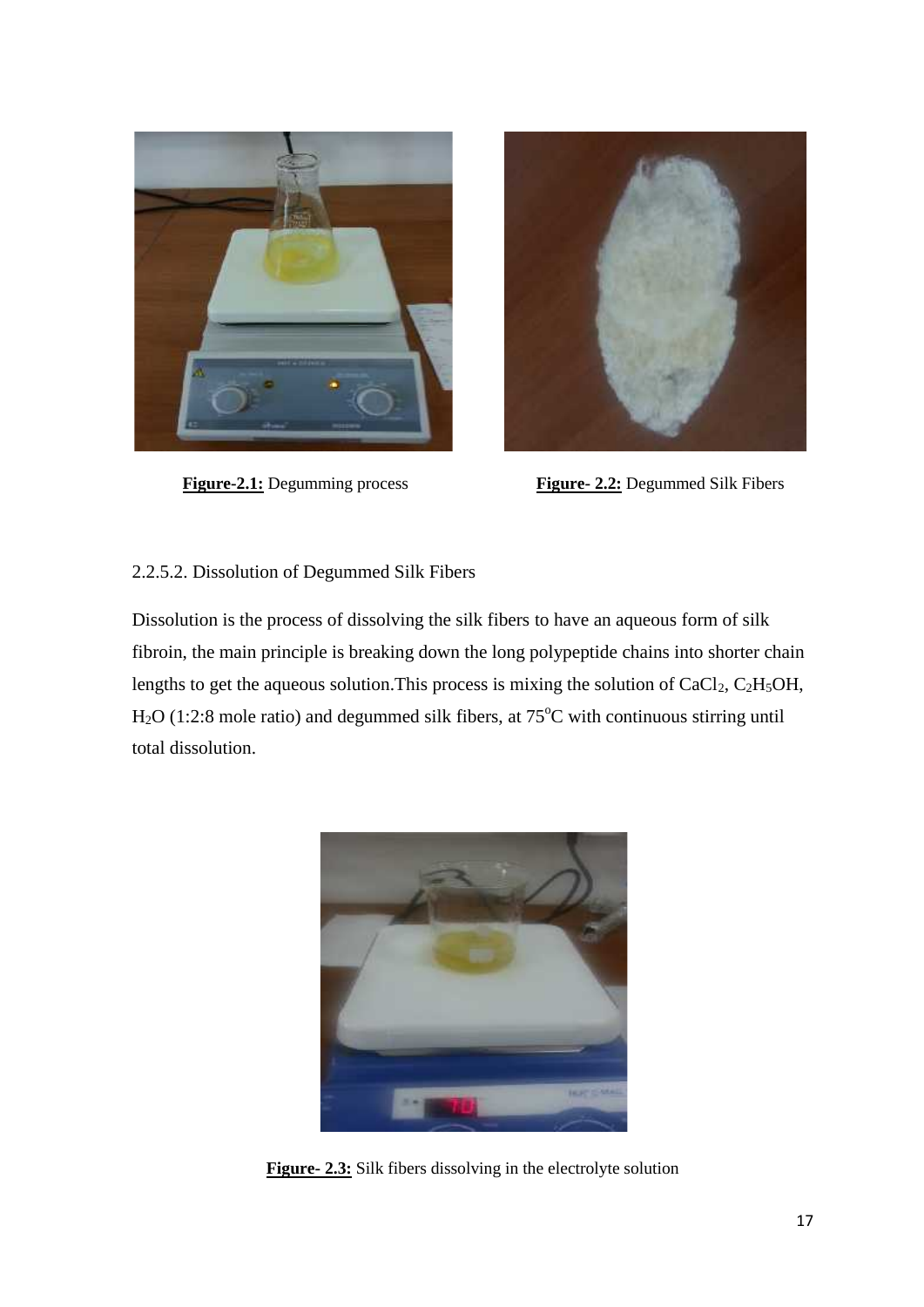#### 2.2.5.3. Dialysis

Dialysis is removal of the ions within the solution obtained from the dissolution step. Electrolyte solution was dialyzed continuously for 72 h against running ultrapure water to remove ions using a cellulose semi-permeable membrane (made of Carboxymethyl, diameter: 2.7 cm).The liquid silk fibroin was stored to be used in nanoparticle preparation.



**Figure-2.4**: Dialysis System

#### 2.2.6. Preparation of Silk Fibroin Nanoparticles

0.1 M TPP is used as a physical cross-linking environment for nanoparticles. Into 20 ml of TPP, 3 ml SF was dropped helped by a syringe to create nanostructures. Another sample is created by adding 1 ml  $Fe<sub>2</sub>O<sub>3</sub>$ -dissolved in concentrated HCl-solution for trying to obtain nanoparticles as contrast material for imaging techniques. After this process, waited one day and the beads were created.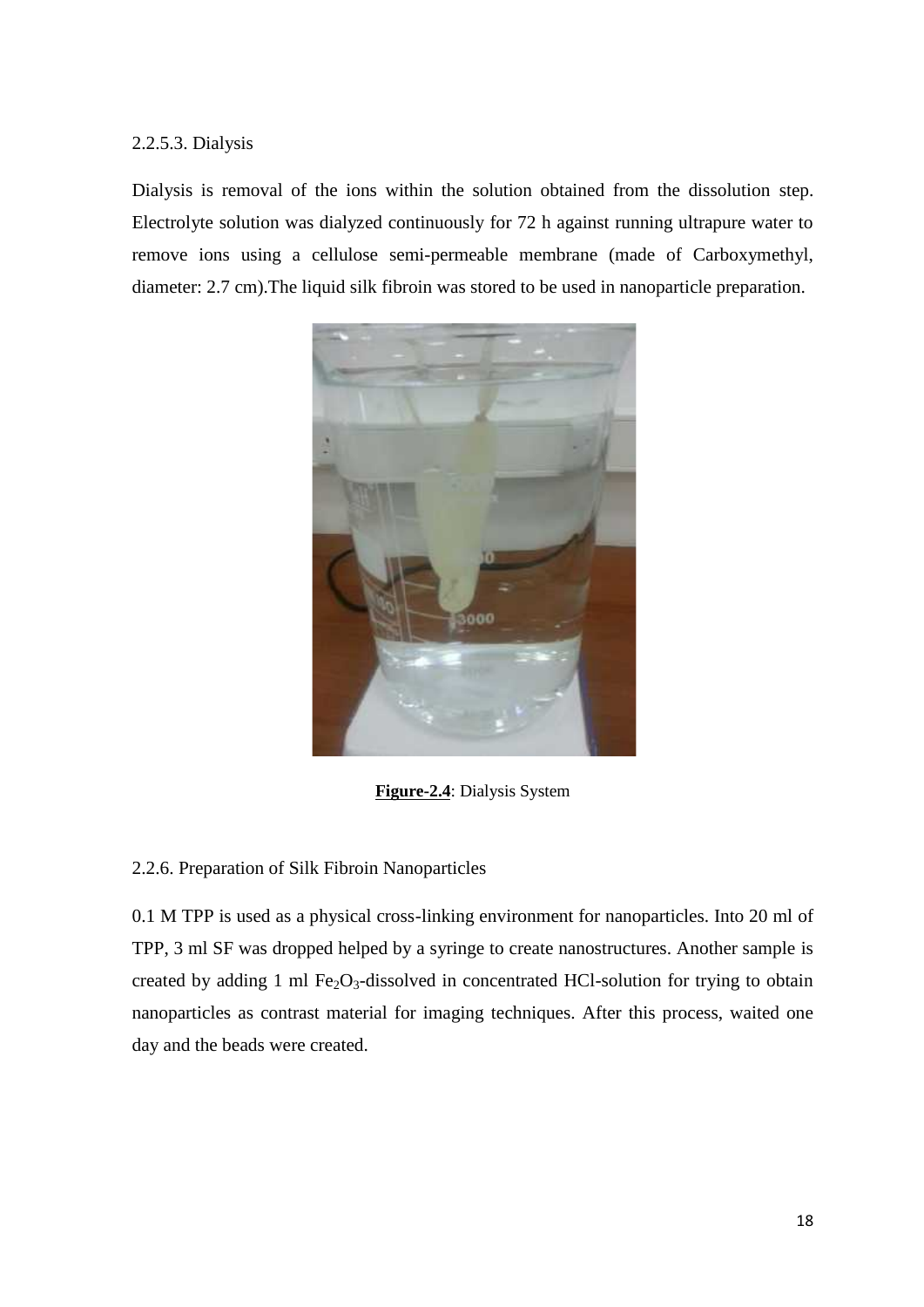

**Figure-2.5:** Preparation of Silk Fibroin Nanoparticles

#### 2.2.7. Preparation of Silk Fibroin- Iron (III) oxide Biofilms

Silk fibroin films were prepared by the mixing of 2 ml of silk fibroin, 0.0563 g glycerine and 50µl Fe solution. Then the solution was placed on to smooth lams at room temperature and constant humidity. After one day, dried with methanol to improve -sheet crystallinity. The silk films were washed with ultra pure water to remove methanol.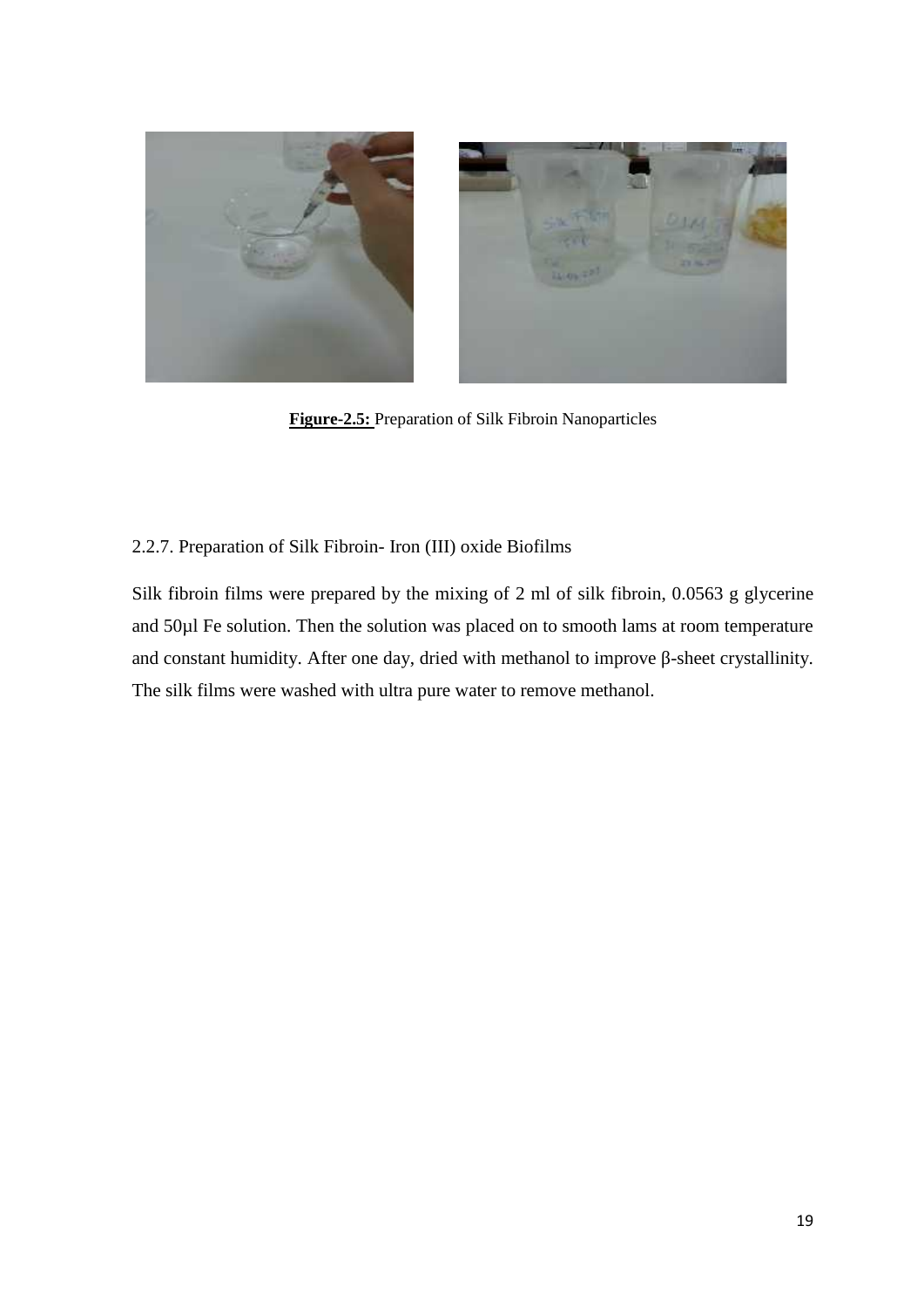## **3. RESULTS AND DISCUSSION**

## 3.1.Creating Silk Fibroin and Silk Fibroin-Iron Nanoparticles

The aqueous SF was obtained 6% w/v SF/ (CaCl<sub>2</sub>: H<sub>2</sub>O: C<sub>2</sub>H<sub>5</sub>OH) electrolyte solution. During the dialysis process the exact content of SF decreased to half of the original due to water absorption of aqueous silk fibroin solution.

Iron (III) oxide is insoluble in neither in water nor organic solvent. It can be dissolved in concentrated acids. That is why concentrated hydrochloric acid (HCl) is used to dissolve iron (III) oxide.

| Time             | $Fe+3$         | TPP volume | SF volume       | <b>SF</b><br>concentration |
|------------------|----------------|------------|-----------------|----------------------------|
| 5 min            |                |            |                 |                            |
| $15 \text{ min}$ |                |            |                 |                            |
| 30 min           |                |            |                 |                            |
| $60 \text{ min}$ |                |            |                 |                            |
| 24h              |                | $20$ ml    | 3 <sub>ml</sub> | 6 %                        |
| 5 min            |                |            |                 |                            |
| $15 \text{ min}$ |                |            |                 |                            |
| 30 min           | $1 \text{ ml}$ |            |                 |                            |
| $60$ min         |                |            |                 |                            |
| 24h              |                |            |                 |                            |

#### **Table-6:** List of samples

Five samples were collected from each solution at different time intervals and their particle sizes and shapes are detected under the electron microscope.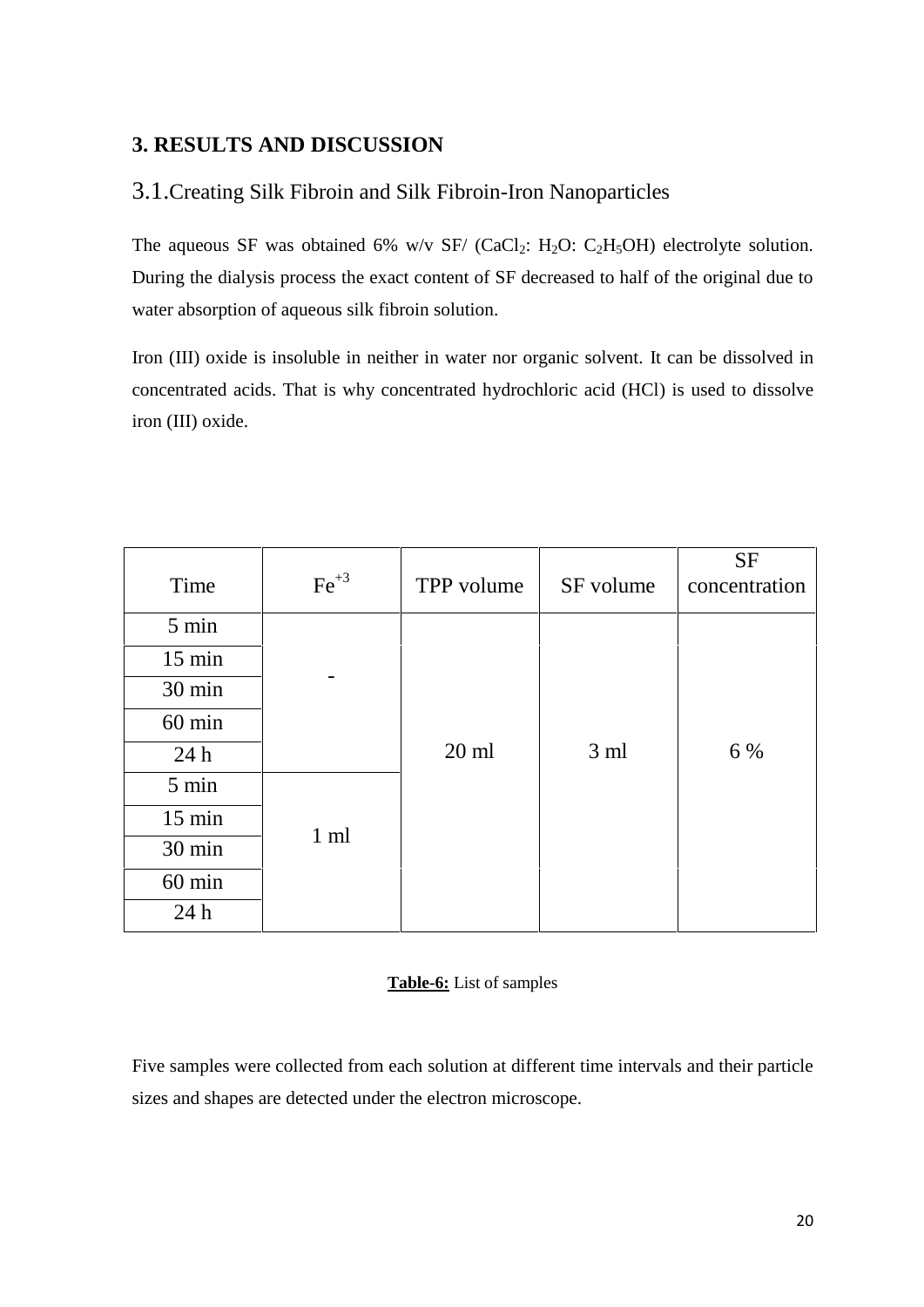

**Figure-3.1**.: Normal SF drops after 5 minutes



**Figure-3.2:** Normal SF spheres after 15 minutes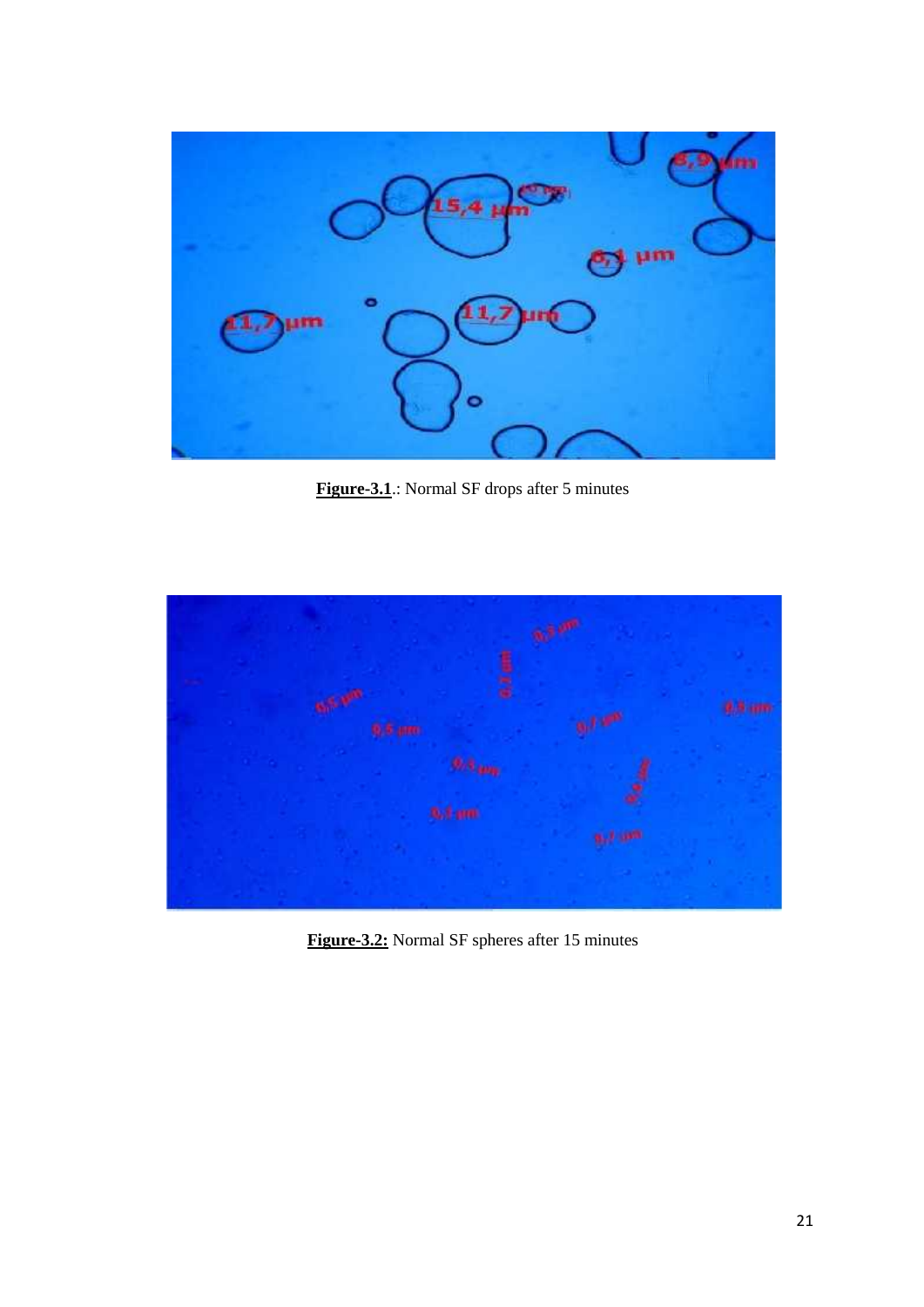

**Figure-3.3:** Normal SF spheres after 30 mins



**Figure-3.4**: Normal SF spheres after 60 mins



**Figure-3.5.:**Normal SF spheres after 24 hours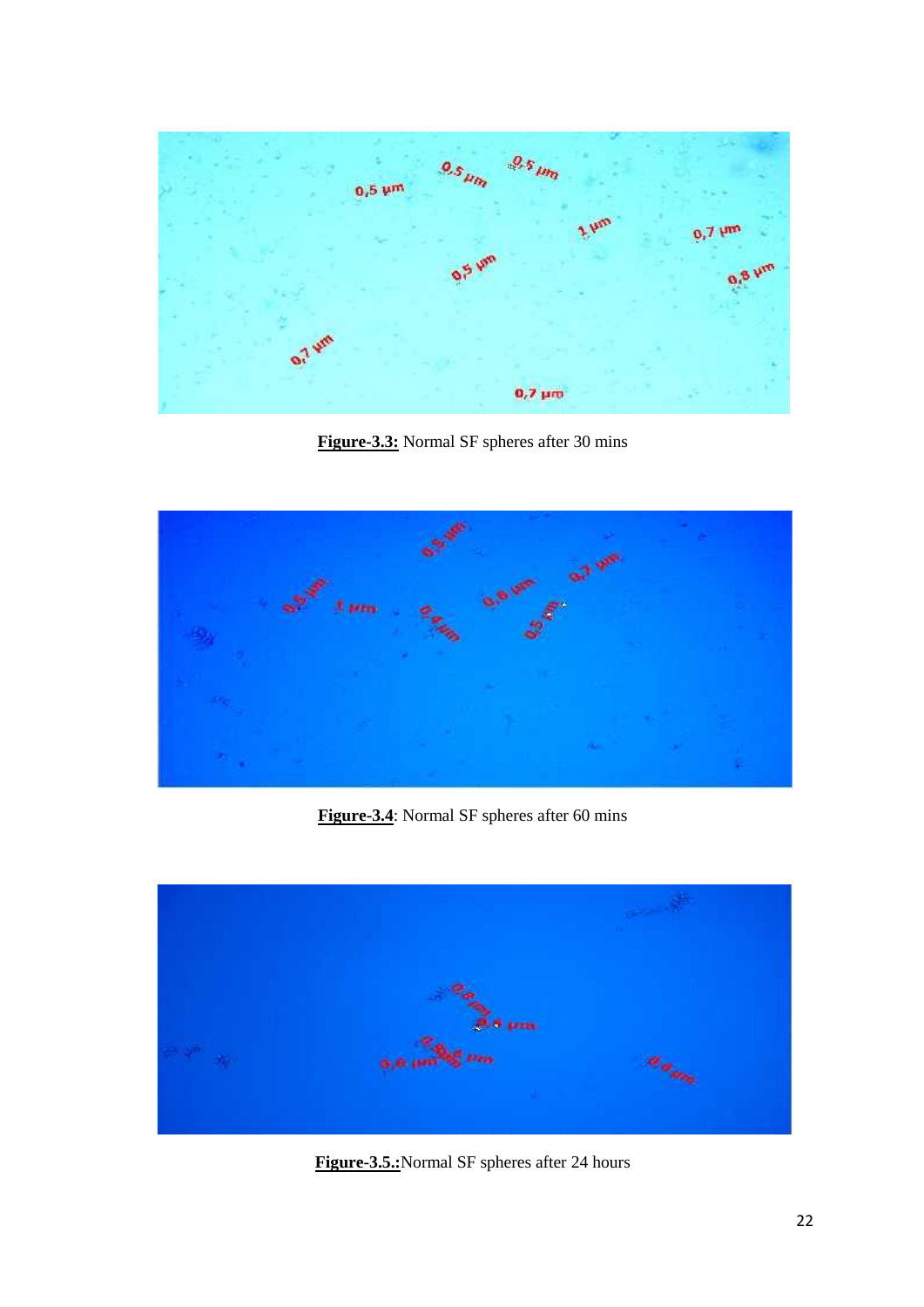|    | 9.65  | 6.  | 11.7 | 11. | 7.93 |
|----|-------|-----|------|-----|------|
|    | 8.43  | 7.  | 15.4 | 12. | 5.75 |
| 3. | 11.32 | 8.  | 1.66 | 13. | 8.83 |
| 4. | 18.41 | 9.  | 1.85 | 14. | 9.78 |
| J. | 10.67 | 10. | 9.46 | 15. | 6.58 |

**Table -7**: Randomly selected 15 SF particles with average diameter 9.16µm and standard deviation 19.195 μm in 232.63 cm<sup>2</sup> (17.65 cm x 13.18 cm) area after 5 minutes

| 1.  | 0.5  | 11. | 0.06 | 21. | 0.3  | 31. | 0.2  | 41. | 0.1  |
|-----|------|-----|------|-----|------|-----|------|-----|------|
| 2.  | 0.3  | 12. | 0.2  | 22. | 0.2  | 32. | 0.16 | 42. | 0.16 |
| 3.  | 0.5  | 13. | 0.1  | 23. | 0.1  | 33. | 0.08 | 43. | 0.16 |
| 4.  | 0.3  | 14. | 0.16 | 24. | 0.16 | 34. | 0.1  | 44. | 0.1  |
| 5.  | 0.27 | 15. | 0.06 | 25. | 0.2  | 35. | 0.16 | 45. | 0.1  |
| 6.  | 0.16 | 16. | 0.3  | 26. | 0.1  | 36. | 0.2  | 46. | 0.06 |
| 7.  | 0.1  | 17. | 0.1  | 27. | 0.1  | 37. | 0.2  | 47. | 0.04 |
| 8.  | 0.06 | 18. | 0.16 | 28. | 0.16 | 38. | 0.1  | 48. | 0.04 |
| 9.  | 0.2  | 19. | 0.1  | 29. | 0.1  | 39. | 0.06 | 49. | 0.04 |
| 10. | 0.16 | 20. | 0.1  | 30. | 0.2  | 40. | 0.27 | 50. | 0.06 |
|     |      |     |      |     |      |     |      |     |      |

**Table -8**: Randomly selected 50 SF particles with average diameter 0.158µm and standard

deviation 0.0104  $\mu$ m in 218.51 cm<sup>2</sup> (17.65 x 12.38) area after 15 minutes

| 1.  | 0.7  | 11. | 0.07 | 21. | 0.07 | 31. | 0.48 | 41. | 0.18 |
|-----|------|-----|------|-----|------|-----|------|-----|------|
| 2.  | 0.96 | 12. | 0.07 | 22. | 0.07 | 32. | 0.07 | 42. | 0.29 |
| 3.  | 0.77 | 13. | 0.07 | 23. | 0.11 | 33. | 0.4  | 43. | 0.17 |
| 4.  | 0.59 | 14. | 0.18 | 24. | 0.77 | 34. | 0.17 | 44. | 0.17 |
| 5.  | 0.29 | 15. | 0.4  | 25. | 0.59 | 35. | 0.17 | 45. | 0.4  |
| 6.  | 0.29 | 16. | 0.29 | 26. | 0.7  | 36. | 0.18 | 46. | 0.18 |
| 7.  | 0.4  | 17. | 0.29 | 27. | 0.21 | 37. | 0.11 | 47. | 0.11 |
| 8.  | 0.07 | 18. | 0.05 | 28. | 0.29 | 38. | 0.07 | 48. | 0.17 |
| 9.  | 0.07 | 19. | 0.11 | 29. | 0.29 | 39. | 0.07 | 49. | 0.07 |
| 10. | 0.07 | 20. | 0.11 | 30. | 0.11 | 40. | 0.17 | 50. | 0.07 |

**Table- 9**: Randomly selected 50 SF particles with average diameter 0.25µm and standard deviation

0.05  $\mu$ m in 296.55 cm<sup>2</sup> (22.23 x 13.34) area after 30 minutes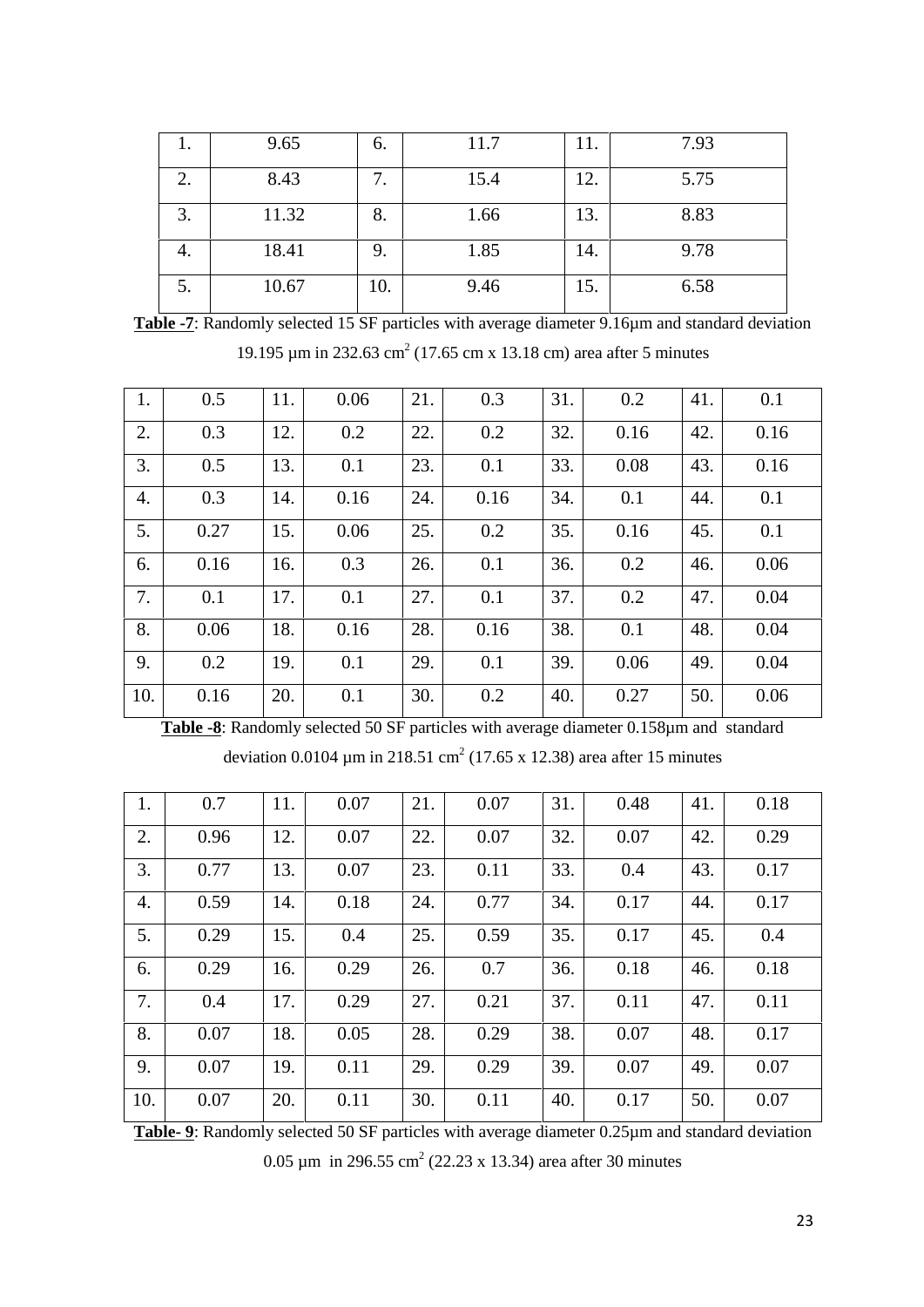| 1.  | 0.5 | 11. | 0.5 | 21. | 0.6 | 31. | 0.3 | 41. | 0.3 |
|-----|-----|-----|-----|-----|-----|-----|-----|-----|-----|
| 2.  | 0.8 | 12. | 0.8 | 22. | 0.4 | 32. | 0.3 | 42. | 0.2 |
| 3.  | 0.8 | 13. | 1.1 | 23. | 0.3 | 33. | 0.2 | 43. | 0.3 |
| 4.  | 1.1 | 14. | 0.5 | 24. | 0.2 | 34. | 0.2 | 44. | 0.2 |
| 5.  | 1.1 | 15. | 0.3 | 25. | 0.5 | 35. | 0.3 | 45. | 0.4 |
| 6.  | 1.1 | 16. | 0.2 | 26. | 0.8 | 36. | 0.4 | 46. | 0.6 |
| 7.  | 0.8 | 17. | 0.4 | 27. | 1.1 | 37. | 0.5 | 47. | 0.5 |
| 8.  | 0.5 | 18. | 0.5 | 28. | 1.3 | 38. | 0.6 | 48. | 0.3 |
| 9.  | 0.3 | 19. | 0.8 | 29. | 0.8 | 39. | 0.4 | 49. | 0.8 |
| 10. | 0.8 | 20. | 0.6 | 30. | 0.5 | 40. | 0.8 | 50. | 1.1 |

**Table-10:** Randomly selected 50 SF particles with average diameter 0.574µm and standard deviation 0.09  $\mu$ m in 427.03 cm<sup>2</sup> (26.54 x16.09) area after 60 minutes

| 1.  | 0.8 | 11. | 1.1 | 21. | 0.5 |
|-----|-----|-----|-----|-----|-----|
| 2.  | 0.5 | 12. | 0.8 | 22. | 0.4 |
| 3.  | 0.5 | 13. | 0.5 | 23. | 0.3 |
| 4.  | 0.8 | 14. | 0.5 | 24. | 0.4 |
| 5.  | 0.8 | 15. | 0.3 | 25. | 0.3 |
| 6.  | 1.1 | 16. | 0.5 | 26. | 0.5 |
| 7.  | 0.5 | 17. | 0.8 | 27. | 0.3 |
| 8.  | 0.5 | 18. | 0.8 | 28. | 0.4 |
| 9.  | 0.5 | 19. | 0.5 | 29. | 0.4 |
| 10. | 0.8 | 20. | 0.8 | 30. | 0.3 |

**Table-11**: Randomly selected 30 SF particles with average diameter 0.573µm and in standard deviation  $0.052 \mu m$  in 434.6 cm<sup>2</sup> (26.5 x 16.4) area after 24 hours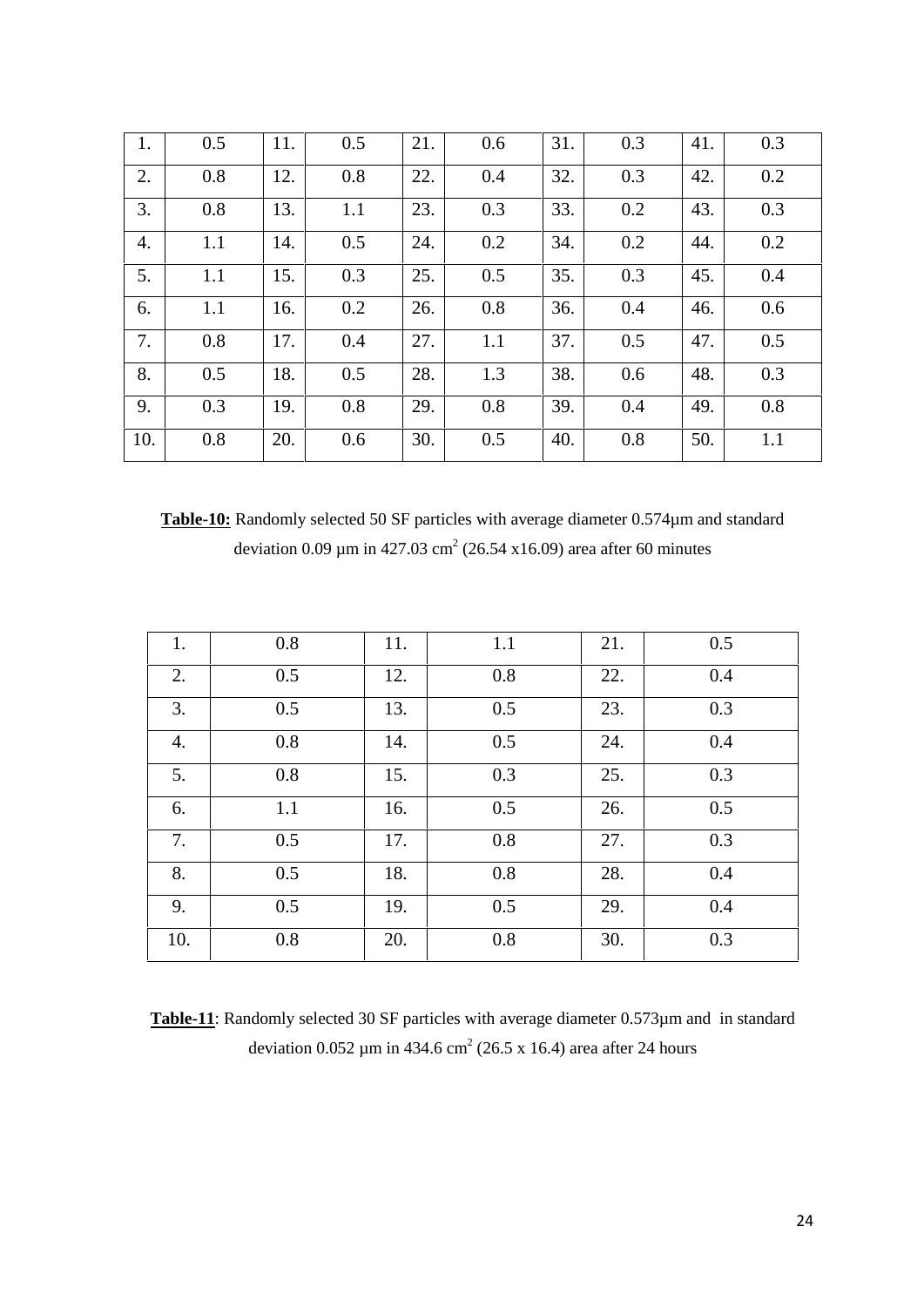

**Figure-3.6**: Fe<sup>+3</sup> added SF particles after 5 minutes



Figure-3.7: Fe<sup>+3</sup> added SF particles after 15 minutes

![](_page_32_Picture_4.jpeg)

**Figure-3.8:** Fe<sup>+2</sup> added SF particles after 30 minutes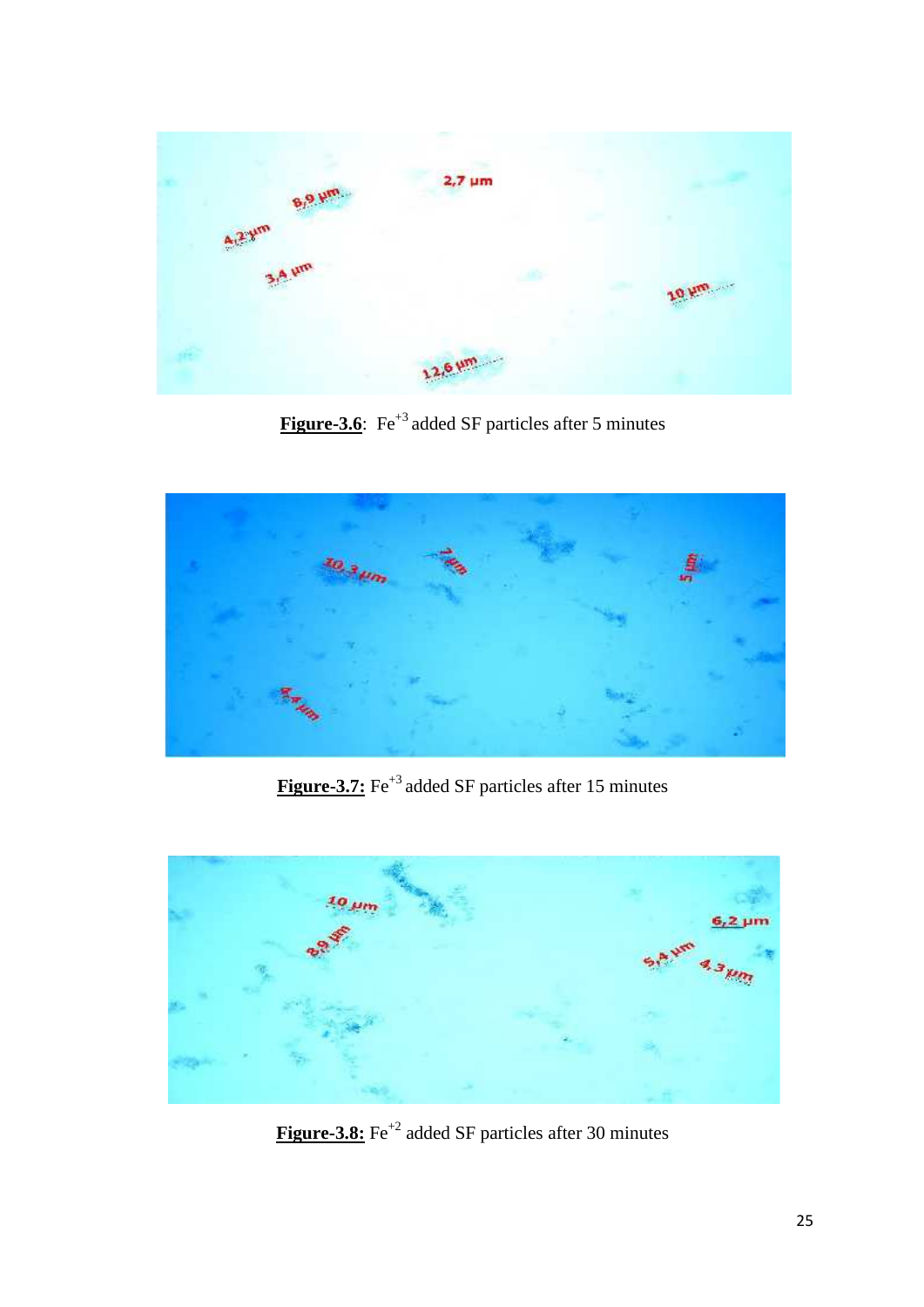![](_page_33_Picture_0.jpeg)

**Figure-3.9:** Fe<sup>+3</sup> added SF particles after 60 minutes

![](_page_33_Picture_2.jpeg)

**Figure-3.10:** Fe<sup>+3</sup> added SF particles after 24 hours

|    | 4.2   | O.  | 12.3 | 11. | 3.03 |
|----|-------|-----|------|-----|------|
| 2. | 3.18  | 7.  | 8.19 | 12. | 1.44 |
| 3. | 8.9   | 8.  | 1.92 | 13. | 2.94 |
| 4. | 2.55  | 9.  | 5.64 | 14. | 2.31 |
| ິ. | 10.17 | 10. | 1.74 | 15. | 2.46 |

**Table-12:** Randomly selected 15 SF and Fe<sup>+3</sup> particles with average diameter 4.7 µm and Standard deviation 12.09  $\mu$ m in 503.22 cm<sup>2</sup>(15.77x31.91) area after 5 minutes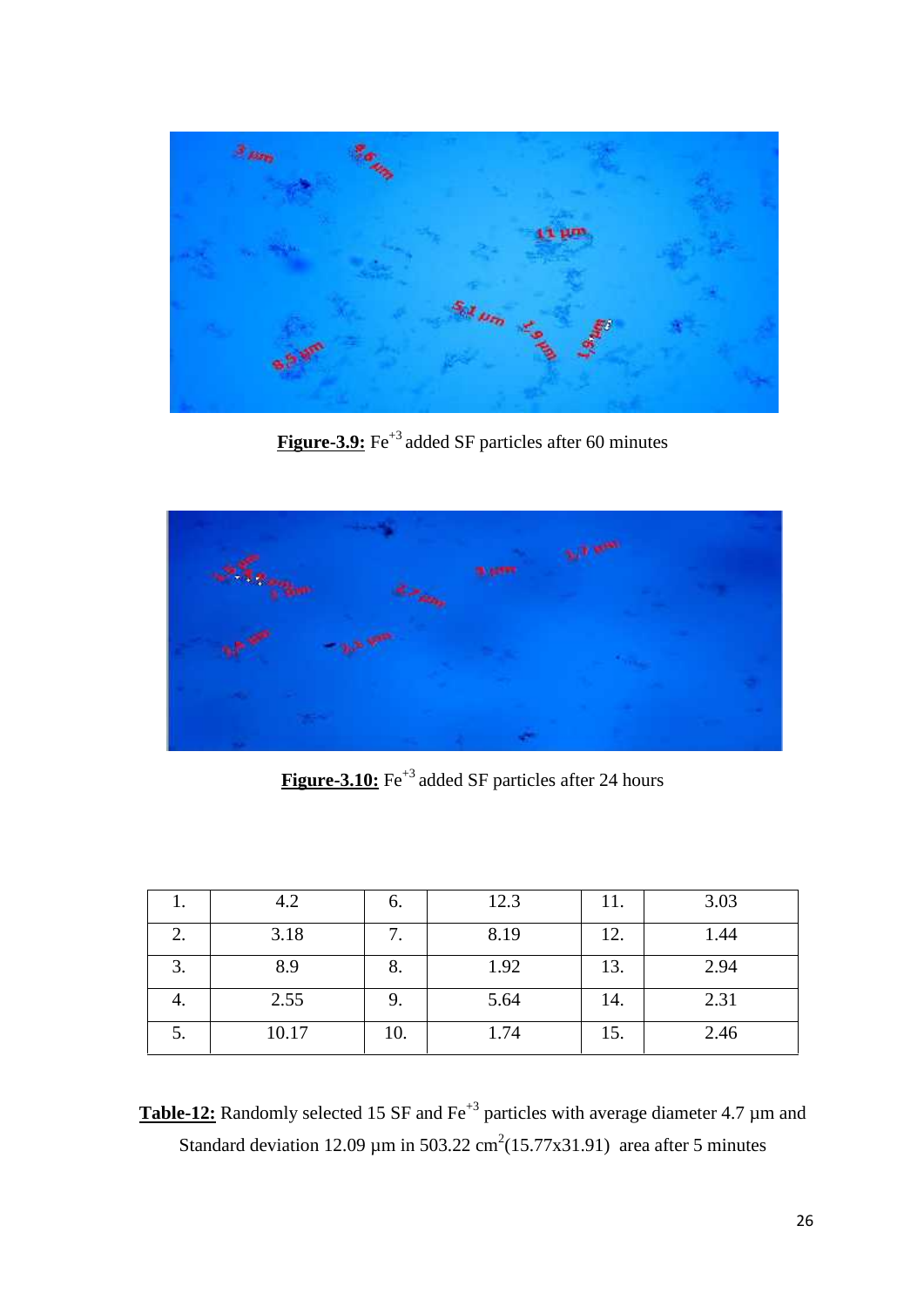|   | 5.26  | 6.  | 1.56 |     | 13.91 |
|---|-------|-----|------|-----|-------|
|   | 4.4   | 7.  | 3.44 | 12. | 1.83  |
| ◠ | 12.08 | o.  | 5.42 | 13. | 2.26  |
|   | 6.55  | 9.  | 1.83 | 14. | 6.39  |
|   | 1.72  | 10. | 3.28 | 15. | 3.11  |

**Table-13**: Randomly selected 15 SF and  $Fe^{+2}$  particles with average diameter 4.87  $\mu$ m and Standard deviation 13.85  $\mu$ m in 443.25 cm<sup>2</sup>(16.67x26.59) area after 15 minutes

|                    | 6.2  | O.  | 2.38 | 11. | 4.62 |
|--------------------|------|-----|------|-----|------|
| 2.                 | 3.19 |     | 1.53 | 12. | 8.23 |
| $\mathbf{z}$<br>J. | 2.38 | o.  | 2.25 | 13. | 4.85 |
| 4.                 | 6.87 | 9.  | 3.19 | 14. | 1.53 |
| J.                 | 2.51 | 10. | 8.89 | 15. | 9.25 |

**Table-14**: Randomly selected 15 SF and  $Fe^{+2}$  particles with average diameter 4.52  $\mu$ m and Standard deviation 7.38  $\mu$ m in 433.72 cm<sup>2</sup>(16.51x26.27) area after 30 minutes

|    | 1.9  | 6.  | 9.92 | 11. | 1.72 |
|----|------|-----|------|-----|------|
| ۷. | 9.27 |     | 1.73 | 12. | 6.29 |
| ິ. | 6.5  | 0.  | 3.15 | 13. | 2.49 |
| ч. | 2.85 | 9.  | 2.67 | 14. | 7.54 |
| J. | 1.9  | 10. | 2.38 | 15. | 1.54 |

**Table-15**: Randomly selected 15 SF and  $\text{Fe}^{+2}$  particles with average diameter 4.123  $\mu$ m and Standard deviation 8.60 $\mu$ m in 431.31 cm<sup>2</sup> (16.35x26.38) area after 60 minutes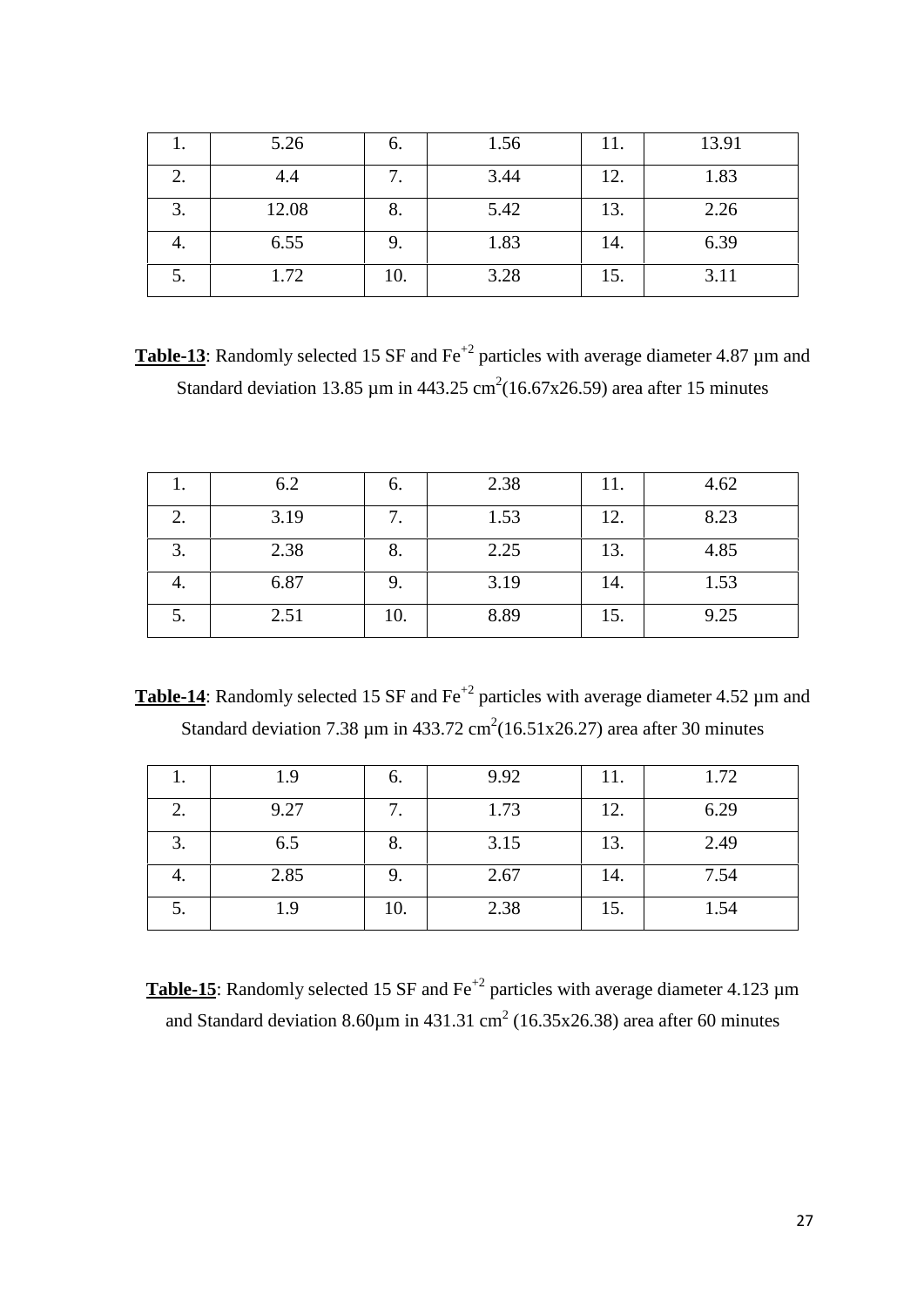|                   | 1.86 | b.  | 0.98 | 11. | 1.58 |
|-------------------|------|-----|------|-----|------|
| ۷.                | 2.1  |     | 3.22 | 12. | 0.98 |
| $\mathbf 3$<br>ິ. | 2.47 | ð.  | 1.22 | 13. | 2.7  |
| т.                | 0.98 |     | 1.58 | 14. | 1.35 |
| J.                | 2.47 | 10. | 1.35 | 15. | 1.72 |

**Table-16**: Randomly selected 15 SF and  $\text{Fe}^{+2}$  particles with average diameter 1.77  $\mu$ m and Standard deviation  $0.47\mu$ m in  $435.88 \text{ cm}^2$  (16.43x26.53) area after 24 hours

It can be seen that the particles of normal SF are spherical without apparent aggregation or adhesion at the beginning. This was caused by the amphiphilic property of silk fibroin in the aqueous TPP environment.

Particle sizes show that the SF particles were quite homogeneous varied from 0.04 $\mu$ m-1.1µm. It can be seen that the particle size is getting smaller and the particles started to have a chain structure due to passed time.

The  $Fe<sup>+3</sup>$  added SF particles could not have the regular spherical structure. That is why the concentrated HCl that is used to dissolve iron (III) oxide most probably increases the acidity level of SF and damage the SF morphology. Instead of not being in uniform shape, the particle size was getting smaller after a day.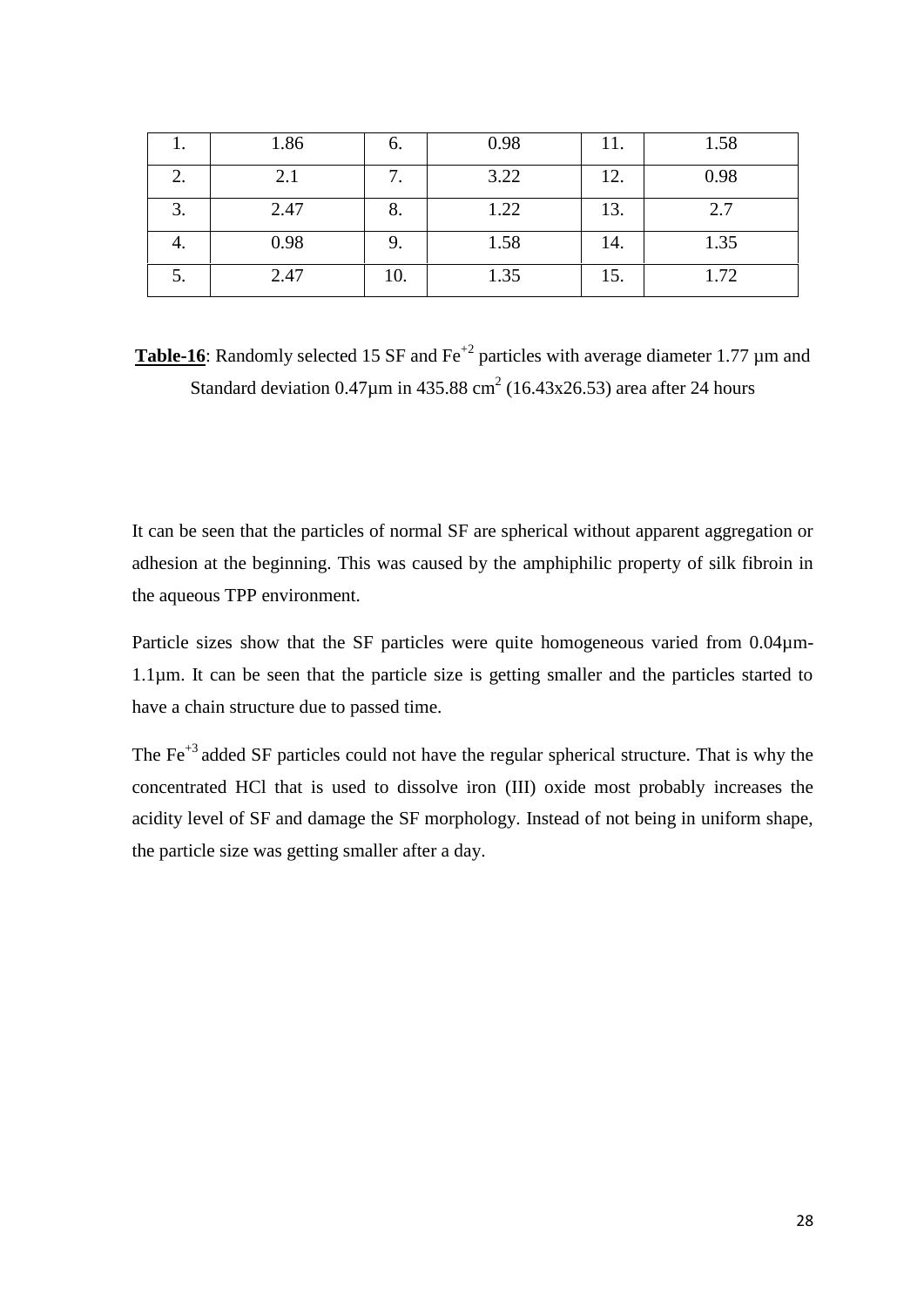#### 3.2. Creating Silk Fibroin and Silk Fibroin-Iron Biofilms

One biofilm sample created by SF and Glys.Glys was added in order to increase the elasticity of biofilms for the purpose of being control group of biofilm experiments. For the other samples Fe solution was added.

After the biofilms were created they were examined for their swelling properties in the PBS and ABS solutions.

The swelling ratios were calculated by using:

$$
Swelling \% = \frac{\text{weight} \times -\text{weight}(\text{dry})}{\text{weight}(\text{dry})} \times 100\% \qquad \text{Eq (1)}
$$

Where weight $(x)$  is the pieces of biofilms that measured at any given time and the weight(dry) is the weight of the biofilm pieces in their dry state.

3.2.1. Swelling Test for SF based biofilms in PBS solution at pH7.4

| <b>Biofilms</b> | <b>Proportions</b> | Weight in dry state |
|-----------------|--------------------|---------------------|
| SF+Glys         | 2mL+0.0563gr       | $0.0073$ g          |
| $SF+Glys+Fe2O3$ | 2mL+0,0563 gr+50µL | $0.0058$ g          |

**Table-17**: Properties of SF, SF and Fe biofilms which were used in PBS swelling test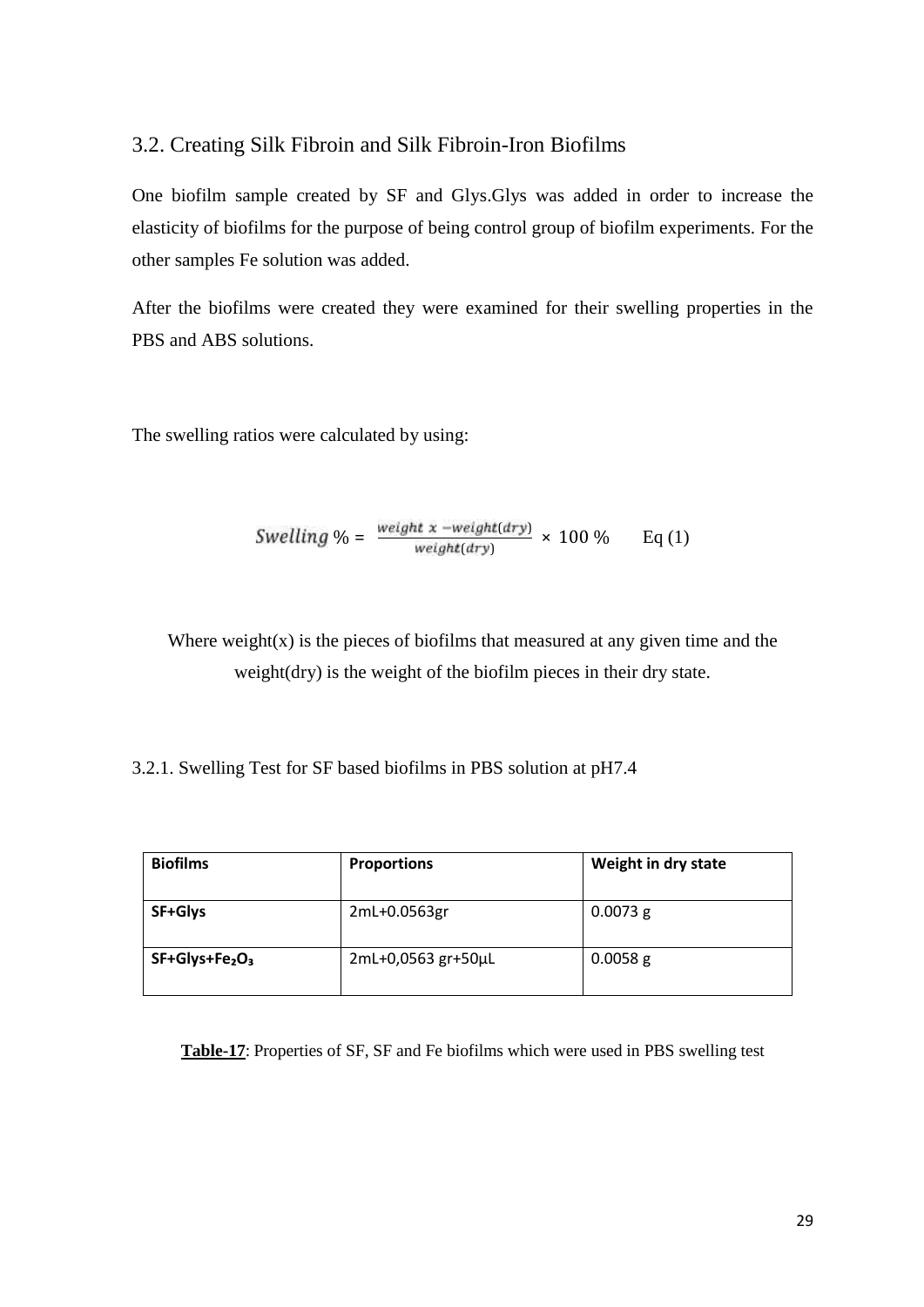| <b>Time (Minutes)</b> | <b>SF+Glys</b> | $SF + Glys + Fe2O3$ |
|-----------------------|----------------|---------------------|
|                       | Weight(g)      | Weight(g)           |
| 5                     | 0.0119         | 0.0031              |
| 10                    | 0.0119         | 0.0026              |
| 15                    | 0.0124         | 0.0031              |
| 20                    | 0.0131         | 0.0031              |
| 25                    | 0.0114         | 0.0022              |
| 40                    | 0.0128         | 0.0025              |
| 55                    | 0.0121         | 0.0022              |
| 70                    | 0.0120         | 0.0017              |
| 85                    | 0.0115         | 0.0011              |
| 115                   | 0.0123         | 0.0007              |
| 175                   | 0.0127         | 0.0009              |
| 235                   | 0.0119         | 0.0010              |
| 295                   | 0.0117         | 0.0011              |
| 1735                  | 0.0126         | 0.0016              |
| 3175                  | 0.0127         | 0.0005              |

**Table-18:**The weight results of Sf, SF and Fe biofilms in PBS at pH 7.4

The swelling ratios of the measured values in Table18 can be calculated by applying Eq (1)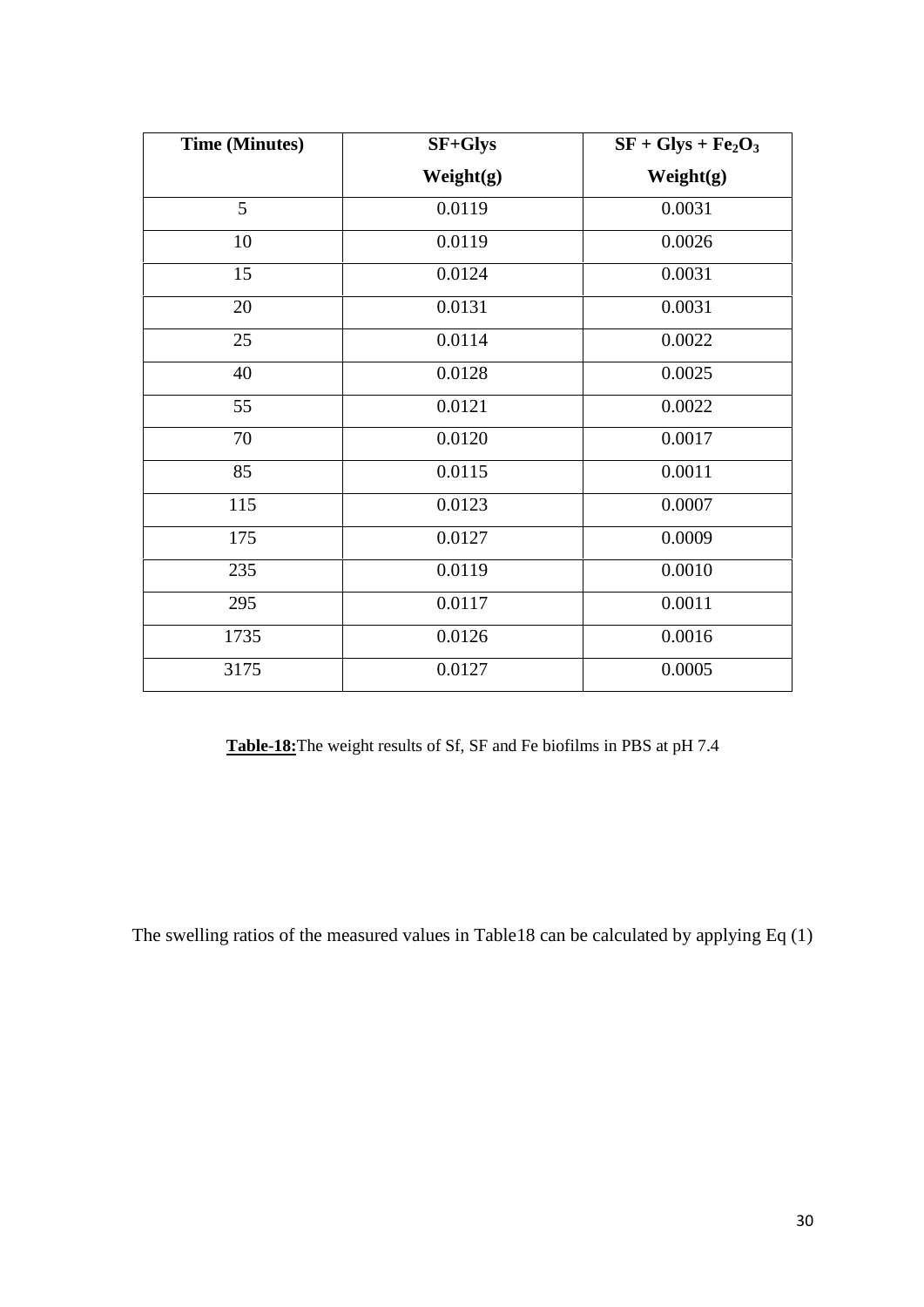| <b>Time (Minutes)</b> | <b>SF+Glys</b> | $SF + Glys + Fe2O3$ |
|-----------------------|----------------|---------------------|
|                       | ( %)           | (%)                 |
| 5                     | 63.01          | 47.62               |
| 10                    | 63.01          | 23.80               |
| 15                    | 69.86          | 47.62               |
| 20                    | 79.45          | 47.62               |
| 25                    | 56.16          | 4.76                |
| 40                    | 75.34          | 19.04               |
| 55                    | 65.75          | 4.76                |
| 70                    | 64.38          | $-19.04$            |
| 85                    | 57.53          | $-47.62$            |
| 115                   | 68.49          | $-66.67$            |
| 175                   | 73.97          | $-57.38$            |
| 235                   | 63.01          | $-52.38$            |
| 295                   | 60.27          | $-47.62$            |
| 1735                  | 72.60          | $-71.43$            |
| 3175                  | 73.97          | $-76.19$            |

**Table-19:** The swelling ratios of SF, SF and Fe biofilms in PBS at pH 7.4

![](_page_38_Figure_2.jpeg)

**Figure-3.11:** Swelling ratios of SF biofilms in PBS at pH 7.4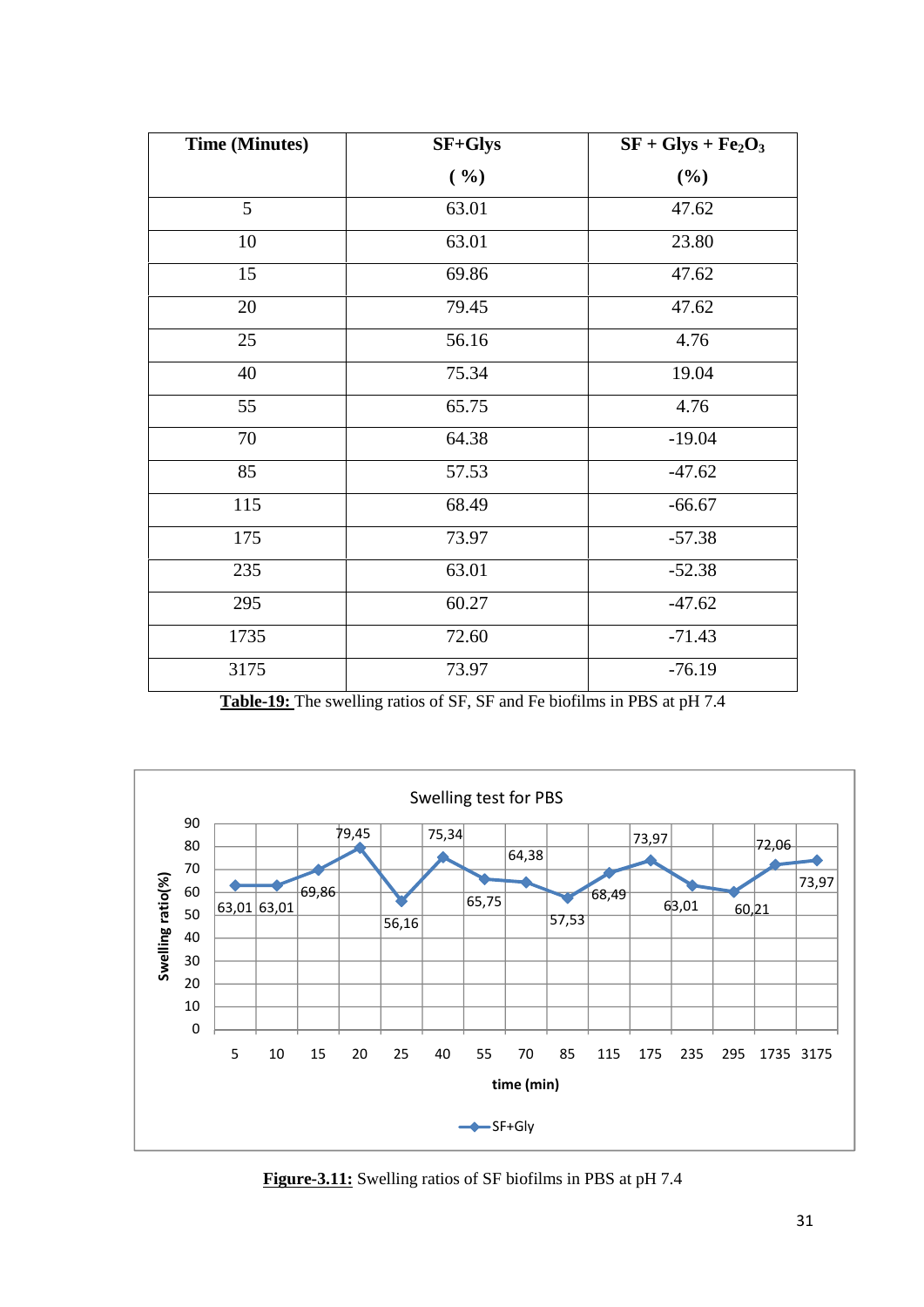In the Figure 3.11, firstly the swelling ratio remains stable than begins increasing to the maximum value. After 20 minutes the swelling potential starts to decrease and increase that states the SF biofilms swell and collapse at the basic pH 7.4

![](_page_39_Figure_1.jpeg)

**Figure-3.12:** Swelling ratios of SF and Fe biofilms in PBS at pH 7.

The Figure 3.12 represents the behaviour of SF and  $Fe<sub>2</sub>O<sub>3</sub>$  biofilms at the basic pH. As seen in the graphic, firstly swelling potential remains stable than starts to decrease. This decreasing can be caused from the decomposition of the films in the basic environment.

3.2.2. Swelling Test for SF based biofilms in ABS solution at pH 1.2

| <b>Biofilms</b> | <b>Proportions</b> | Weight in dry state |
|-----------------|--------------------|---------------------|
| SF+Glys         | 2mL+0.0563g        | $0.0097$ g          |
| $SF+Glys+Fe2O3$ | 2mL+0,0563 gr+50µL | $0.0011$ g          |

**Table-20:** Properties of SF, SF and Fe biofilms which were used in ABS swelling test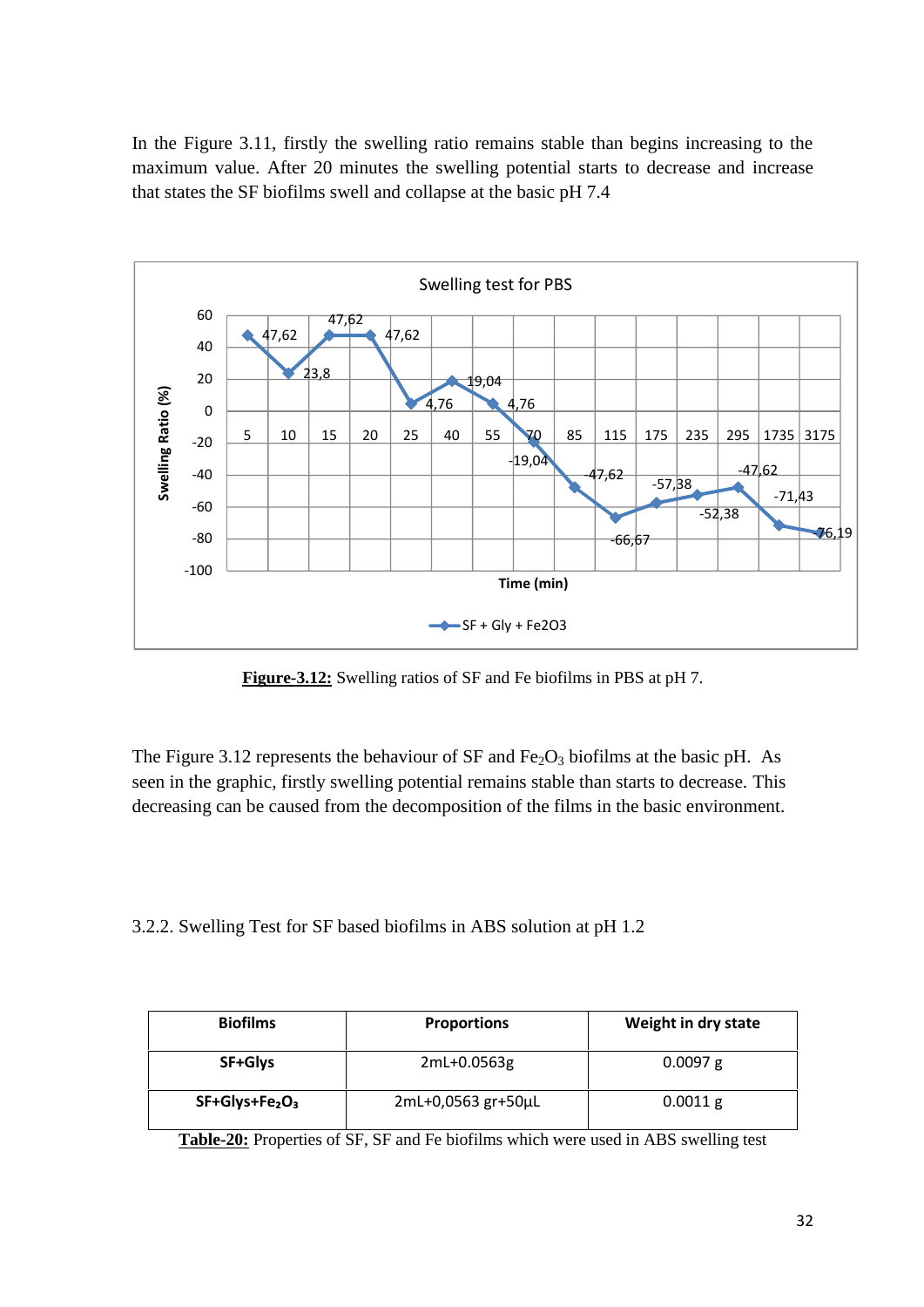| <b>Time</b> | SF+Glys    | $SF+Glys + Fe2O3$ |
|-------------|------------|-------------------|
| (minutes)   | Weight (g) | Weight (g)        |
| 5           | 0.0154     | 0.0017            |
| 10          | 0.0153     | 0.0019            |
| 15          | 0.0197     | 0.0013            |
| 20          | 0.0164     | 0.0014            |
| 25          | 0.0174     | 0.0016            |
| 40          | 0.0150     | 0.0006            |
| 55          | 0.0156     | 0.0012            |
| 70          | 0.0143     | 0.0008            |
| 130         | 0.0150     | 0.0006            |
| 190         | 0.0165     | 0.0004            |
| 250         | 0.0166     | 0.0005            |
| 1690        | 0.148      | 0.0007            |
| 3130        | 0.0140     | 0.0004            |

**Table-21:**The weight results of SF, SF and Fe biofilms in ABS at pH 1.2

The swelling ratios of the measured values in Table21 can be calculated by applying Eq. (1)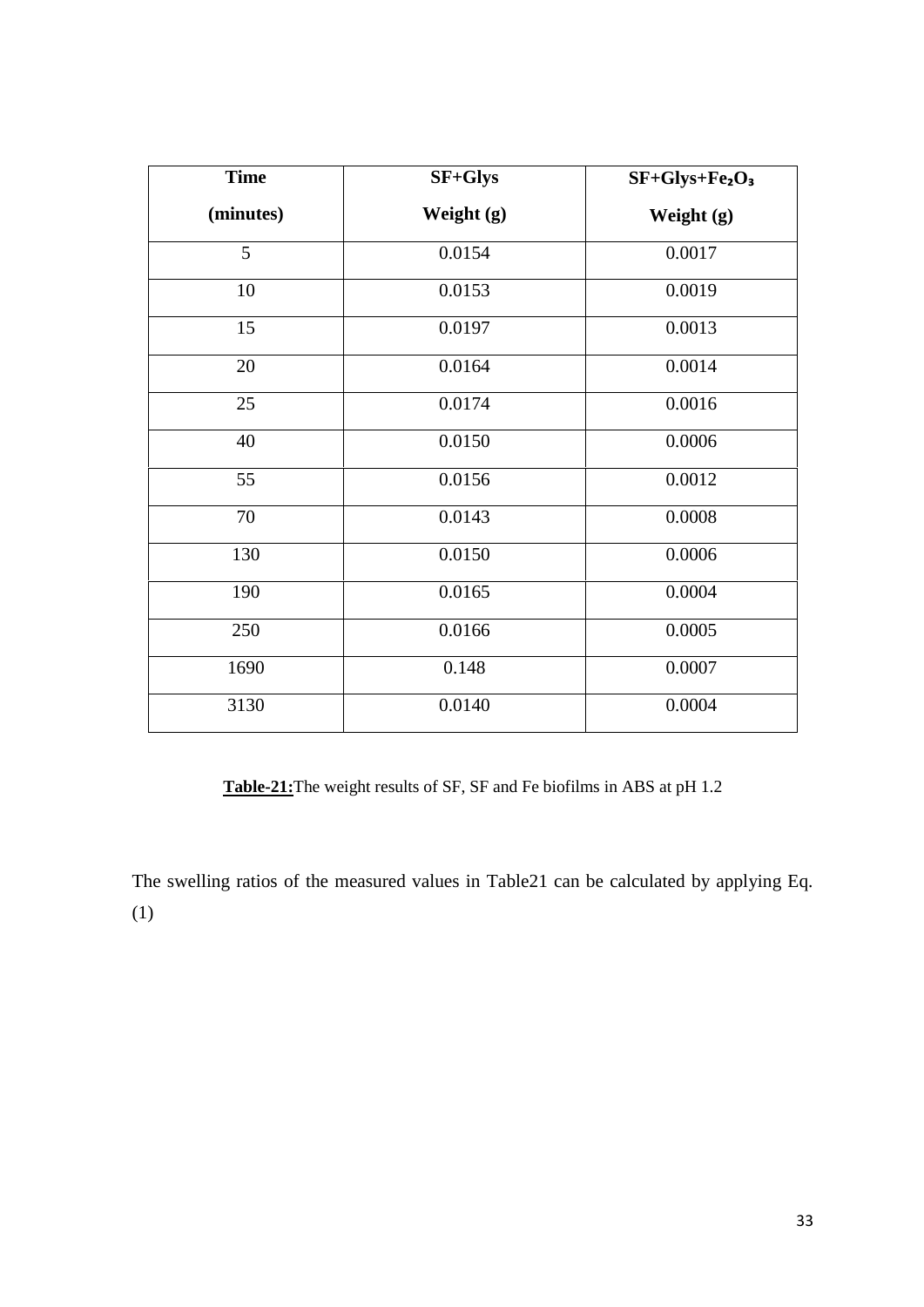| Time(minutes) | $SF+Glys$ (%) | $SF+Glys + Fe2O3(%)$ |
|---------------|---------------|----------------------|
| 5             | 58.76         | 54.54                |
| 10            | 57.73         | 72.72                |
| 15            | 103.09        | 18.18                |
| 20            | 69.07         | 27.27                |
| 25            | 79.38         | 45.45                |
| 40            | 54.64         | $-45.45$             |
| 55            | 60.82         | 9.09                 |
| 70            | 47.42         | $-27.27$             |
| 130           | 54.64         | $-45.45$             |
| 190           | 70.10         | $-63.63$             |
| 250           | 71.13         | $-54.54$             |
| 1690          | 52.58         | $-36.36$             |
| 3130          | 44.32         | $-63.63$             |

**Table-22:** The swelling ratios of SF,SF and Fe biofilms in PBS at pH 1.2

![](_page_41_Figure_2.jpeg)

**Figure-3.13:** Swelling ratios of SF biofilms in ABS at pH 1.2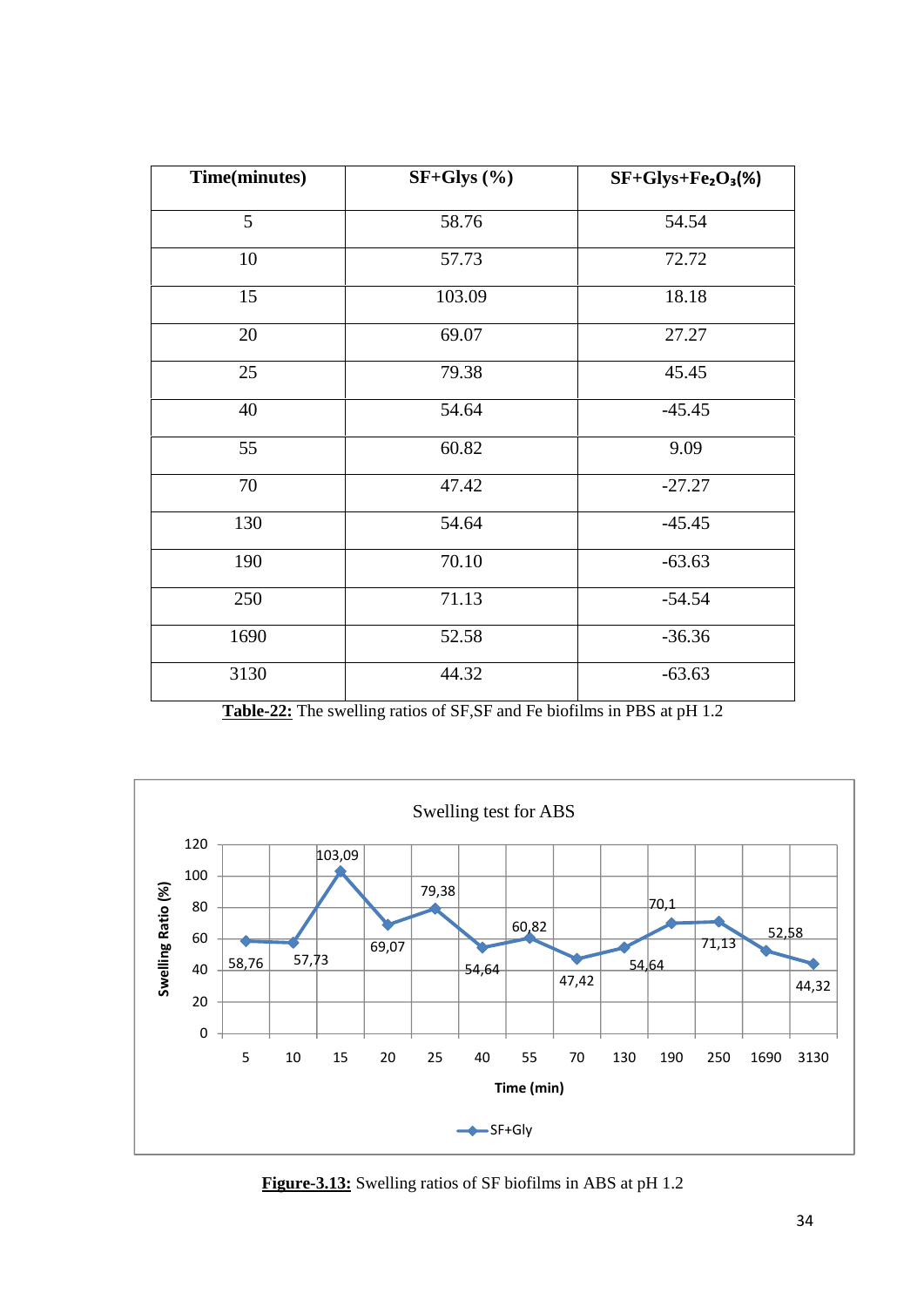Figure-3.13 shows the swelling potential of SF biofilms at the acidic pH. The swelling ratio decreases a little at first then begins to increase to the maximum value and decrease again. This shows the SF biofilms swell and collapse continuously in the acidic circumstances.

![](_page_42_Figure_1.jpeg)

**Figure-3.14:** Swelling ratios of SF and Fe biofilms in ABS at pH 1.2

This graphic represents the acidic behaviour of SF and  $Fe<sub>2</sub>O<sub>3</sub>$  biofilms. It can be seen from the graphic the swelling ratio of biofilm increases to the maximum value after 10 minutes. Then stars to decrease and increase as the films swell and collapse. After 70 minutes the  $Fe<sub>2</sub>O<sub>3</sub>$  contained biofilm has negative swelling ratio as a result of losing in weight in order to be breaking down and starting to dissolve in the acidic environment.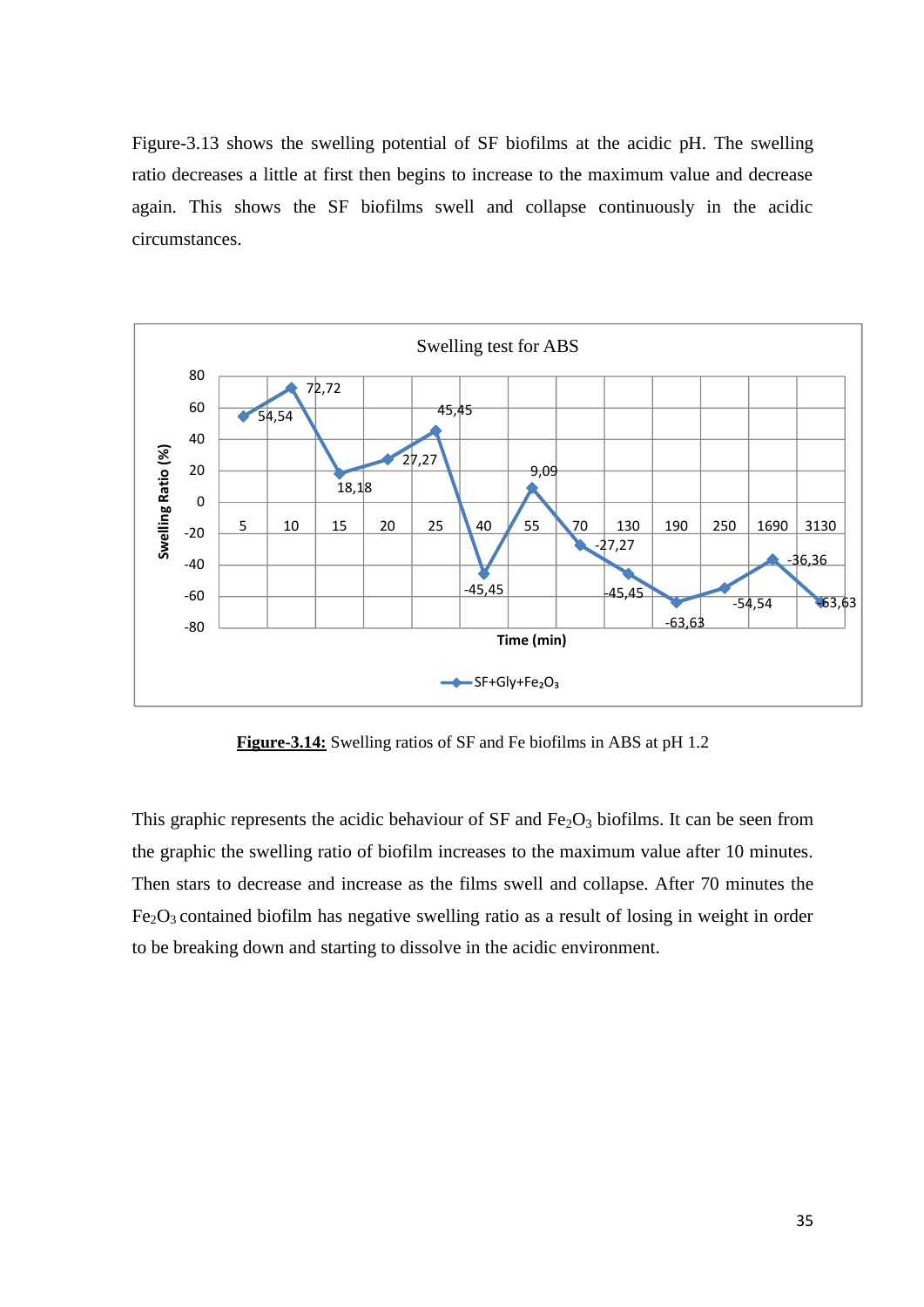#### 3.3. Antimicrobial Activity

Antimicrobial activity is the sensitivity of bacteria to the antibiotics. The antimicrobial activity of a material based on the behaviour of allowing or inhibiting the bacterial growth. Although there are different methods to test the antimicrobial activity, in this experiment the Kirby-Bauer method which is based on the diffusion of antibiotics through a small disc.

This method states that if a material has antimicrobial effect, it kills the bacteria and a clear ring called zone of inhibition occurs around the disc as shown in the Figure 3.15.

![](_page_43_Picture_3.jpeg)

**Figure-3.15:** Positive-negative control of bacterial test

In the antimicrobial activity experiments, firstly agar was poured into the petri dishes to supply the microbiological growth medium at the pH level 7.2-7.4. Then 100 µl E.coli bacteria were added to medium. The disc was placed in the middle of the medium then the samples were applied to disc to be diffused. Only liquid SF was applied to disc, however the SF particles and SF biofilms were put in the medium without disc. Then samples incubated overnight at  $37^{\circ}$ C.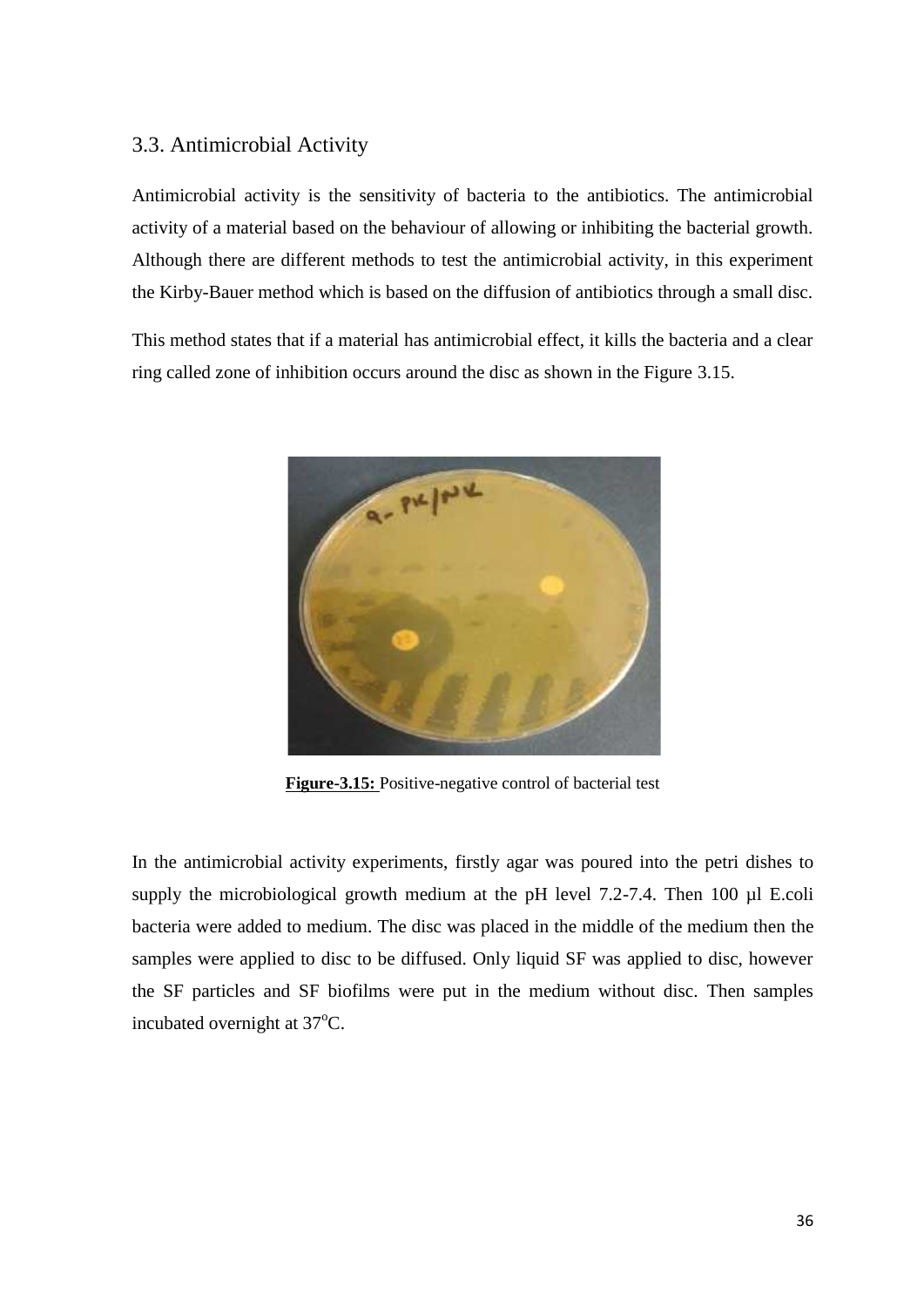![](_page_44_Picture_0.jpeg)

**Figure-3.16:** SF biofilms **Figure-3.17:** SF particles

![](_page_44_Picture_2.jpeg)

![](_page_44_Picture_4.jpeg)

![](_page_44_Picture_6.jpeg)

**Figure-3.18**: Liquid SF 40µ1 **Figure-3.19**: Liquid SF 80µ1

The experiments prove that silk fibroin has bactericidal property which is mean have bacteria killing behaviour. The effect of bacteria killing is increased as the amount of SF is increased.

The SF particles have also bactericidal behaviour. There was a clear zone around the particles. However, the SF biofilm has no bactericidal property but has bacteriostatic behaviour that is preventing the bacteria from growing so the immune system can overcome bacteria.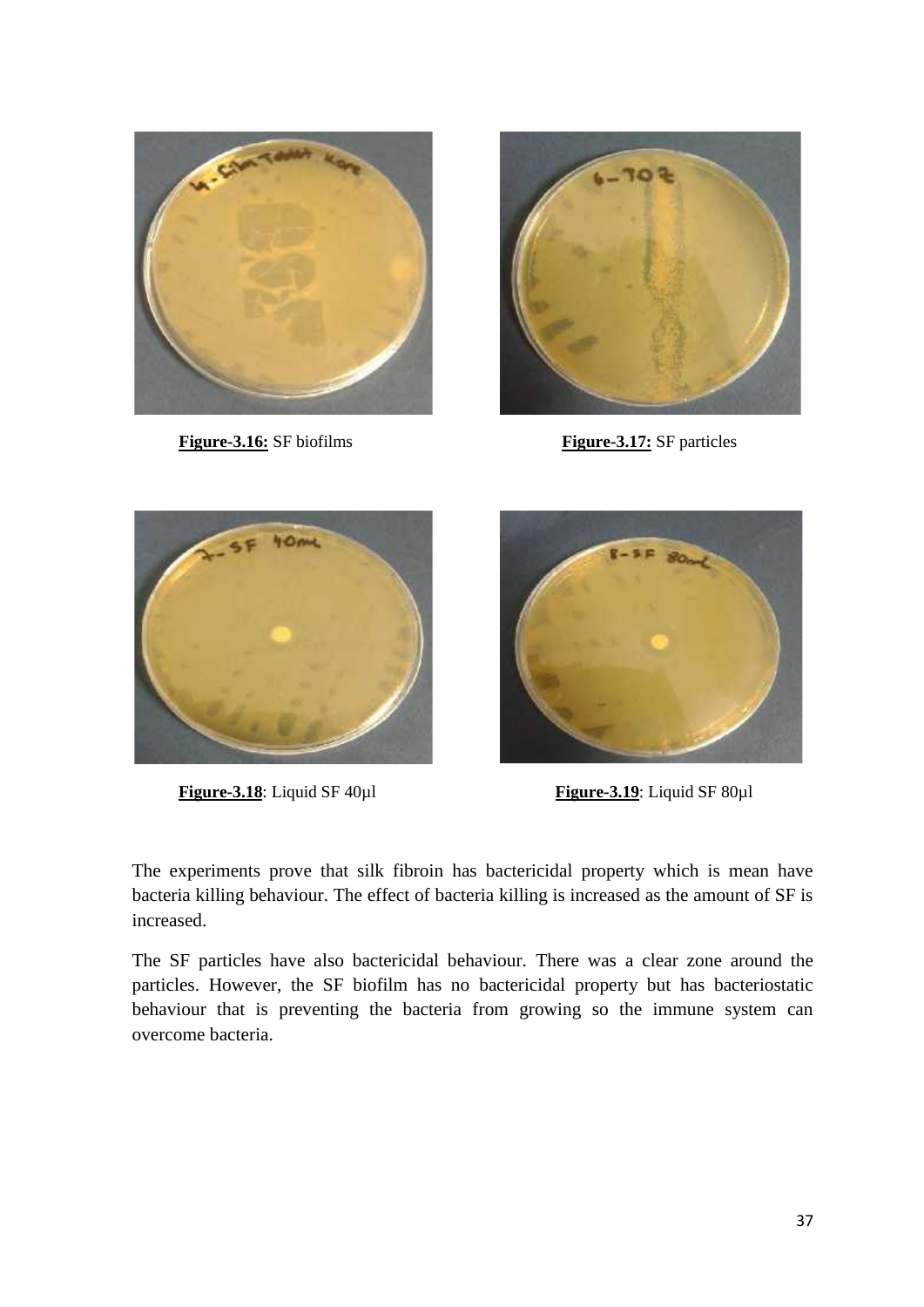### **4. CONCLUSION**

Silk fibroin is a versatile biomaterial that can be prepared in various forms and shapes. The biocompatibility, biodegradability and the mechanical properties of silk fibroin are the important factors for selecting as biomaterial.

In this study silk fibroin based biomaterials were created such as nanoparticles and biofilms include iron ion. Beside the dimentions and the antimicrobial activity of particles, the swelling potential of the biofilms were also be examined.

- Nanoparticle size plays a critical role in maintaining the magnetic properties and the rate of internalization by the target cells. An optimum nanoparticle size should be between 10 to 100 nm to prevent the removal of nanoparticles from circulation and enables them to pass through small capillaries.
- However, in our experiments the particle sizes show that the SF particles were quite homogeneous varied from 0.04 $\mu$ m- 1.1 $\mu$ m. It can be seen that the particle size is getting smaller and the particles started to have a chain structure due to passed time.
- The Fe+3 added SF particles could not have the regular spherical structure. That is why the concentrated HCl that is used to dissolve iron (III) oxide most probably increases the acidity level of SF and damage the SF morphology. Instead of not being in uniform shape, the particle size was getting smaller after a day.
- From the swelling test graphics and observations of the silk fibroin, silk fibroin iron (III) oxide biofilms. Generally it can be said that silk fibroin biofilms behave like an intelligent biomaterial by swelling and collapsing in both acidic and basic circumstances.
- By the graphics and the measurements of silk fibroin iron (III) oxide biofilms, it observed that these biofilms dissolves at both acidic and basic pH. This shows their biodegradability and biocompatibility behaviour. The decomposition rate of iron ion included biofilms is high compared to the normal silk fibroin biofilms. That is why these films can be used as capsules for drugs or used as soluble plasters for the treatments of herpes and mouth wounds.
- The antimicrobial experiments prove that silk fibroin has bactericidal property which is mean have bacteria killing behaviour. The effect of bacteria killing is increased as the amount of SF is increased.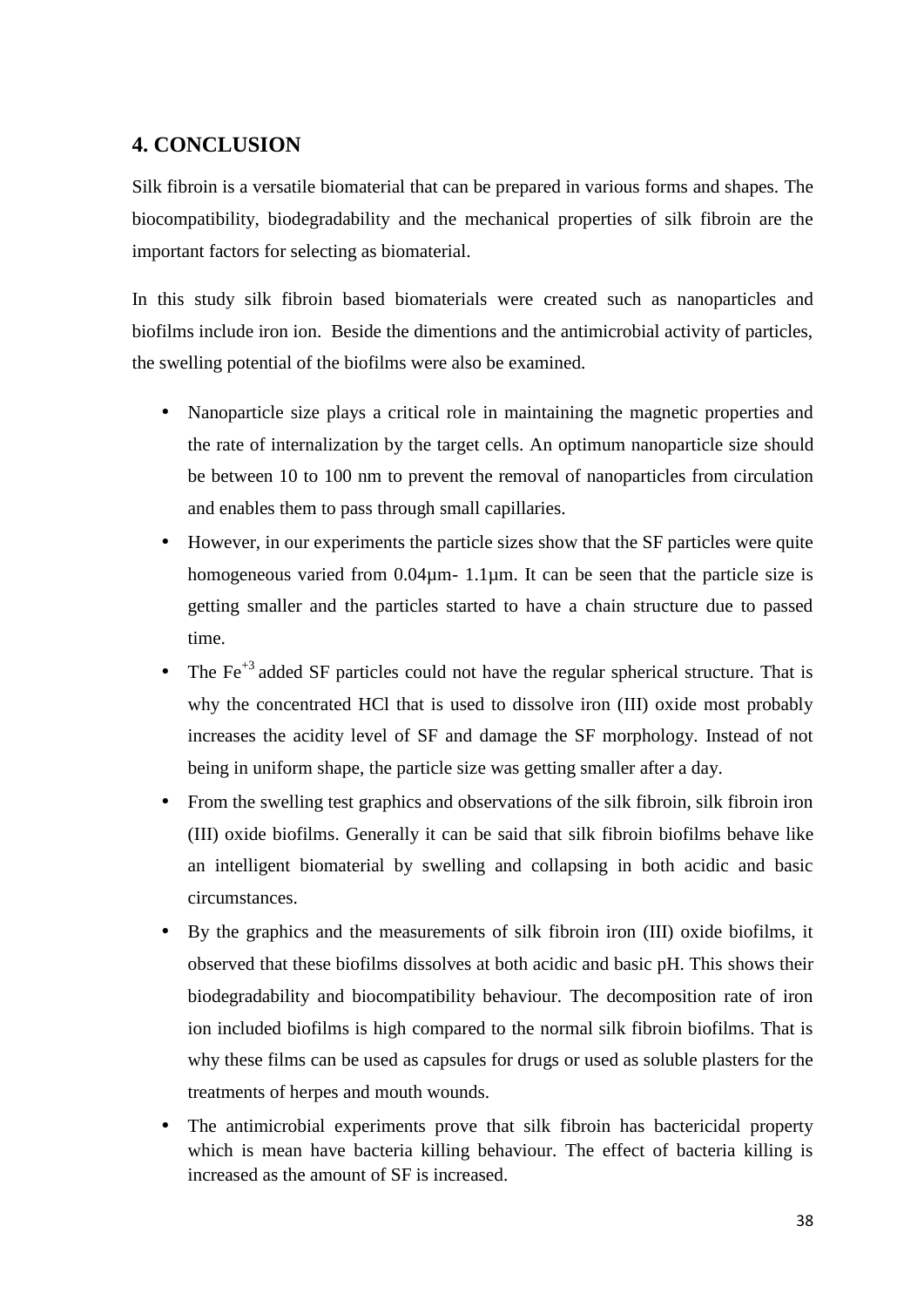The SF particles have also bactericidal behaviour. There was a clear zone around the particles. However, the SF biofilm has no bactericidal property but has bacteriostatic behaviour that is preventing the bacteria from growing so the immune system can overcome bacteria.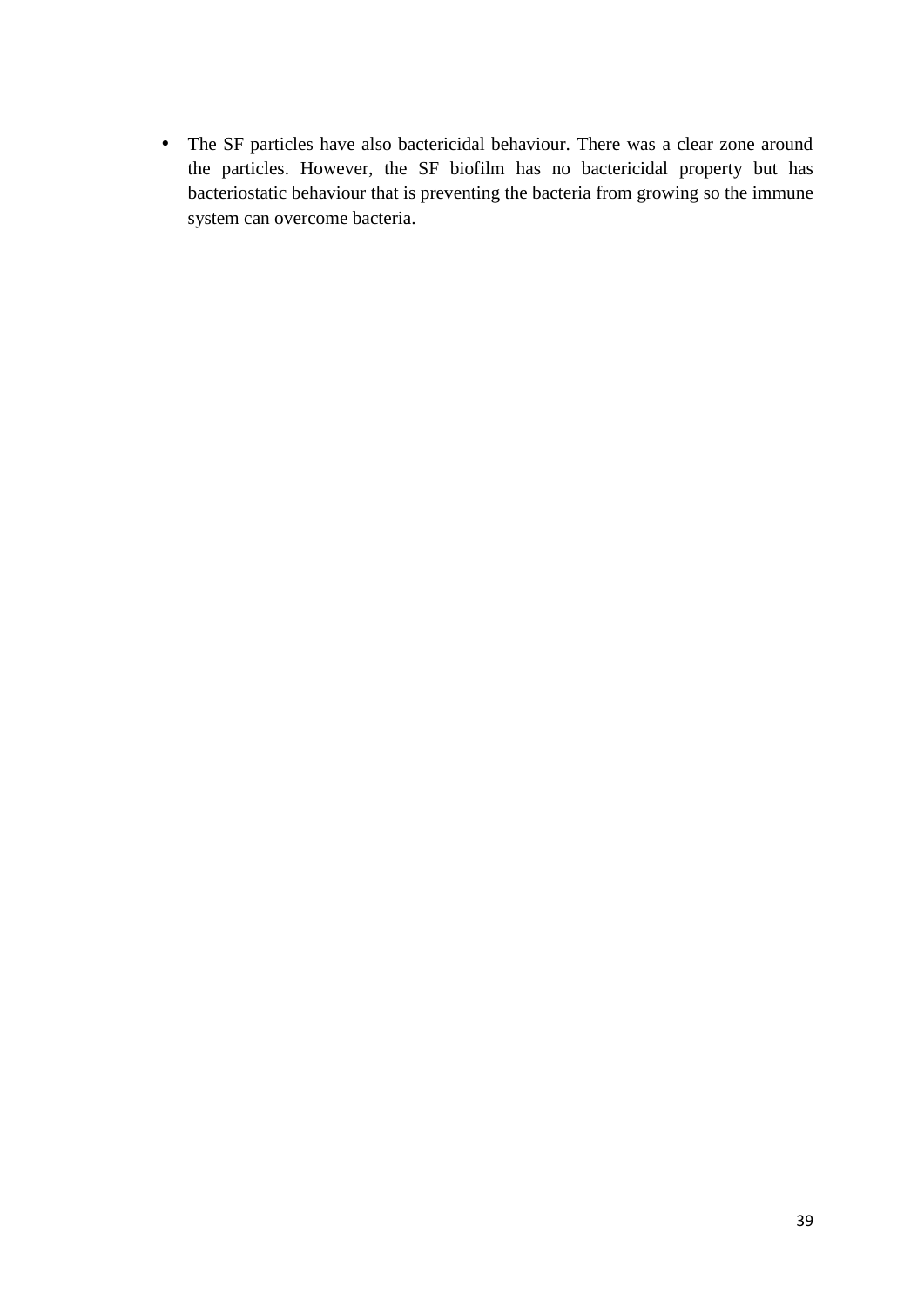#### **5.REFERENCES**

[1] Fujia Chen, David Porter, Fritz Vollrath, "Morphology and structure of silkworm cocoons", Materials Science and Engineerind C 32 (2012), 772-778.

[2] Yongzhong Wang, Hyeon-Joo Kim, Gordana Vunjak-Novakovic, David l.Kaplan, "Stem cell-based tissue engineering with silk biomaterials", Biomaterials 27 (2006), 6064- 6082

[3] Qiang Zhang, Shuqin Yan, Mingzhong Li, "Silk fibroin based porous materials", Materials 2 (2009), 2276-2295.

[4] Banani Kundu, Rangam Rajkhowa, Subhas C.Kundu, Xungai Wang," Silk fibroin biomaterials for tissue regenerations", Advanced Drug Delivery Reviews (2012)

[5] Prasong Srihanam, "Application of silk based materials".Journal of Science and Technology MSU, 32 (2) , March-April 2013.

[6] Esther Wenk, Hans P.Merkle, Lorenz Meinel," Silk fibroin as a vehicle for drug delivery applications", Journal of Controlled Release, 150 (2011) 128-141.

[7] Giuliano Freddi, Raffaella Mossotti, Riccardo Innocenti," Degumming of silk fabric with several proteases ", Journal of Biotechnology 106 (2003) 101-112.

[8] Anshu B.Mathur, Vishal Gupta," Silk fibroin-derived nanoparticles for biomedical applications", Nanomedicine, 5 (5),(2010), 807-820.

[9] Zhou CZ, Confalonieri F, Medina N, Zivanovic Y, Esnault C, Yang T, Jacquet M, Janin J, Duguet M, Perasso R, Li ZG, "Fine organization of *Bombyx mori* fibroin heavy chain gene " Nucleic Acids Res, 2000;28, 2413-2419.

[10] Vollrath F, Knight DL," Liquid crystalline spinning of spider silk", Nature, 001;410,541-548.

[11] Pérez-Rigueiro J, Viney C, Llorca J, Elices M. "Silkworm silk as an engineering material", Journal of Applications of Polymeric Science*,* 70 (1998),2439-2447

[12] Zahn H. Silk. In: Wilks," Industrial polymers handbook: products, processes, applications", vol.4. Germany: Wiley-VCH, (2001);4:2177-2195.

[13] Keiji Numata, David L.Kaplan," Silk-based delivery systems of bioactive molecules", Advanced Drug Delivery Reviews, 62 (2010) 1497-1508.